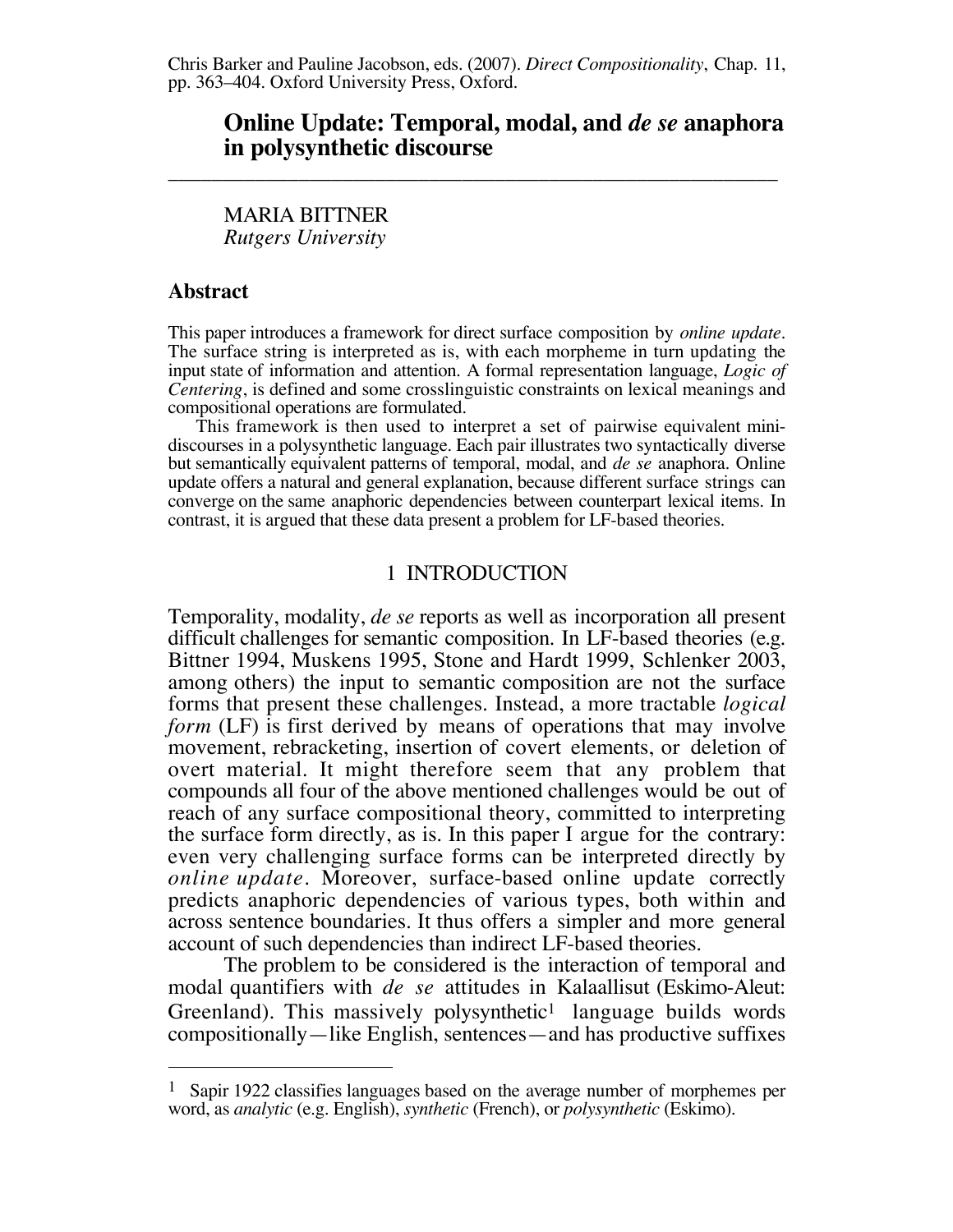for quantifiers as well as *de se* attitudes (exemplified in (2b), (3b), (4)). The inflectional system of Kalaallisut distinguishes three classes of words: *verbs*, which inflect for mood and agreement; *nouns*, which inflect for agreement and case; and *particles*, which do not inflect.2 A grammaticized centering system contrasts two forms of dependent inflections: *topical* versus *backgrounded* (e.g. *-mi*  $3s<sub>τ</sub>$ ' vs. *-at* '3s<sub>⊥</sub>'). The centering status is explicitly marked on dependent nouns and verbs, but not on the matrix verb, where it is predictable: the subject of the matrix verb is always topical and any direct object, backgrounded.

The problem for semantic composition is semantic convergence across radically different surface forms. For instance, in the context of  $(1)$ ,  $(2a)$  is semantically equivalent to  $(2b)$ , and  $(3a)$ , to  $(3b)$ :

- (1) *Ataata-ga skakkir-tar-pu-q.* dad-1s.sg play.chess-habit-IND.IV-3s  $Mv$  dad<sub> $\tau$ </sub> plays chess.
- (2) *Siurna arna-mi uqaluqatigi-mm-ani* last.year mother-3s<sub>T</sub>.sg.ERG talk.with-FCT<sub>⊥</sub>-3s<sub>⊥</sub>.3s<sub>T</sub> Last year when his<sub> $\tau$ </sub> mother talked with him $_{\tau}$ ,...
	- a. uqar*-pu-q:* "*Amirlanir-tigut ajugaa-sar-pu-nga*." *say*-IND.IV-3s most-VIA win-habit-IND.IV-1s  $\ldots$  he<sub> $\tau$ </sub> said: "I mostly win."
	- b. *amirlanir-tigut ajugaa-sar-*nirar*-pu-q*. most-VIA win-habit-*say*-IND.IV-3s ... he<sub> $\tau$ </sub> said that he (= *se*) mostly won.
- (3) *Ilaanni skakkir-a-mi*, once play.chess- $\text{FCT}_{\tau}$ -3s<sub> $\tau$ </sub> Once when he<sub> $<sub>τ</sub>$  was playing, ...</sub></sub>

 $\overline{a}$ 

- a. isuma-qa*-lir-pu-q:* "*Immaqa ajugaa-ssa-u-nga*." *belief-have*-begin-IND.IV-3s maybe win-prospect-IND.IV-1s  $...$ he<sub> $\tau$ </sub> began to think: "I might win."
- b. *immaqa ajugaa-ssa-*suri*-lir-pu-q.* maybe win-prospect-*believe*-begin-IND.IV-3s ... he<sub> $\tau$ </sub> began to think that he (= *se*) might win.

<sup>2</sup> I use standard Kalaallisut orthography minus the allophones (*e*, *o*, *f*) of *i*, *u*, *v*. Glosses for (i) *centering status*:  $\tau =$  topic,  $\bot =$  background; (ii) *dependent moods*:  $FCT_T = T$ -factive (old fact about  $T$ -subject),  $FCT_1 = \perp$ -factive,  $HAB_T = T$ -habit,  $HAB_1 = T$ ⊥-habit (iii) *matrix mood*: IND = indicative (new fact); (iii) *transitivity*: IV = intransitive, TV = transitive; (iv) *case*: MOD = modalis (modifier), VIA = vialis (path).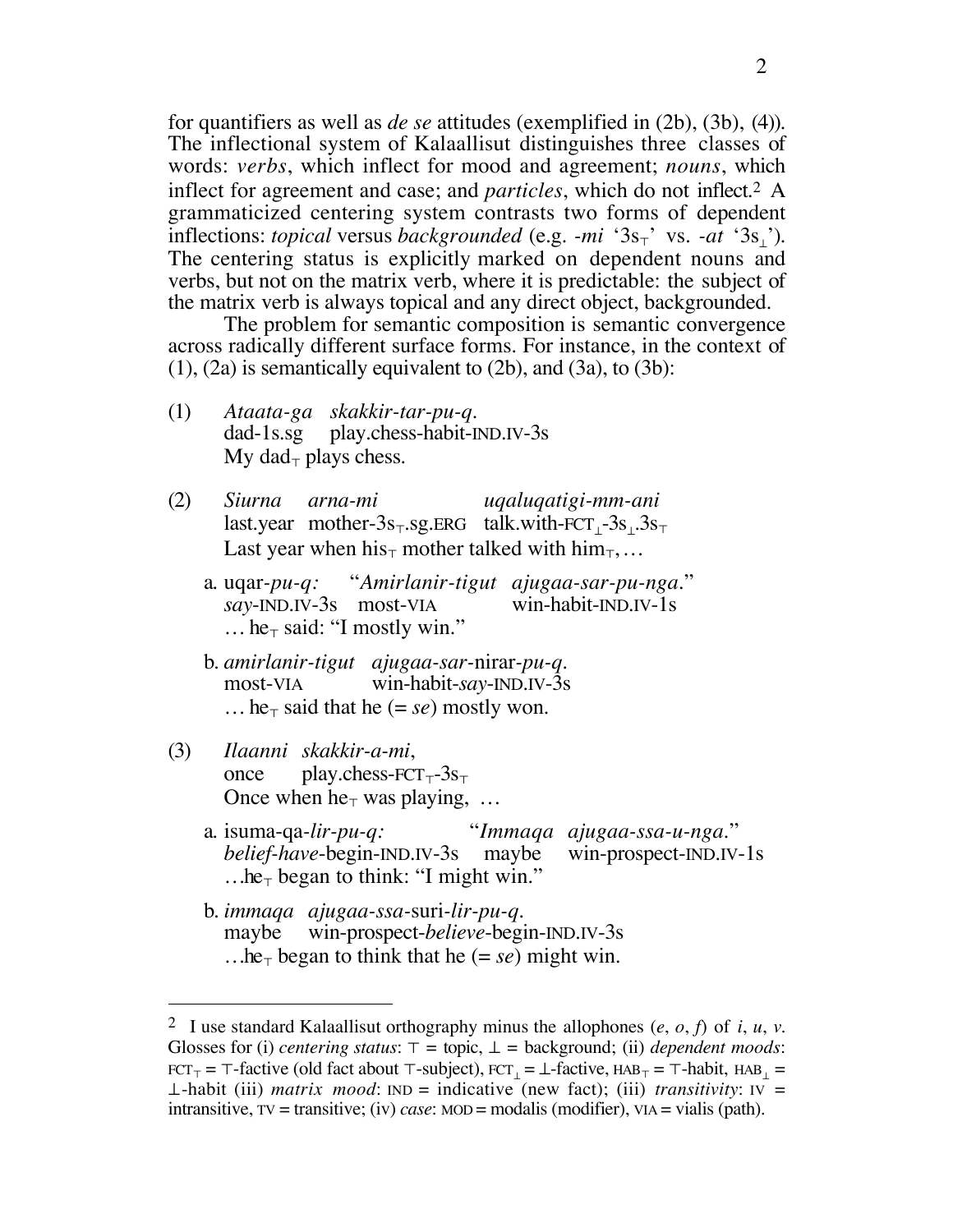(2a) and (2b) report *de se* speech, whereas (3a) and (3b) report *de se* beliefs. Both speech and belief reports can be temporally quantified (as in  $(2a, b)$ ) or modally quantified (see  $(3a, b)$ ). In addition, *de se* reports with direct quotes (e.g. (2a), (3a)) have polysynthetic paraphrases (see (2b), (3b)). All of these reports are temporally and individually *de se* in the sense of Lewis 1979. That is, they are about the person that the agent or experiencer thinks of as *I* and the time he thinks of as *now.* The compositional problem is to derive the equivalence of type (a)-reports, with quotes, and their polysynthetic paraphrases of type (b), in spite of their radically different surface form.

At first blush, it might seem that this problem requires an LFbased solution. To begin with, in each of these four reports the matrix eventuality—a speech event or belief state—must be located at the time evoked by the initial factive clause. If this is to be accomplished by binding a temporal variable, then the binder must take scope over the initial factive clause as well as the matrix verb. None of the surface forms contains a likely binder. An LF theory can enrich the surface with a covert binder. But a surface compositional theory is committed to interpreting the surface form as is, so it cannot pursue this option.

What it can pursue, though, is dynamic binding. On this view, what matters is linear precedence, not c-command. The initial factive clause can set up a temporal *discourse referent* (*dref*) which can be anaphorically linked to the matrix verb. To represent anaphoric links most dynamic theories enrich the surface form with covert indices (e.g., Kamp and Reyle 1993, Muskens 1995, Stone and Hardt 1999). But adding covert elements has no place in strictly direct composition. So any theory with index-based anaphora is still not truly direct.

To achieve true direct composition, I implement the idea of Grosz *et al* 1995 that anaphora is based, not on covert indices, but on grammatically marked centering status. To make this precise I develop a dynamic system like Muskens 1995 except that anaphora is based on compositionally built stacks (as in Dekker 1994, Bittner 2001) instead of arbitrary indices. A state of information-and-attention is a triple of a world and two stacks of prominence-ranked semantic dref objects. Topical drefs go on the top stack, which models the center of attention; backgrounded drefs, on the bottom stack, which models the periphery. Based on the current stacks, dref objects can then be retrieved by anaphoric demonstratives. The actual morphemes, which stack and retrieve dref objects, thus take over the role of covert indices. The twostack architecture also permits a simple analysis of the dichotomy found in grammatical centering systems (e.g. obviation: ' $3s<sub>†</sub>$ ' vs ' $3s<sub>+</sub>$ ').

Quantification presents additional challenges. Since Lewis 1975 temporal quantification has been analyzed in terms of tripartite structures consisting of a quantifier and its two arguments—the restriction and the matrix. Heim 1982 extended the tripartite analysis to modal quantifiers, and Kamp and Reyle 1993 integrated it with a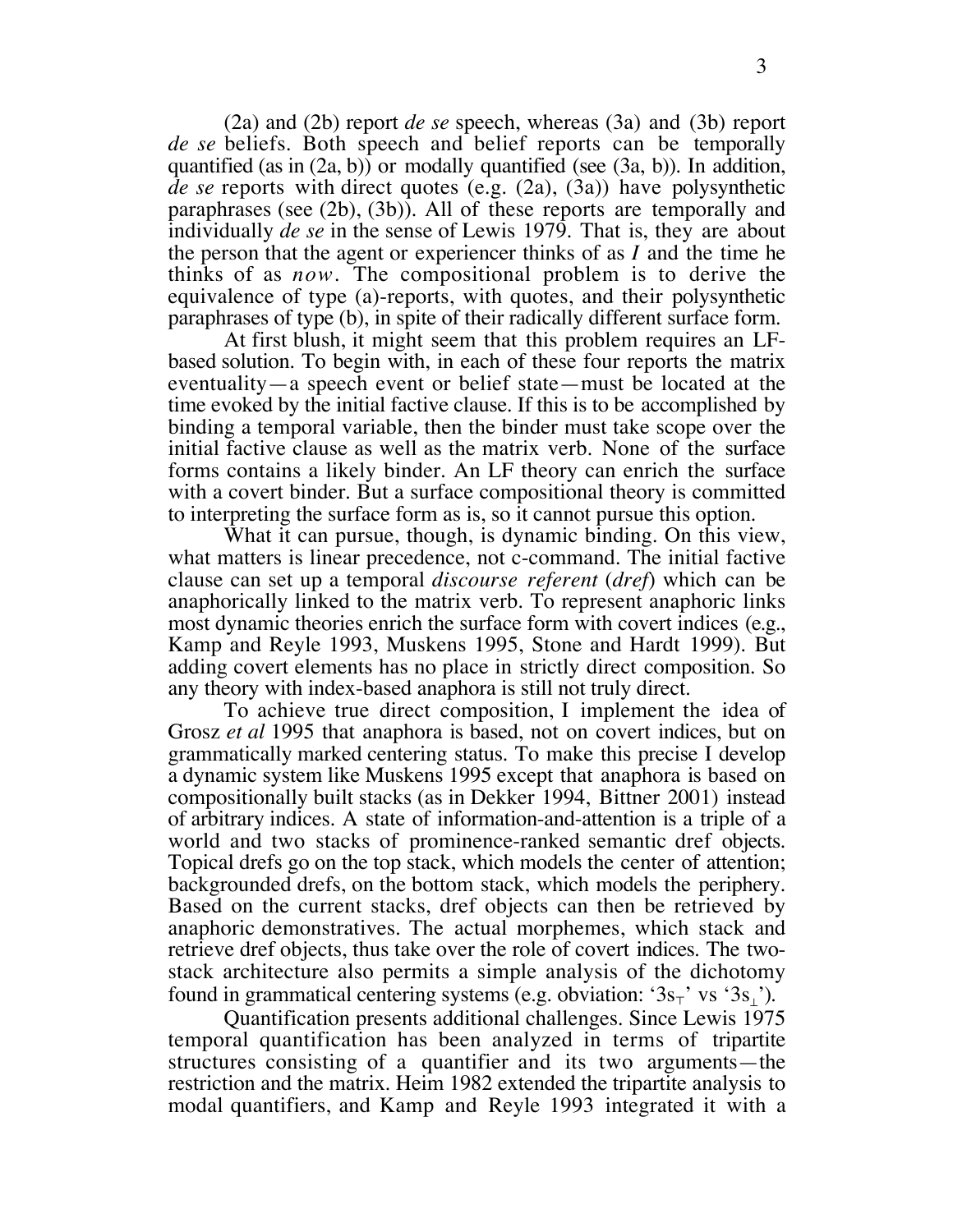dynamic theory of tense and aspect. But to derive the requisite tripartite structures from polysynthetic reports like (2b) or (3b), these theories would require rebracketing. That is, they would require a level of LF. Instead, I propose to maintain direct surface composition by encapsulating quantification along the lines of Stone 1997. The idea is that quantifiers relate drefs for functions that characterize distributed patterns. Specifically, I propose that temporal quantifiers relate drefs for *habits*—e.g. (2b) reports a habitual pattern of victories instantiated at the end of most of the chess games that instantiate the antecedent chess-playing habit, evoked in (1). Similarly, modal quantifiers relate drefs for *modal concepts* of eventualities—e.g., in the belief state of (3b) the expected end of the current chess game is realized, in some of the belief worlds, as a victory by the experiencer of this state. Finally, what about individual and temporal *de se* dependencies?

These, too, have been analyzed as variable-binding at LF (see, e.g., Chierchia 1989, Schlenker 2003). To derive the requisite LFs from polysynthetic *de se* reports like (2b) or (3b) these theories would also require rebracketing, as well as assorted covert elements. Instead, I propose to maintain direct surface composition by developing an idea from the original proposal by Lewis 1979. One of Lewis's examples is an insomniac who lies awake at night wondering what time it is. Lewis concludes:

"To understand how he wonders, we must recognize that it is time-slices of him that do the wondering. [...] The slice at 3:49 A.M. may self-ascribe the property of being one slice of an insomniac who lies awake all night on such-and-such date at such-and-such place in such-and-such kind of world, and yet may fail to self-ascribe the property of being at 3:49 A.M. That is how this slice may be ignorant, and wonder what time it is, without failing in any relevant way to locate the continuant to which it belongs. It is the slice, not the continuant, that fails to self-ascribe a property." (Lewis 1979: Section VII)

Unlike Lewis, I do not think that we ever talk about time-slices of people. But we do talk about speech acts that people perform and belief states they experience. I suggest that  $(2a, b)$  and  $(3a, b)$  exemplify such talk. A pair of a person and an eventuality—be it a speech act or a belief state—is as good as a time-slice for analyzing *de se* speech or *de se* belief. Better, in fact, since it also provides a location in space. And we get such pairs for free if we assume that report verbs—like all other verbs—have a Davidsonian argument: e.g., 'say' refers to a speech event, and 'believe', to a belief state. This must be assumed anyway in order to apply current theories of temporal anaphora to report verbs (see e.g. Kamp and Reyle 1993, Stone and Hardt 1999).

For Lewis, *de se* speech (or *de se* belief) was self-ascription of a property by a time-slice of the speaker (or the believer). Instead, I propose that the speaker (or the believer) is conscious of performing a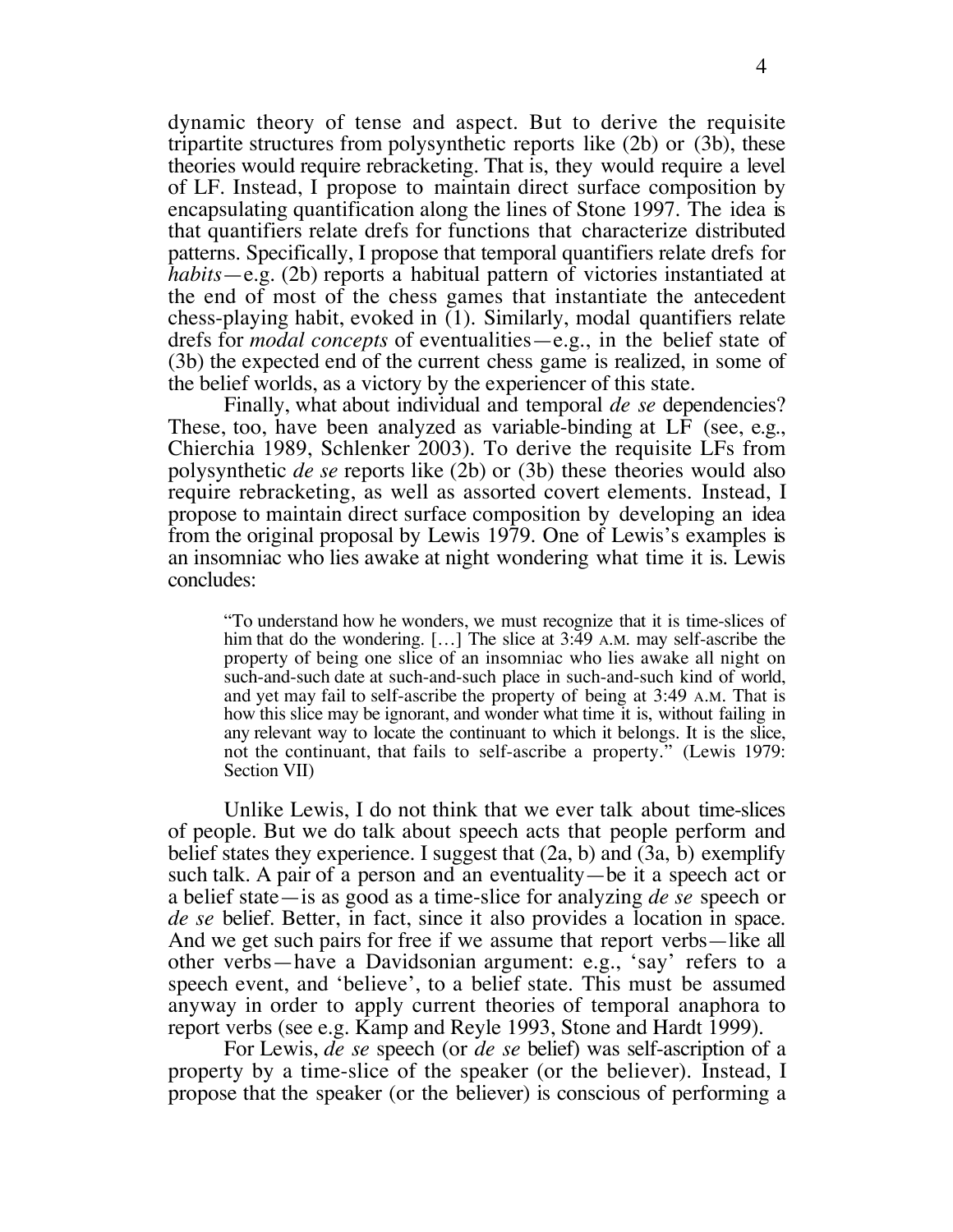certain speech act (experiencing a certain mental state) and identifies himself as the agent of that event (experiencer of that state). When an insomniac says *I am awake*, what he means is that the agent of this speech event is awake at the time of this event. This the insomniac can know even if he does not know that the time happens to be 3:49 A.M. Or if he is too sleepy to remember that he—the agent—is Mr. Brown. Likewise for *de se* belief, *de se* desire, *de se* fear, etc. The *se* of a *de se* attitude state is the experiencer of that mental state.

This adaptation of Lewis's proposal is compatible with surfacebased online update, if we assume an ontology of dref objects that includes events and states (following Partee 1984 and related work). As we will see, the proposed account will then also generalize to habitual reports—e.g., (4a) and (4b), which illustrate one more pair of quantified *de se* reports that can coherently follow the habitual sentence (1). In (4a) as well as (4b), the temporal description *aqagu-a-ni* 'the next day' can be either outside or inside the scope of the temporal quantifier *-(g)ajut* 'often' (as in the similarly ambiguous English translation). For standard tripartite quantification this too would require rebracketing at LF. But if we instead posit drefs for habits, then we can maintain surface-based online update simply by associating *-(g)ajut* 'often' with an ambiguous anaphoric presupposition.

- (4) Aqagu*-a-ni next.day*-3s<sub>⊥</sub>.sg-LOC The next day…
	- a. *uqar-*ajut*-tar-pu-q:* "*Ajugaa-sima-vu-nga*." say-*often*-habit-IND.IV-3s win-prf-IND.IV-1s  $\dots$ he<sub> $\tau$ </sub> often says: "I won."
	- b. *ajugaa-sima-nirar-*ajut*-tar-pu-q.* win-prf-say-*often*-habit-IND.IV-3s ... he<sub> $\tau$ </sub> often says that he (= *se*) won.

In general, by replacing tripartite LFs and index-based LFanaphora with drefs for patterns and stack-based surface-anaphora we can maintain direct surface interpretation even in a massively polysynthetic language. The rest of this paper develops this basic idea as follows. In Section 2 I introduce a framework for online update and illustrate it with a simple English example. Further lexical meanings are then added as needed for online interpretation of increasingly more complex Kalaallisut discourses: episodics in Section 3, habituals in Section 4, reported habits and attitudes in Sections 5 and 6, respectively, and habitual reports in Section 7. Section 8 returns to the comparison with LF-based theories. Finally, Section 9 is the conclusion.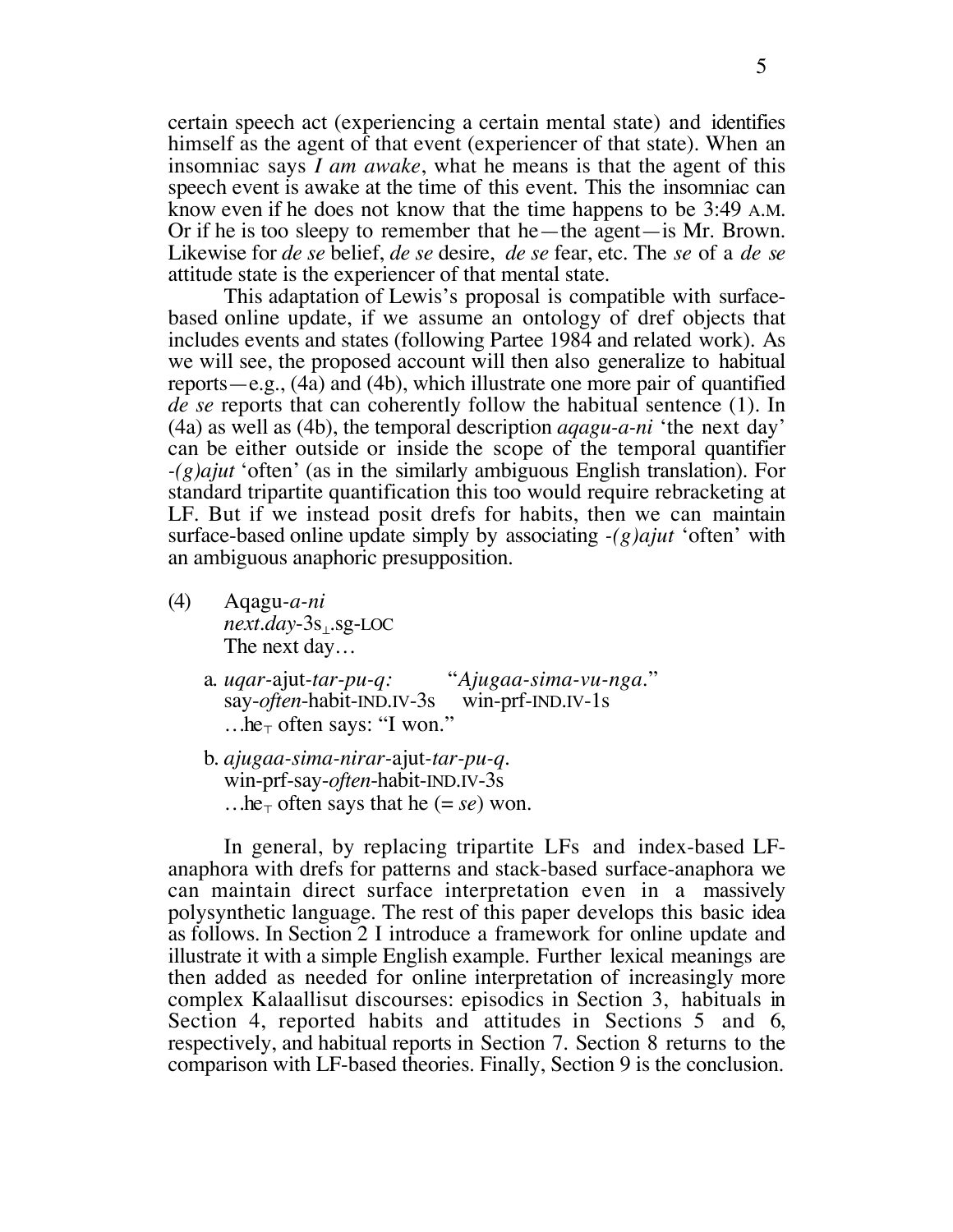### 2 FRAMEWORK FOR ONLINE UPDATE

The basic idea of *online update* is that the surface string is interpreted as is, with each morpheme in turn updating the current state of information and attention. To implement this idea, I first define *Logic of Centering* (LC), a variant of the Logic of Change of Muskens 1995 with stack-based anaphora a la Bittner 2001. As usual, updating an input state yields a set of possible outputs. But in LC a state of information and attention is a triple of a world (information) and two stacks of prominence-ranked dref objects. Topical dref objects go on the *top stack* ( $\top$ , focal attention), while backgrounded dref objects go on the *bottom stack*  $(L,$  peripheral attention). As in the stack-based system of Dekker 1994, LC drefs are semantic objects, not variables. Two sets of variables,  $Var^{\dagger}$  and  $Var^{\dagger}$ , serve to add semantic dref objects to the top and bottom stack, respectively. Table 1 lays out the ontology of LC and the notation for the two sets of variables.

| <b>Type</b>                                            | Abr.                       | Name of objects                                          | $\tau_{\textit{Var}}$                            | $\perp$ Var                              |
|--------------------------------------------------------|----------------------------|----------------------------------------------------------|--------------------------------------------------|------------------------------------------|
| t                                                      |                            | truth values                                             |                                                  |                                          |
| $\omega$                                               |                            | worlds                                                   | W                                                | $\boldsymbol{\mathcal{W}}$               |
| τ                                                      |                            | times                                                    | t                                                | $\boldsymbol{t}$                         |
| π                                                      |                            | places                                                   |                                                  | l                                        |
| $\alpha$                                               |                            | animate entities                                         | a                                                | $\boldsymbol{a}$                         |
| β                                                      |                            | inanimate entities                                       | $\bf{b}$                                         | $\boldsymbol{b}$                         |
| $\pmb{\epsilon}$                                       |                            | events                                                   | e                                                | $\boldsymbol{\ell}$                      |
| $\sigma$                                               |                            | states of entities                                       | S                                                | $\boldsymbol{S}$                         |
| $E\vee\sigma$                                          | $\varepsilon$ <sup>*</sup> | atomic episodes                                          | $\mathbf{e}^{\bullet}$                           | $e^{\bullet}$                            |
| $\epsilon$                                             |                            | ε-chains                                                 | ee                                               | ee                                       |
| $\omega \tau V$                                        | $\eta^v$                   | V-habits ( $V \in \{\epsilon, \sigma, \epsilon\}$ )      | $\mathbf{h}^{\mathrm{v}}$                        | $h^{\rm v}$                              |
| $\omega \varepsilon$ <sup>'</sup> N                    | $K^N$                      | N-kinds ( $N \in {\alpha, \beta, \tau, \pi, \omega t}$ ) | $\mathbf{k}^N$                                   | $k^{\scriptscriptstyle{{\rm N}}}$        |
| $\omega t$                                             | $\Omega$                   | $\omega$ -domains                                        | $\mathbf{p}$                                     | $\boldsymbol{p}$                         |
| $\omega\omega$                                         |                            | $\omega$ -concepts                                       | $\underline{\mathbf{W}}$                         | $\underline{w}$                          |
| $\omega\sigma$                                         | $\frac{\omega}{\sigma}$    | $\sigma$ -concepts                                       | $\underline{\mathbf{S}}$                         | $\overline{2}$                           |
| $\omega\varepsilon$                                    |                            | ε-concepts                                               | $\underline{\mathbf{e}}$                         |                                          |
| $\underline{\epsilon}(\underline{\epsilon})$           | $\underline{\mathfrak{E}}$ | ε-concept chains                                         | $e$                                              | $\frac{e}{e}$                            |
|                                                        |                            | $\varepsilon$ -dependent $\sigma$ -concepts              | $\underline{\mathbf{S}}_{\boldsymbol{\epsilon}}$ | $\underline{S}_\epsilon$                 |
| $rac{\varepsilon_0}{\varepsilon_0}$<br>ακ <sup>α</sup> |                            | ε-dependent ε-concepts                                   | $\underline{\mathbf{e}}_\epsilon$                | $\frac{e_{\varepsilon}}{k^{\alpha}}$     |
|                                                        |                            | $\alpha$ -dependent $\alpha$ -kinds                      | $\overline{\mathbf{k}}_{\ \alpha}^{\alpha}$      |                                          |
| ζ                                                      |                            | stacks (of dref objects)                                 |                                                  |                                          |
| ωxζxζ                                                  | $\boldsymbol{S}$           | states of information-&-attention                        |                                                  | $\begin{array}{c} z \\ i, j \end{array}$ |
| sst                                                    |                            | update                                                   |                                                  |                                          |

TABLE 1. LC ontology and two sets of variables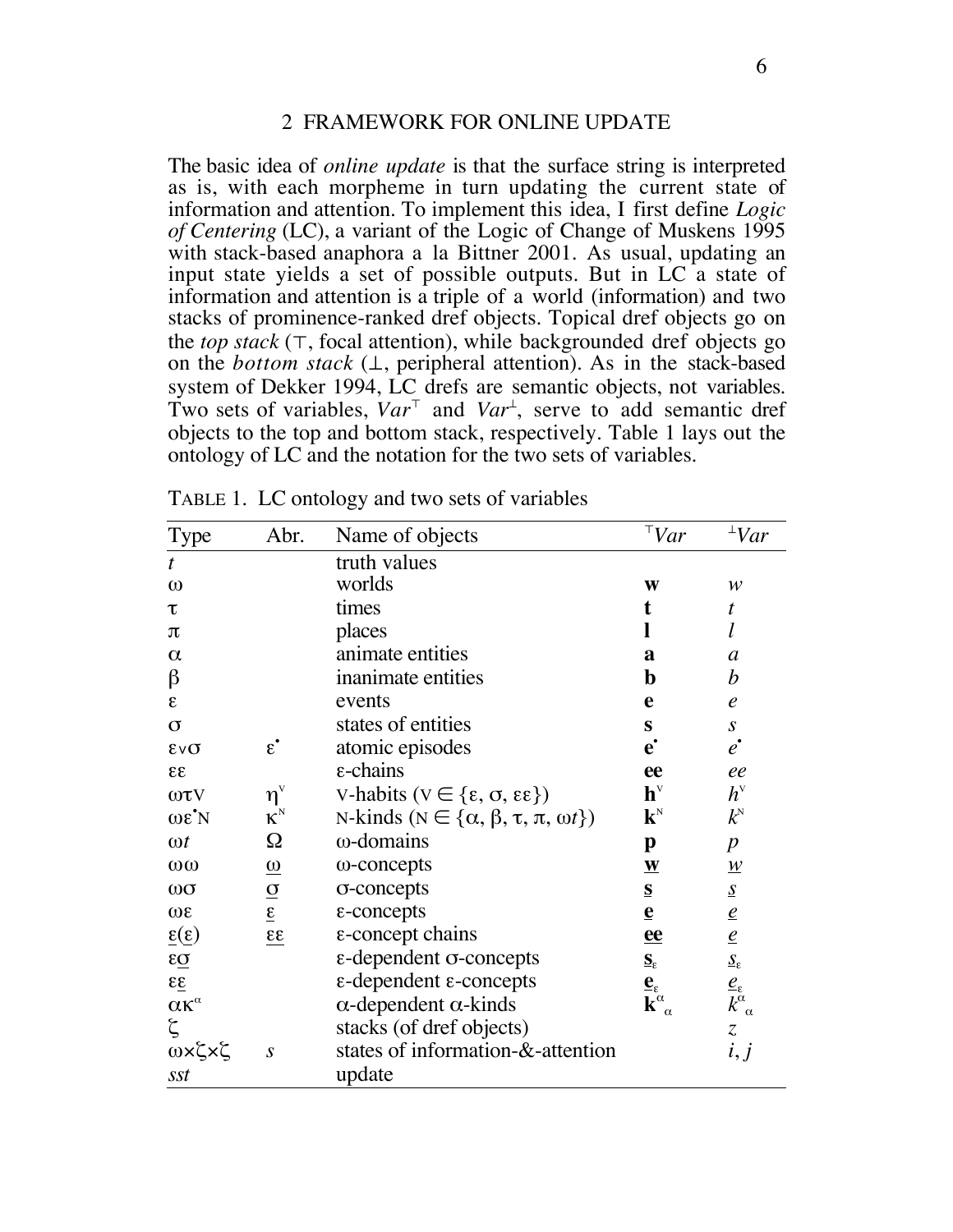The ontology is crucial for stack-based anaphora: adding a dref object of type R to a stack demotes any other R-objects one notch, but has no effect on objects of types other than R. Stacked dref objects of type R can be referred to by *anaphoric demonstratives*, of the form  $dR_n$  or  $dR_n$  (type *s*R). The demonstrative  $dR_n$  refers to the  $(n + 1)$ -st dref object of type R on the current top stack. Similarly, the demonstrative  $dR<sub>n</sub>$  refers to the  $(n + 1)$ -st dref object of type R on the current bottom stack. Unlike the covert indices of index-based theories, stack positions cannot be assigned at will, for they must accord with grammatically marked prominence status (e.g., subject vs. object, ' $3s<sub>†</sub>$ ' vs. ' $3s<sub>+</sub>$ ', etc).

The ontology in Table 1 is empirically motivated by grammatical marking in Kalaallisut, Yukatek, Mohawk, and English (see text studies at http://www.rci.rutgers.edu/~mbittner). Their grammars are very different, but they all motivate seven basic types of drefs: *worlds* (ω), *times* (τ), *places* (π), entities sorted into *animates* (α) and *inanimates* (β), and atomic episodes sorted into *events* (ε) and *states* (σ).

For online update we also need drefs of functional types. In all languages nouns evoke drefs of *nominal types*. Basic nominal types are animates, inanimates, times, places, and propositions ( $N \in {\alpha, \beta, \tau, \pi}$ , ω*t*}); nominal functions return values of nominal types. In Kalaallisut there are two classes of nouns, common (cn) and relational (rn), which take different inflections. Translated into LC, cn-roots evoke *kinds* (κ<sup>N</sup>), while rn-roots evoke dependent kinds (e.g. type  $\alpha \kappa^N$ ; see Appendix).

Crosslinguistically, verbs evoke drefs of *verbal types*—that is, basic episodes (type  $\varepsilon$  or  $\sigma$ ) or episode-valued functions. The latter include *processes*, represented in this ontology as chains of eventive stages (type εε); and *habits*, represented as modal patterns of recurrent episodes (type  $\eta^v := \omega \tau v$ , with  $v \in {\sigma, \epsilon, \epsilon \epsilon}$ ). Finally, the remaining functions in Table 1 will serve to encapsulate other forms of modal and temporal quantification (e.g. 'maybe' in (3), 'often' in (4)) as well as *de se* dependencies. All of these and other functions may be partial. This is important, for the domain of a functional dref may encode information that is necessary for online update (e.g., see (8) below).

Turning now to constants, a representative sample is laid out in Table 2. Note that a Kalaallisut process-verb (e.g. *skakkir-* 'play chess') can be translated into LC by means of an event*-*predicate distributed down to the eventive stages of the process. Therefore, Table 2 only includes LC-predicates of basic aspectual types: events and states. Events, states and other semantic domains are connected by a network of world-dependent mappings: *state onset* (BEG), *result state* (RES), *agent* (AGT), *experiencer* (EXP), *time* (ϑ), and *place* (Π). These functions, too, are partial. For instance, only actions have agents. Formally:  $\forall w \in \text{Dom } \text{AGT}$ : Dom  $\text{AGT}_w = (D_{\varepsilon,w} - \text{Ran } \text{BEG}_w)$ , where *D*ε, *<sup>w</sup>* is the domain of atomic *events* in *w*.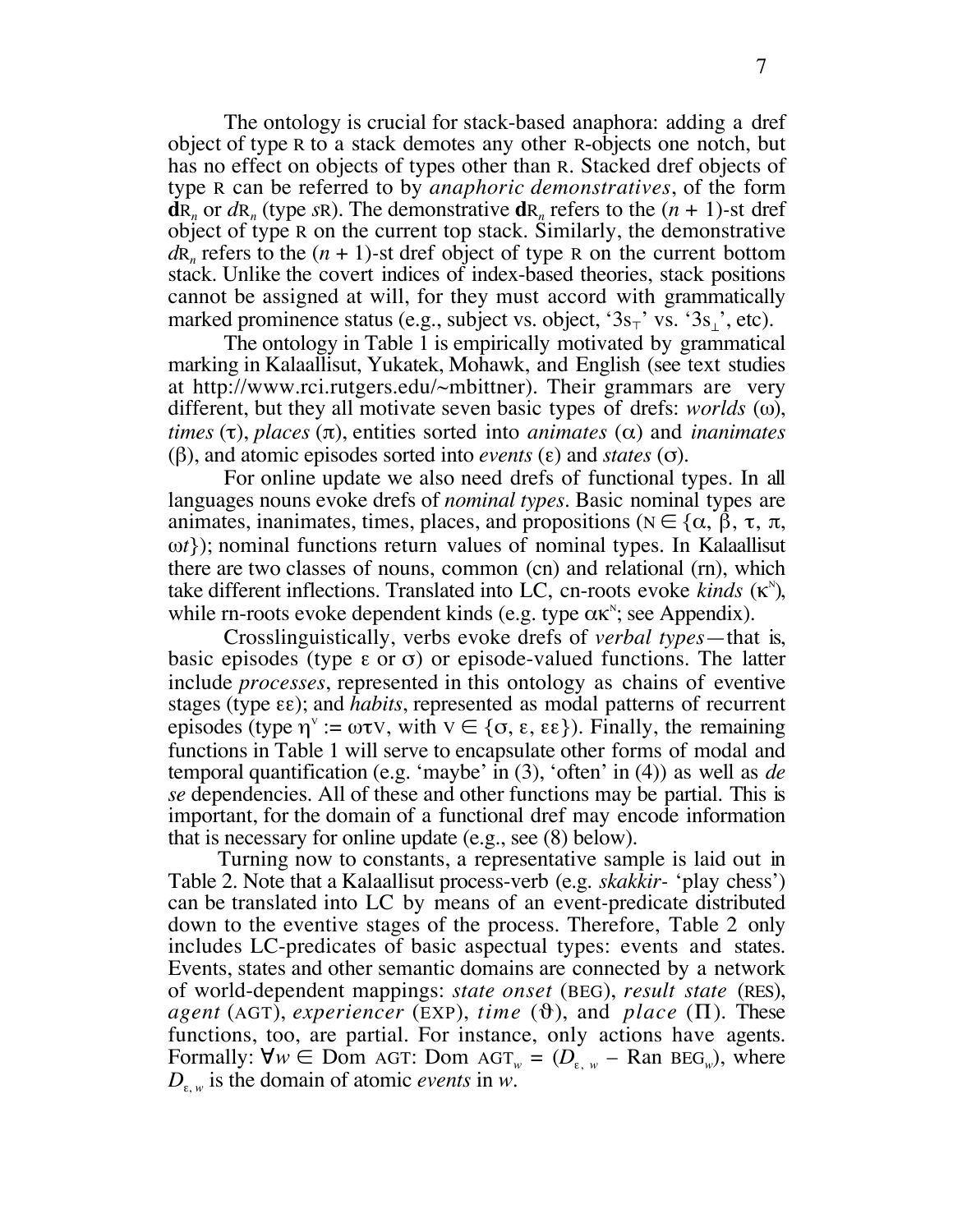TABLE 2. LC constants

| <b>Type</b>                       | Name of objects                       | Con                   |
|-----------------------------------|---------------------------------------|-----------------------|
| $\omega \alpha \sigma t$          | stative $\alpha$ -property            | sleep, busy, $\ldots$ |
| $\omega \alpha \varepsilon t$     | eventive $\alpha$ -property           | wake.up, play.chess,  |
| $\omega\Omega\alpha\sigma t$      | stative $(\alpha, \Omega)$ -relation  | believe, doubt,       |
| $\omega \Omega \alpha \epsilon t$ | eventive $(\alpha, \Omega)$ -relation | say, think, $\ldots$  |
|                                   |                                       |                       |
| $\omega\sigma\epsilon$            | state onset (beginning)               | <b>BEG</b>            |
| $\omega \epsilon \sigma$          | result state                          | <b>RES</b>            |
| $\omega \epsilon \alpha$          | agent                                 | AGT                   |
| $\omega \cdot \alpha$             | experiencer                           | <b>EXP</b>            |
| $\omega \varepsilon \tau$         | time                                  | $\theta$              |
| $\omega \varepsilon \pi$          | place                                 |                       |

Following the usual practice, I use DRT-style abbreviations for type-logical terms. I also freely mix type-logical terms with set-theoretic counterparts. For type uniformity, stacks are formalized as primitive semantic objects of type ζ. But they are constrained by a set of axioms, Ax1–5, to behave as sequences of stacked objects of *dref types*  $R \in \Theta$ , where  $\Theta$  is the set of types based on  $\{t, \omega, \tau, \pi, \alpha, \beta, \varepsilon, \sigma\}$  (cf. Dekker 1994 and Muskens 1995):

Ax1  $\exists z_{\xi} : \forall n("z) = \dagger) \land \forall R("z) = z)$ 

Ax2  $\forall z \in \forall R \forall x_R : (x \cdot z) = x \land \forall n(n > 1 \rightarrow (x \cdot z)) = (x \cdot z)(x \cdot z)$ 

Ax3  $\forall z_{\xi} \forall R \forall x_{\xi}: \Gamma(x \cdot z) = (x \cdot \Gamma(z)) \land \forall R'(R' \neq R \rightarrow \Gamma'(x \cdot z) = \Gamma'(z))$ 

 $\Delta x$ 4  $\forall z_{\xi} \forall R \forall x_{R} \exists z'_{\xi}: (x \cdot z) = z'$ 

$$
\mathbf{A}\mathbf{x}\mathbf{5} \quad \mathbf{V}z_{\xi}^{\mathbf{I}}\mathbf{V}z_{\xi}^{\prime}:\mathbf{V}n(^{n}(z)=^{n}(z^{\prime}))\rightarrow z=z^{\prime}
$$

A sequence can be characterized by two projection functions: *<sup>n</sup>* ( ), which returns the *n*th coordinate, if it exists, or error  $\dagger$ , otherwise; and  $\binom{R}{k}$ , which returns the sub-sequence of type R coordinates. Ax1 defines ( ) and  $R$  ) for the empty  $\zeta$ -stack, and Ax2–3, for other  $\zeta$ -stacks. Ax2–3 also define an operation which adds an R-object to a ζ-stack. On the resulting recentered stack, the newly added object is the most prominent R-object and any other R-objects are demoted one notch. The prominence ranking of other types of drefs is not affected. Ax4 ensures that any object of any dref type R can be added to any ζ-stack. Finally, Ax5 guarantees that a ζ-stack is fully identified by its coordinates.

This conception of stacks informs definition A1. This is the distinctive core of LC, which all of the other definitions will build on: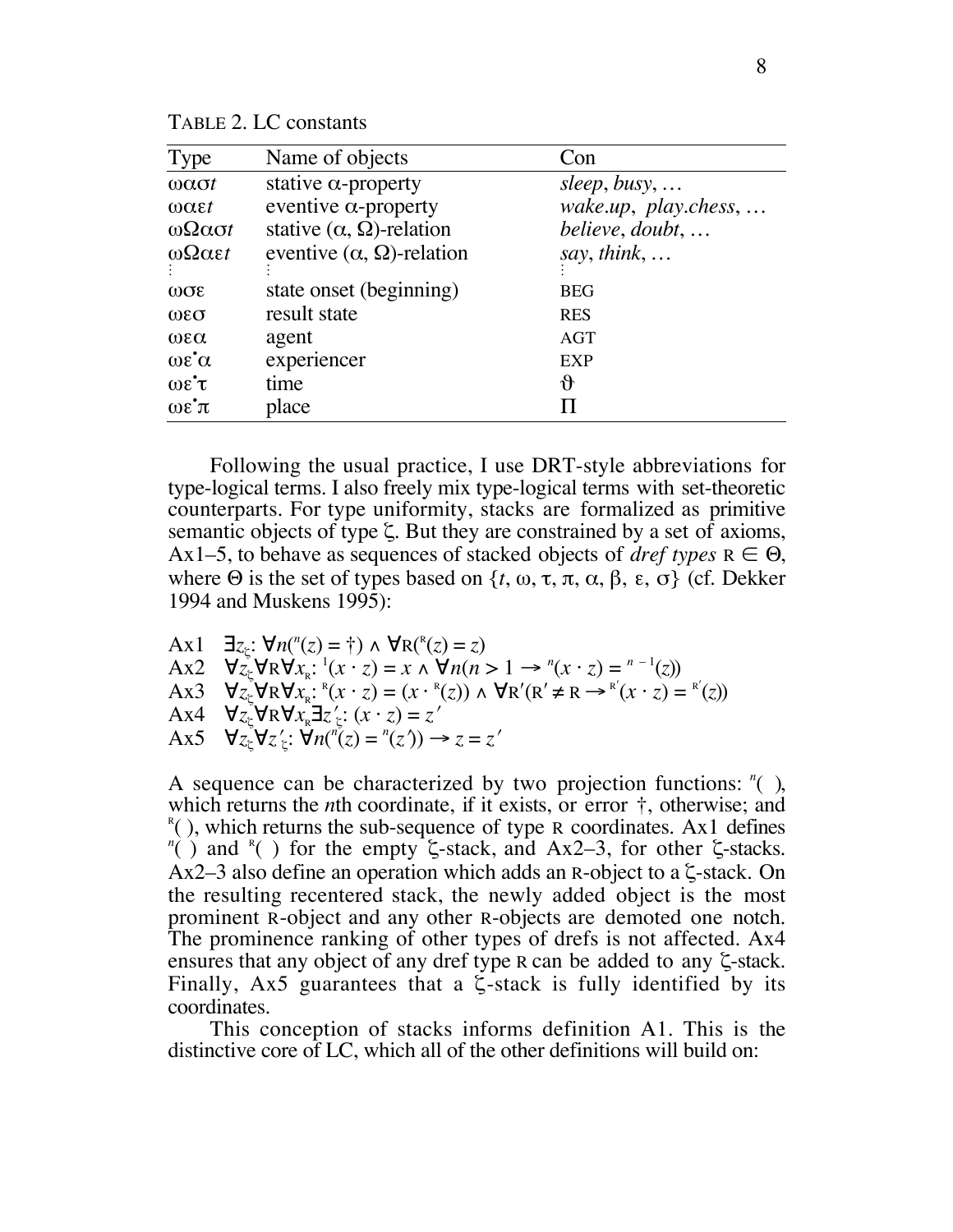|  |  | A1 For any information-and-attention state $i_s = \langle w_i, \tau_i, \bot_i \rangle$ , we write: |  |  |  |  |  |  |  |
|--|--|----------------------------------------------------------------------------------------------------|--|--|--|--|--|--|--|
|--|--|----------------------------------------------------------------------------------------------------|--|--|--|--|--|--|--|

| i $\mathbf{v}_{\rm r} \cdot \dot{\mathbf{i}}_{\rm s}$ | for $\langle w_i, (\mathbf{v} \cdot \top_i), \bot_i \rangle$ | if $\mathbf{v}_{\scriptscriptstyle{\mathrm{p}}} \in {}^{\scriptscriptstyle{\top}} \mathrm{Var}_{\scriptscriptstyle{\mathrm{p}}}$ |
|-------------------------------------------------------|--------------------------------------------------------------|----------------------------------------------------------------------------------------------------------------------------------|
| $v_{\rm p} \cdot i_{\rm s}$                           | for $\langle w_i, \top_i, (v \cdot \bot_i) \rangle$          | if $v_{R} \in {}^{\perp}Var_{R}$                                                                                                 |
| ii. $(dR_n)_i$                                        | for $^{n+1}({}^{\mathbb{R}}(\top))$                          |                                                                                                                                  |
| $(dR_n)_i$                                            | for $^{n+1}$ ( $^{R}(\perp)$ )                               |                                                                                                                                  |
| $dR_i$                                                | for $(dR_0)$                                                 |                                                                                                                                  |
| $dR_i$                                                | for $(dR_0)$                                                 |                                                                                                                                  |

Information-and-attention update:

|              | iii. $[v_1v_n]$ C for $\lambda ij$ $\exists v_1v_n (j = (v_1 \cdot  (v_n \cdot i)) \wedge Ci)$ |
|--------------|------------------------------------------------------------------------------------------------|
|              | $\lceil  C $ for $\lambda ij$ $(j = i \wedge Ci)$                                              |
| $(D_1; D_2)$ | for $\lambda ij \exists i' (D_1 ii' \wedge D_2 i' j)$                                          |

Recall that an LC-state of information and attention,  $i_s$ , is a triple of a world and two stacks. These three coordinates are designated as follows:  $w_i$  for the *i-world* (or *i-reality*);  $\top$ , for the *i-top stack* of topical objects; and ⊥*i* for the *i-bottom stack* of backgrounded objects.

By A1.i, we can add a semantic R-object to the top (or bottom) stack by means of a  $\top$ - (or  $\bot$ -) R-variable. This is a stack-building operation in the sense of the axioms: the value of the variable becomes the new most prominent R-object on the output stack.

A stacked R-object is a discourse referent (Karttunen 1976), for it can be referred to by an *anaphoric demonstrative*,  $dR_n$  or  $dR_n$  (of type sR). By A1.ii, in any information-and-attention state  $i_s$  the  $T$ demonstrative  $dR_n$  (or ⊥-demonstrative  $dR_n$ ) refers to the  $(n + 1)$ st Robject on the top (or bottom) stack. That is, we apply to  $\top_i$  (or  $\bot_i$ ) two projection functions: first  $K$  ), which only the R-coordinates survive; and then  $^{n+1}$ (), which returns the  $(n + 1)$ st of these surviving R-objects. Since anaphora usually targets the most prominent drefs, A1.ii allows the default rank,  $n = 0$ , to be omitted—e.g.  $d\varepsilon_i$  abbreviates  $(d\varepsilon_0)$ <sub>*i*</sub>.

Clause (iii) of A1 is similar to Muskens 1995. However, in an LC box the order of the variables in the universe is important: it reflects the ranking of the new dref objects on the output stack(s). Also, LC conditions apply to the input state, not the output (see e.g. (7); compare Muskens 1995). Tests and sequencing are interpreted in the usual way.

Following Stalnaker 1978:323, I assume that the very fact that somebody speaks up has a 'commonplace effect' on the context, which is crucial for the 'essential effect'—that is, interpreting the content of what is said. In Stalnaker's own words:

"When I speak I presuppose that others know I am speaking…This fact, too, can be exploited in the conversation, as when Daniels says *I am bald*, taking it for granted that his audience can figure out who is being said to be bald. I mention this commonplace way that assertions change the context in order to make it clear that the context on which assertion has its ESSENTIAL effect is not defined by what is presupposed before the speaker begins to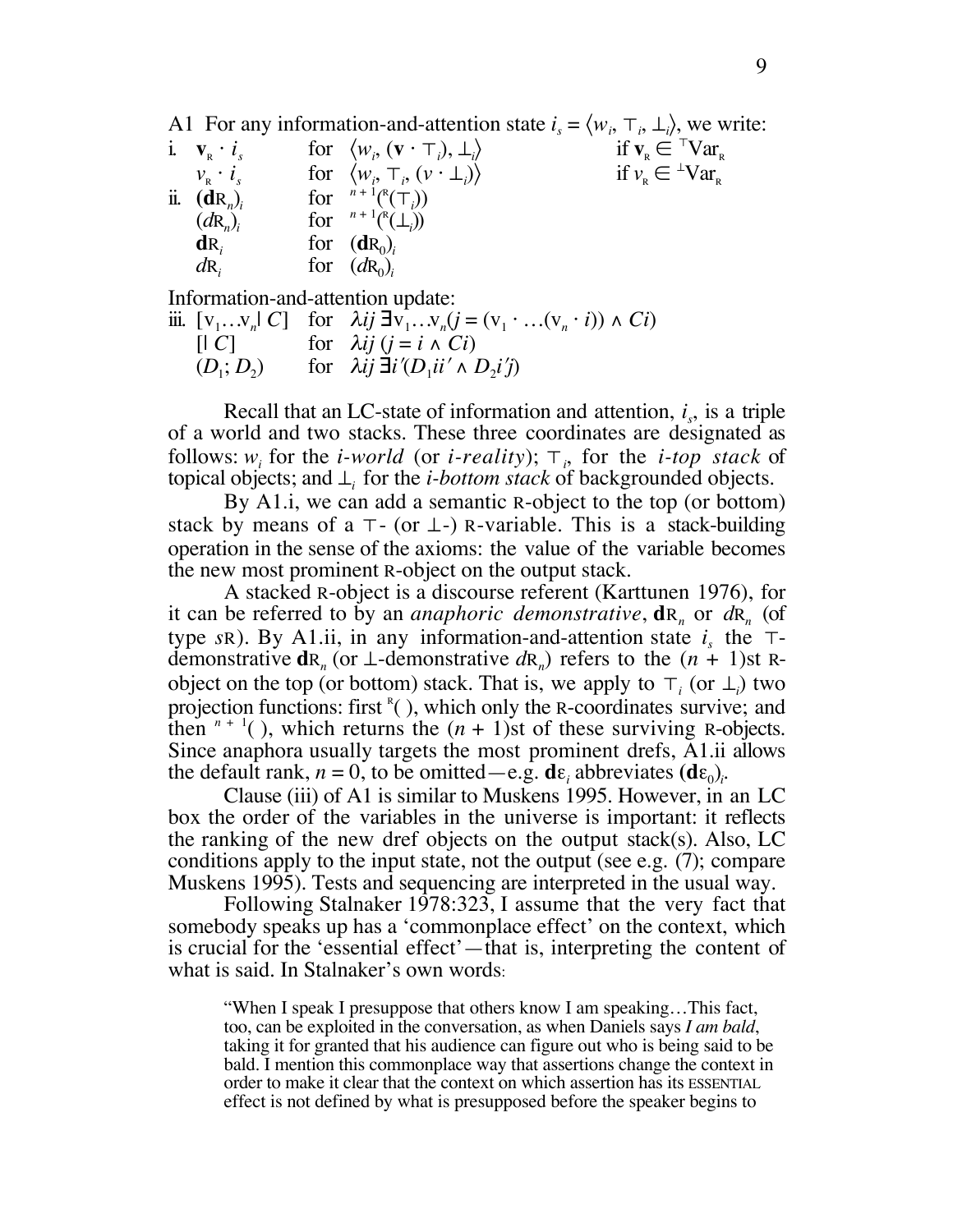speak, but will include any information which the speaker assumes his audience can infer from the performance of the speech act."

Formally, I implement Stalnaker's 'commonplace effect' as a *start-up update*. As soon as somebody begins to speak, this very fact is noted, focusing the attention on three default topics. The speech reality becomes the default *modal topic*; the speech event, the default *perspective point*; and the speech time, the default *topic time*.

- A2. Speech start-up conditions:<br>
  $\mathbf{w} = r$  for  $\lambda i. \mathbf{w} = w_i$ •  $\mathbf{w} = r$  for  $\lambda i. \mathbf{w} = w_i$
- (**e**: AGT *speak.up*<sub>dω</sub>) for  $\lambda i$ *. speak.up*<sub>dω</sub>*i*(**e**, AGT<sub>dω*i*</sub>**e**)
- $\mathbf{t} =_{d\omega} \theta \mathbf{d}\mathbf{\varepsilon}$  for  $\lambda i. \mathbf{t} = \theta_{d\omega i} \mathbf{d}\mathbf{\varepsilon}_i$

Indexicals— $I('1s')$ , *you*  $('2s')$ , *he*  $('3sm')$ , *was*, *is*, *here*, *there*, *today*, etc—have anaphoric presuppositions concerned with the relation to the current perspective point. For example, '1s' refers to the agent of the speech act (default perspective **d**ε*<sup>i</sup>* ) in the topical modality; '1p', refers to the agent's group; '2s', to the (singular) experiencer; and '3s', to a singular non-participant (cf. Kaplan 1978, Schlenker 2003).

A3. Indexical persons:

|  | • $I_{S_{\text{do de}}} \mathbf{d}\alpha$ for $\lambda i(sg \mathbf{d}\alpha_i \wedge \text{AGT}_{\text{doi}} \mathbf{d}\epsilon_i = \mathbf{d}\alpha_i$                                                   |
|--|------------------------------------------------------------------------------------------------------------------------------------------------------------------------------------------------------------|
|  | $lp_{d\omega, de} d\alpha$ for $\lambda i(\neg sg \, da_i \wedge AGT_{d\omega} \, de_i \in da_i)$                                                                                                          |
|  | • $2s_{\text{do de}} d\alpha$ for $\lambda i(sg d\alpha_i \wedge \text{EXP}_{\text{do }i} d\varepsilon_i = d\alpha_i)$                                                                                     |
|  | • $3s_{\rm do, de}$ d $\alpha$ for $\lambda i(sg \, \mathbf{d}\alpha_i \wedge \neg(\mathbf{d}\alpha_i \odot (\text{AGT}_{\rm do}) \mathbf{d}\varepsilon_i + \text{EXP}_{\rm do}(\mathbf{d}\varepsilon_i))$ |

To see how this works, consider a simple example. Suppose you enter the office of a stranger, who says (5):

(5) I am busy.

Just before he speaks, the input context—initial 'common ground'—is a set of information-and-attention states such as (6), where  $w_0$  is a candidate reality.<sup>3</sup>

$$
(6) \qquad i_0 = \langle w_0, \langle \ \rangle, \langle \ \rangle \rangle
$$

As soon as the speech act begins, the input state (6) is updated by the *start-up update* (7), which sets up three default topics:

(7)  $[\mathbf{w}|\mathbf{w}=r]$ ;  $[\mathbf{e}|\mathbf{e}: AGT \text{ } sp\text{ }eak.\text{ }up_{d\omega}]$ ;  $[\mathbf{t}|\mathbf{t}=_{d\omega} \theta d\varepsilon]$ 

| $3\langle \rangle$<br>$\langle x_1, \ldots, x_n \rangle$ | for<br>tor | $iz_{\xi} \forall n(^{n}(z) = \dagger)$<br>$(x_{1} \cdot  (x_{n} \cdot \langle \rangle) )$ |
|----------------------------------------------------------|------------|--------------------------------------------------------------------------------------------|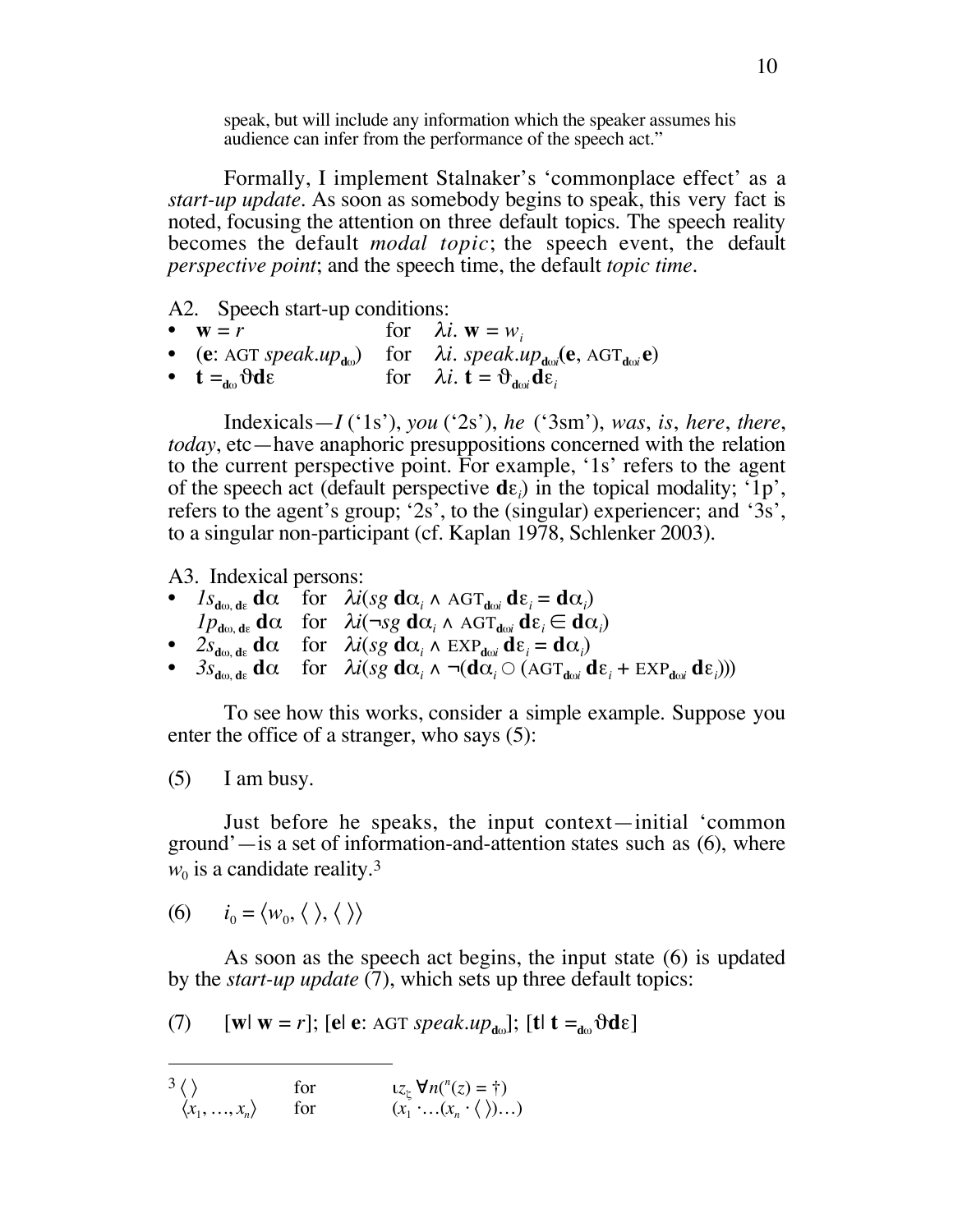First of all, the reality of the input state of information and attention is set up as the default modal topic. Applied to  $i_0$ , this update yields  $i_1$ , by the definitions on the right:

| (7a) $i_0$ [wl w = r  $i_1$                                                                 |          |
|---------------------------------------------------------------------------------------------|----------|
| = $\exists w(i_1 = \langle w_{i0}, w \cdot \top_{i0}, \bot_{i0} \rangle \wedge w = w_{i0})$ | A1, A2   |
| $=$ $(i_1 = \langle w_0, (w_0 \cdot \langle \ \rangle), \ \rangle)$                         | (6)      |
| $=$ $(i_1 = \langle w_0, \langle w_0 \rangle, \langle \rangle)$                             | ftn. $3$ |

Next, the real speech act that has just begun is set up as the default perspective point. (Note that  $\mathbf{d}\omega_{i1} = 0 + 1 \, (\omega \langle w_0 \rangle) = 1 \langle w_0 \rangle = w_0$ .)

(7b) 
$$
i_1[\mathbf{e}|\mathbf{e}: \text{AGT} \text{ } speak.up_{d\omega}]i_2
$$
  
\n
$$
\equiv \mathbf{\frac{d}{d}\mathbf{e}}(i_2 = \langle w_{i1}, \mathbf{e} \cdot \mathbf{T}_{i1}, \perp_{i1} \rangle \qquad \text{A1, A2}
$$
\n
$$
\land \text{ } speak.up_{d\omega i}(\mathbf{e}, \text{AGT}_{d\omega i} \mathbf{e}))
$$
\n
$$
\equiv \mathbf{\frac{d}{d}\mathbf{e}}(i_2 = \langle w_0, \langle \mathbf{e}, w_0 \rangle, \langle \rangle) \qquad \text{(7a), fh. 3,}
$$
\n
$$
\land \text{ } speak.up_{\omega 0}(\mathbf{e}, \text{AGT}_{\omega 0} \mathbf{e})) \qquad \text{A1, Ax1-3}
$$

And finally, the time of the topical perspective point in the topical reality is set up as the default temporal topic. (Note that  $\mathbf{d}\varepsilon_j =$  $({}^{\mathfrak{e}}(\mathbf{e} \cdot \langle w_0 \rangle)) = {}^{\mathfrak{t}}\langle \mathbf{e} \rangle = \mathbf{e}$ .) We thus arrive at the state  $i_3$ , as the final output of the start-up update (Stalnaker's 'commonplace effect'):

(7c) 
$$
i_1([e] \mathbf{e}: \text{AGT } speak.up_{d\omega}]; [\mathbf{t} \mathbf{t} =_{d\omega} \theta \mathbf{d}\mathbf{\varepsilon}])i_3
$$
  
\n
$$
\equiv \exists j(\exists e(j = \langle w_{i1}, \mathbf{e} \cdot \top_{i1}, \bot_{i1} \rangle \qquad \text{A1, A2}
$$
\n
$$
\wedge \text{ speak.up}_{d\omega i}(\mathbf{e}, \text{AGT}_{d\omega i} \mathbf{e}))
$$
\n
$$
\wedge \exists t(i_3 = \langle w_{j}, \mathbf{t} \cdot \top_{j}, \bot_{j} \rangle \qquad \wedge \mathbf{t} = \vartheta_{d\omega j} \mathbf{d}\varepsilon_{j})
$$
\n
$$
\equiv \exists e \exists t(i_3 = \langle w_{0}, \langle \mathbf{t}, \mathbf{e}, w_{0} \rangle, \langle \rangle) \qquad \qquad (7a), \text{ftn. 3,}
$$
\n
$$
\wedge \text{ speak.up}_{w0}(\mathbf{e}, \text{AGT}_{w0} \mathbf{e}) \qquad \qquad \text{A1, Ax1-5}
$$

A model for  $i_3$  is shown below. Indexed symbols stand for semantic values of unindexed variables, and currently topical semantic objects of various types are indicated by  $\bar{\ }$ -superscripts.

Model for  $i_3$ <br>*i*-reality:  $\lceil w_0 \rceil$ *i*-reality:  $\sqrt[n]{w_0}$  •  $\sqrt[n]{e_0: e_0}$ -agent speaks up  $\int_0^\tau t_0 = \mathfrak{S}_{w0} e_0 : e_0$ -time

In this context sentence (5) can now be interpreted directly and online, by processing each morpheme in turn as in (8). (From now on new conditions are spelled out as they become relevant.)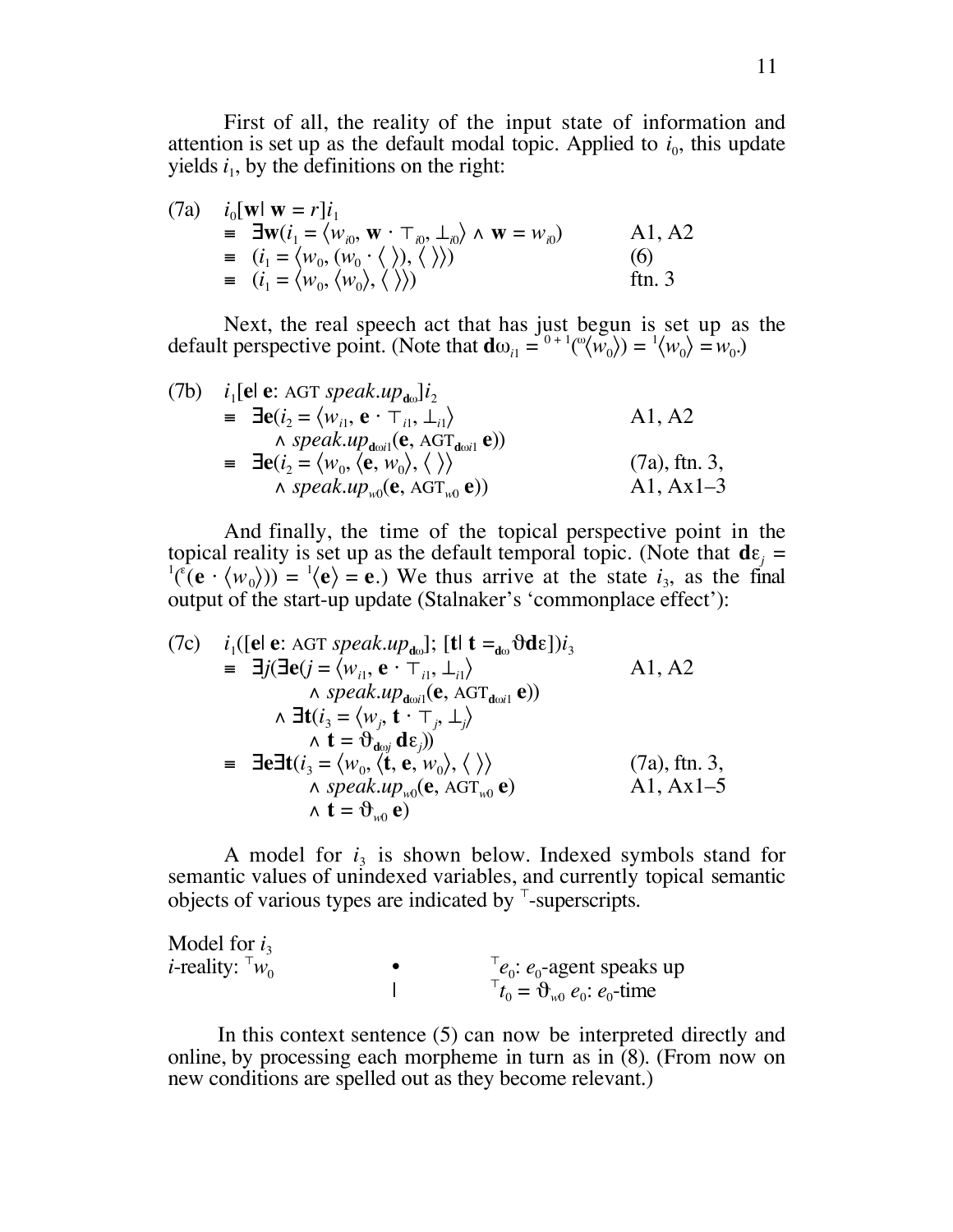(8) I  
\n[**a** 
$$
1 s_{d\omega, d\varepsilon}
$$
 **a**];  
\n $\equiv \lambda i j \exists a (j = \langle w_i, (a \cdot \top_i), \bot_i \rangle \wedge AGT_{d\omega i} d\varepsilon_i = a)$   
\nbe-  
\n[ $s k^{\alpha}$   $d\alpha =_{d\omega} k^{\alpha} \{s\}$ ];  
\n $\equiv \lambda i j \exists s k^{\alpha} (j = \langle w_i, \top_i, (s \cdot k^{\alpha} \cdot \bot_i) \rangle \wedge d\alpha_i = k^{\alpha} d\omega_i s)$   
\n-PRS  
\n $\Pr[\mathbf{d}\varepsilon \subseteq_{d\omega} d\tau]; [\mathbf{d}\tau \subseteq_{d\omega} d\sigma];$   
\n $\equiv \lambda i j (j = i \wedge \vartheta_{d\omega i} d\varepsilon_i \subseteq d\tau_i); \lambda i j (j = i \wedge d\tau_i \subseteq \vartheta_{d\omega i} d\sigma_i)$   
\nbusy  
\n[ $l b u s y d\kappa^{\alpha}$ ]  
\n $\equiv \lambda i j (j = i \wedge \forall w \in Dom d\kappa^{\alpha} i \forall e \in Dom d\kappa^{\alpha} i w \exists s:$   
\n $s = e^{\star} \wedge b u s y_w (s, d\kappa^{\alpha} i w s))$ 

The pronoun *I* refers to the agent of the topical speech act  $(e_0)$  in the topical world  $(w_0)$ . In addition, since the pronoun *I* is the subject, it sets up its animate referent as the α-topic. Next, the verbal root *be*introduces two background drefs: a state  $(s_1)$  and an  $\alpha$ -kind  $(k^{\alpha}_{1})$ . In the topical world the α-topic instantiates this α-kind in this state. The present tense then first of all tests that the input topic time  $(t_0)$  includes the topical perspective point  $(e_0)$ . This presuppositional test is met by  $i_3$ (since  $\theta_{w0}$   $e_0 \subseteq t_0$ ). The new state evoked by *be*- is then located at the topic time in the topical world ( $t_0 \subseteq \vartheta_{w0} s_1$ ). Finally, the adjective *busy* elaborates the  $\alpha$ -kind: in any world where this kind is instantiated, it is instantiated in states of business by the experiencer. So the content of (5) is that in the speech reality at the speech time the speaker is in a state of some kind of business. The degree of business, its nature, etc, are not specified. That is, the adjective *busy* refers to a kind in the same way as the non-specific indefinite *a man* refers to a person.

Formally,  $(8)$  updates the output  $i<sub>3</sub>$  of the speech start-up to encode the content of what is said, by further updating the stack structure and the associated conditions. A sample output of this update (Stalnaker's 'essential effect') is spelled out in (8a), along with a model:

(8a) 
$$
i_4 = \langle w_0, \langle a_1, t_0, e_0, w_0 \rangle, \langle s_1, k^{\alpha_1} \rangle \rangle
$$
  
\ns.t.  $speak.up_{w0}(e_0, \text{AGT}_{w0}e_0)$   
\t $t_0 = \vartheta_{w0} e_0 \wedge t_0 \subseteq \vartheta_{w0} s_1$   
\t $a_1 = \text{AGT}_{w0} e_0 \wedge a_1 = k^{\alpha_1} w_0 s_1$   
\t $\forall w \in \text{Dom } k^{\alpha_1} \forall e^{\bullet} \in \text{Dom } k^{\alpha_1} w \exists s: e^{\bullet} = s \wedge busy_w(s, k^{\alpha_1}ws)$   
\t $i_4$ -reality:  ${}^{\top}w_0$   
\t $\qquad \qquad \bullet \qquad {}^{\top}e_0: e_0$ -agent speaks up  
\t $\qquad \qquad {}^{\top}e_0 = \vartheta_{w0} e_0: e_0$ -time  
\t $s_1: e_0$ -agent  ${}^{\top}a_1$  is  $k^{\alpha_1}$ -busy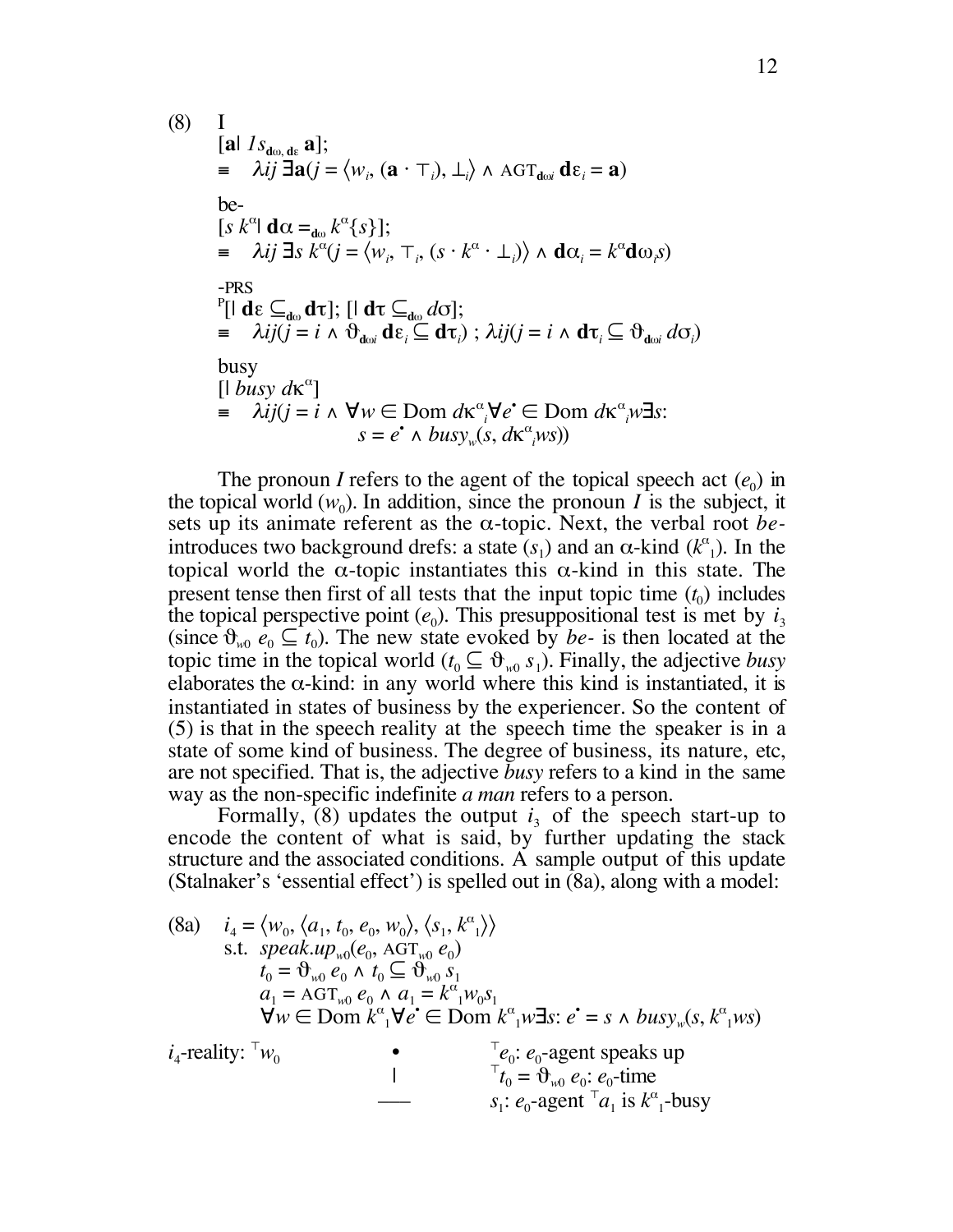The morpheme-by-morpheme analysis in (8) exemplifies direct composition by *online update*. In general, online update interprets the surface string as is, with each morpheme in turn updating the input state of information-and-attention. I assume that each morpheme may lexically contribute up to three updates: *presupposition*, *assertion*, and *implicature*. Presupposition is an anaphoric test on the input. The tested drefs should be familiar (*pace* van der Sandt 1992), but the test conditions need not be (*contra* Heim 1983). For instance, the presuppositions of tenses or pronouns often add new information about the antecedent topic time (*Today I am*/*was busy*) or about the nominal antecedent (*A doctor came in. He/She looked tired*). Assertion updates the state of attention and/or information by updating stacks and/or eliminating worlds. Implicature is a default extra update: it is defeated if it conflicts with either assertion or presupposition (cf. Gazdar 1979).

This basic conception gives rise to some fundamental questions. First of all, what is a possible lexical meaning? Secondly, adjacent morphemes often interact, i.e., the update by one morpheme is adapted to fit the next one (cf. assimilation of one phoneme to the next). In such cases what is an admissible adaptation? And since each morpheme is thus assigned a whole family of meanings (see Appendix), which of these related meanings is to be selected in any given local context? Last but not least, if sentences are composed by sequencing updates, as in discourse, why is compositional anaphora unambiguous? It is beyond the scope of this paper to answer these questions in full. But I can offer some partial answers, based on crosslinguistic text studies (see Bittner 2003 and http://www.rci.rutgers.edu/~mbittner)

Crosslinguistically, there is a limit of at most two new drefs per morpheme, and of these, at most one may be topical. Topical drefs cannot be introduced by open-class items (nouns, verbs, etc), only by items from closed classes. Typical sources of topical drefs are particles, and grammatical markers forming closed paradigms (mood, tense, case, etc). The highest dref of a verb (or noun) must be an eventuality (nominal object) or an eventuality-valued function (nominal objectvalued function). These basic meaning constraints are crosslinguistically stable. No exceptions have been found in any language.

Meaning adaptations concern the level of abstraction. For instance, by default, an event-root evokes a real event. But this may be adapted to something more abstract—e.g., an event concept, to fit a modal suffix; an event-valued habit, to fit a habitual suffix; or a dependent event-concept, to fit a habitual report (see Appendix). The principles at work are difficult to formalize, but the basic idea is simple. By default, the simplest meaning is selected as long as it fits the next morpheme. But this morpheme may have a presupposition that forces a certain adaptation. Later morphemes may also require adaptations, but the likelihood drops off sharply with the distance. In actual texts most meaning adaptations involve only adjacent morphemes (see text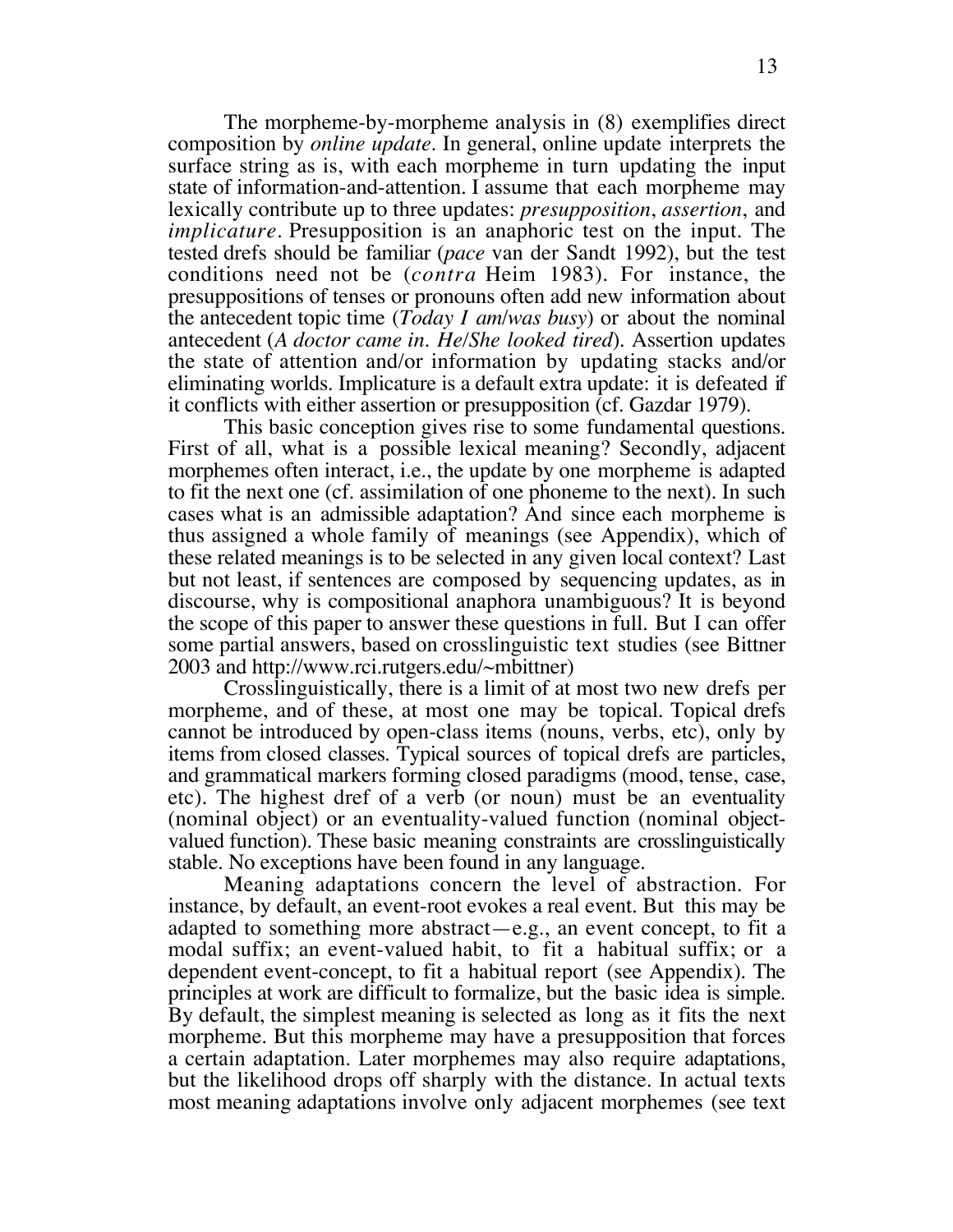studies at http://www.rci.rutgers.edu/~mbittner). Finally, any morpheme may either introduce or anaphorically retrieve its drefs—*ceteris paribus* anaphora is preferred—subject to the above morphological constraints on dref number, centering, and type, and subject to any local familiarity/novelty presuppositions (see e.g. *skakkir-* in Appendix).

The meanings thus selected are composed by one of the following two *linking rules* (adapted from Bittner 2001):

- $(\overline{\phantom{a}}% ,\overline{\phantom{a}})$ BACKGROUND-ELABORATION LINK If A  $\rightarrow \alpha$  and B  $\rightarrow \beta$ , then [A B]  $\rightarrow (\alpha; \beta)$ , provided that a demonstrative  $dR (= dR_0)$  in  $\beta$  is anaphoric to an R-dref in  $\alpha$ .
- $(\bar{f},\bar{f})$ TOPIC-COMMENT LINK If A  $\rightarrow \alpha$  and B  $\rightarrow \beta$ , then [A B]  $\rightarrow (\alpha; \beta)$ , provided that a demonstrative  $dR (= dR_0)$  in  $\beta$  is anaphoric to an R-dref in  $\alpha$ .

These two linking rules account for assertion and implicature; presupposition may require less local links. Productive word building generally proceeds by Background-Elaboration: a non-initial morpheme elaborates a background dref from the last morpheme. That is, a suffix elaborates the last morpheme of the base, while a prefix is elaborated by the first morpheme of the base. Background-Elaboration may also link some words. Otherwise, words are linked by Topic-Comment. For instance, the inflection on one word may introduce a topical dref for comment by the next word or word group.

In terms of these two linking rules, the online update proposed in (8) can be analyzed as follows (ignoring presuppositions):

(9) I  
\n
$$
\text{[a] } Is_{d\omega, d\epsilon} \mathbf{a} \text{]}^{\top}; \left( [s k^{\alpha} | \mathbf{d}\alpha =_{d\omega} k^{\alpha} \{s\} \right]^{\perp}; \dots; \left[ \left| \mathbf{d}\tau \underline{\subseteq}_{d\omega} d\sigma \right] \right) \text{)}
$$
\n
$$
\text{busy} \qquad \downarrow; \left[ \left| \text{ busy } d\kappa^{\alpha} \right] \right)
$$

Within the verb, the tense inflection (-PRS) elaborates the background state dref evoked by the verbal root (*be-*). The verb comments on the topical α-dref set up by the subject (*I*). And the postverbal adjective (*busy*) elaborates the background  $\alpha$ -kind dref evoked by the verbal root (*be-*), which selects this adjectival complement.

I now turn to show how this simple example of online update in a tense-based analytic language naturally extends to the other extreme of the typological spectrum—mood-based polysynthesis.4

 $\overline{a}$ 

<sup>&</sup>lt;sup>4</sup> In Sections 3-7 I gradually develop an account of  $(1)$ – $(4)$ , adding lexical meanings as needed. To get a sense of the lexical patterns, see the final list in the Appendix.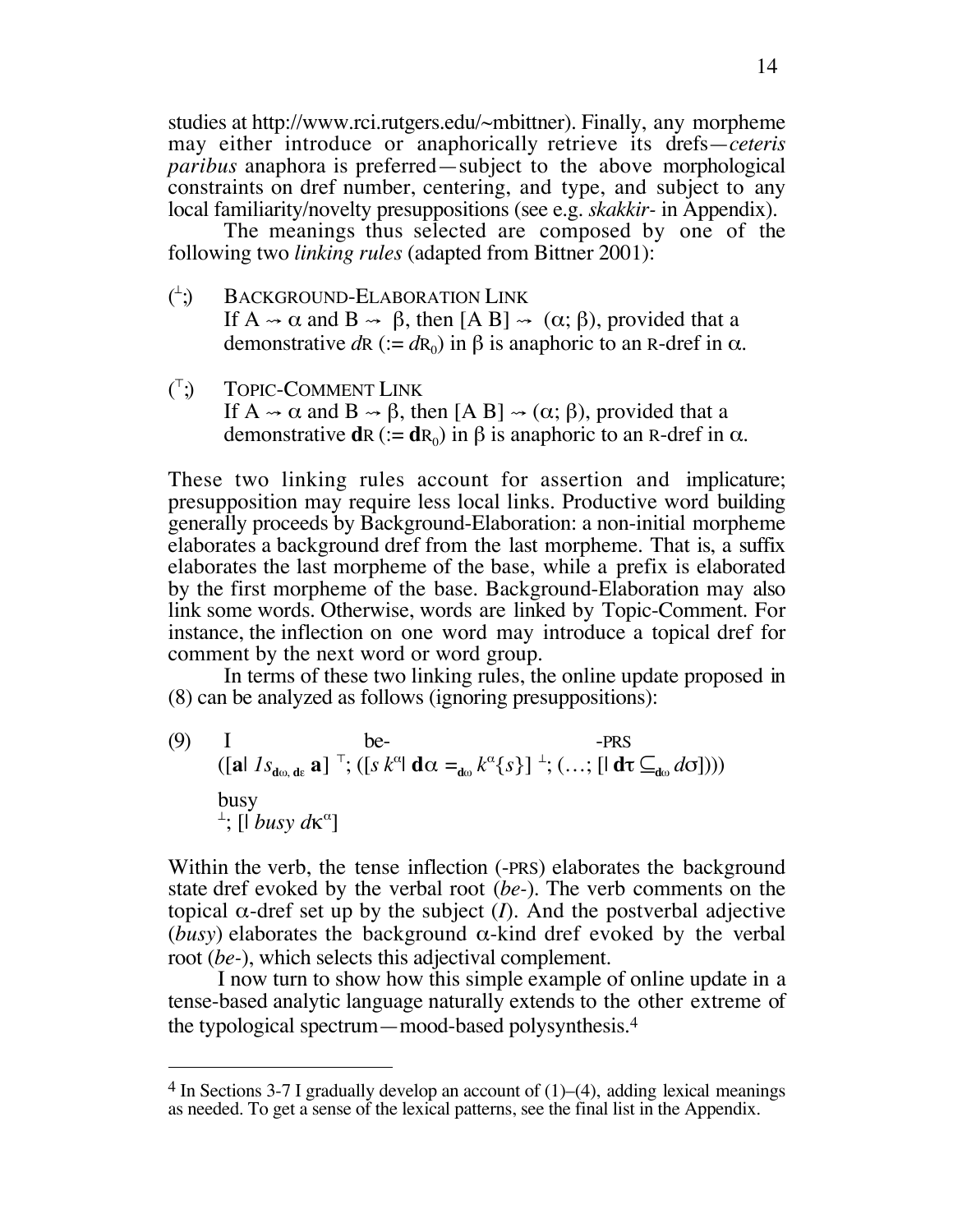### 3 KALAALLISUT EPISODICS ONLINE

In episodic discourse in Kalaallisut temporal location depends on two factors: aspectual type (*state*, *event*, or *process*), and whether the topic time is a *discourse instant—*the time of an atomic event—or a *period*. Discourse-initially, the topic time (start-up now) is the time of an

atomic event, i.e., an *instant*. This yields the temporal pattern in (10).

| $(10)a$ . Anaana-ga sinip-pu-q.<br>mum-1s.sg asleep-IND.IV-3s<br>My mum is asleep.           | state   |
|----------------------------------------------------------------------------------------------|---------|
| b. Anaana-ga itir-pu-q.<br>mum-1s.sg $\mathit{walke.up-IND}$ . IV-3s<br>My mum has woken up. | event   |
| c. Skakkir-pu-gut.<br>play.chess-IND.IV-1p<br>We are playing chess.                          | process |

Relative to a topical instant, a state (e.g., sleep in (10a)) is understood to be current. An event (e.g., waking up in  $(10\bar{b})$ ) is understood to have a current result state. And a process (e.g., playing chess in  $(10c)$ ) is understood to have a current result state of the first stage. Depending on the context, the first stage of a chess game may be the first move, the opening gambit, or perhaps some larger chunk.

In (11) an initial factive clause updates the topic time to the time of the result state of a presupposed event (entry by the father). Unlike the time of an event, the time of a state is a (*discourse*) *period*.

| $(11)$ Ullu-mi ataata-ga isir-m-at |                                         |
|------------------------------------|-----------------------------------------|
|                                    | day-sg.LOC dad-1s.sg enter- $FCT_1$ -3s |
| Today when my dad came by,         |                                         |

| $a.$ sinip- $pu$ -tit.<br>$asleep-IND.IV-2s$<br>you were asleep.         | state   |
|--------------------------------------------------------------------------|---------|
| $b.$ itir-pu-nga.<br>$$ <i>wake.up</i> -IND.IV-1s<br>I woke up.          | event   |
| c. skakkir-pu-gut.<br>$$ <i>play.chess-IND.IV-1p</i><br>we played chess. | process |

This makes no difference if the matrix verb is stative: the state of (11a) is understood to be current, just like the state of (10a). Events,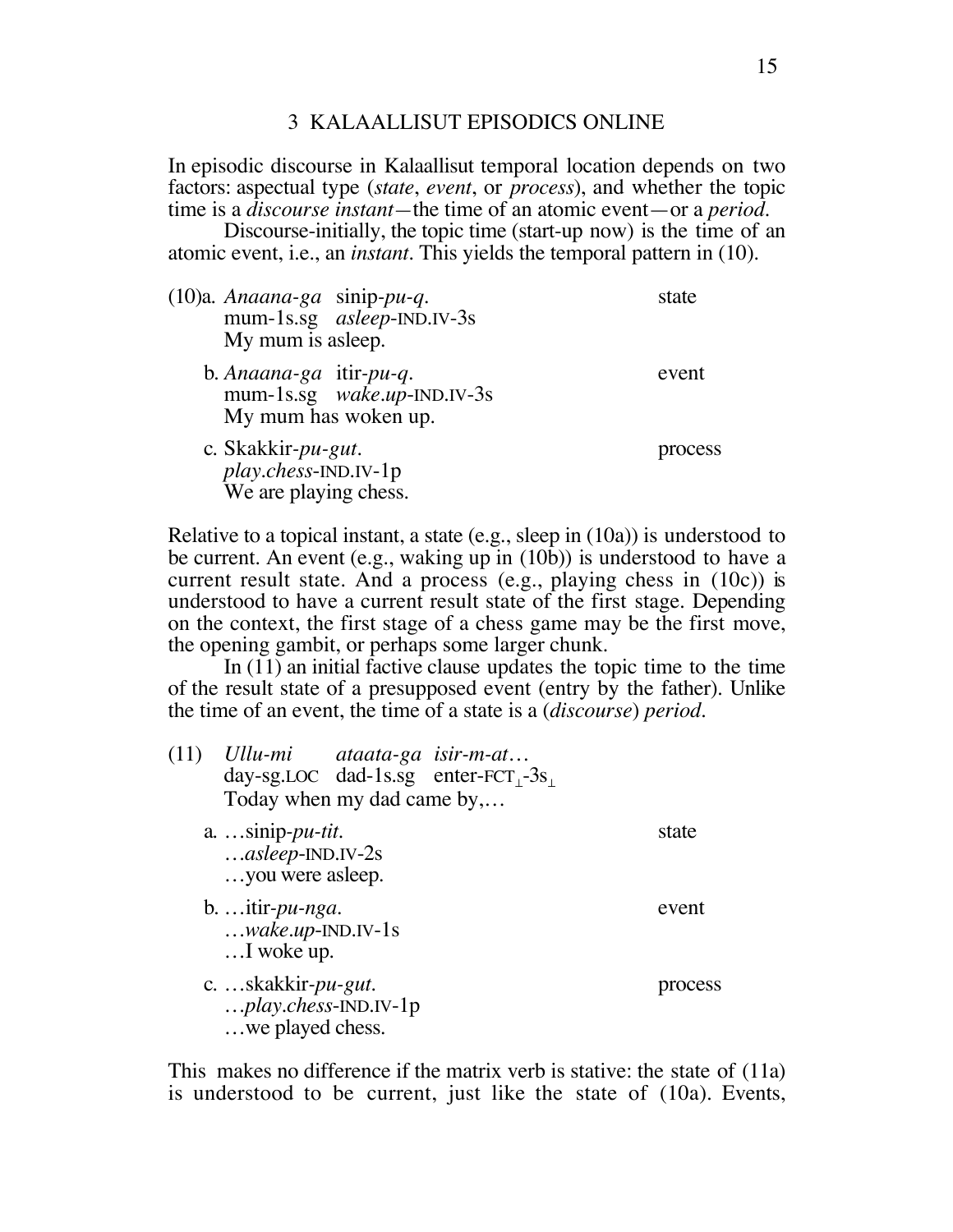however, are located differently. Unlike an instant, a period can frame an event. Accordingly, the event of (11b), as well as the start event of the process of (11c), are located *within* the topical period (result time of the father's entry) evoked by the initial factive clause.

To analyze verbal roots and realis verbal inflections in episodic discourse I propose the conditions in A5 and A6. For states and events, these conditions are mostly standard (see Partee 1984, Webber 1988). But the paradigm in  $(10)$ – $(11)$  further motivates a third aspectual type: *processes*, similar to events but with discourse-transparent stages. To model the discourse-transparent structure of processes I use functional drefs of type εε. As stated in A4, a process function sends each nonfinal stage to the next stage and locates the latter during the result state of the former. The process stages that are often referred to in discourse are the first stage ( $\int_{\alpha}^{\beta} e e$ ), the next stage ( $\int_{\alpha}^{\beta} e e$ ), and the end ( $\int_{\alpha}^{\beta} e e$ ).

A4. Processes and stages.

|                | • <i>process</i> ee for $\forall e \in \text{Dom} ee$ : $\vartheta_w ee(e) \subseteq \vartheta_w \text{RES}_w e$ |
|----------------|------------------------------------------------------------------------------------------------------------------|
| • $e \in ee$   | for $e \in (Dom ee \cup Ran ee)$                                                                                 |
| $^{1}ee$       | for $ie. e \in (Dom ee - Ran ee)$                                                                                |
| $n+1}ee$       | for $ee^{\prime\prime}ee$                                                                                        |
| $f_{\rho\rho}$ | for $ue. e \in (Ran ee - Dom ee)$                                                                                |

A5. Episodic predicates.

| • $s: EXP \, sleep_{do}$                                                      | for $\lambda i. \ sleep_{\text{div}}(s, \text{EXP}_{\text{div}}(s))$                   |
|-------------------------------------------------------------------------------|----------------------------------------------------------------------------------------|
| • $e: EXP \text{ wake.up}_{\text{do}}$                                        | for $\lambda i$ . wake.up <sub>dov</sub> (e, EXP <sub>dov</sub> e)                     |
| • ee: AGT play.chess <sub>d</sub> for $\lambda i$ . process <sub>doi</sub> ee |                                                                                        |
|                                                                               | $\wedge \forall e \in ee$ : play.chess <sub>dov</sub> $(e, \text{ AGT}_{\text{dev}}e)$ |
|                                                                               | $\wedge$ AGT <sub>doi</sub> ee = $\bigcup$ {AGT <sub>doi</sub> e: e $\in$ ee}          |

A6. Episodic temporal anaphora and update.

| • BEG $d\sigma <_{d\omega} d\varepsilon$                 | for $\lambda i. \ \vartheta_{\text{d}\omega i} \text{BEG}_{\text{d}\omega i} d\sigma_i < \vartheta_{\text{d}\omega i} \text{d}\epsilon_i$                                              |
|----------------------------------------------------------|----------------------------------------------------------------------------------------------------------------------------------------------------------------------------------------|
| $d\varepsilon <_{d\omega} d\varepsilon$                  | for $\lambda i. \ \vartheta_{\text{d}\omega i} d\varepsilon_i < \vartheta_{\text{d}\omega i} d\varepsilon$                                                                             |
| $d\varepsilon \varepsilon <_{d\varepsilon} d\varepsilon$ | for $\lambda i. \ \vartheta_{d\omega i}^{\dagger} d\varepsilon \varepsilon_i < \vartheta_{d\omega i} d\varepsilon$                                                                     |
| • $d\tau \subseteq_{d\omega} d\sigma$                    | for $\lambda i$ . $d\tau_i \subseteq \vartheta_{\text{dev}} d\sigma_i$                                                                                                                 |
| $d$ ε $\subseteq_{\text{do}}$ dτ                         | for $\lambda i. \; \vartheta_{d\omega i} d\varepsilon_i \subseteq d\tau_i$                                                                                                             |
| $d\epsilon \epsilon \subseteq_{d\omega} d\tau$           | for $\lambda i. \vartheta_{d\omega i}^{\dagger} d\varepsilon \varepsilon_i \subseteq d\tau_i$                                                                                          |
| • $t = \partial_{d} \theta d\sigma$                      | for $\lambda i$ . $\mathbf{t} = \mathbf{\vartheta}_{\text{d}\omega i} d\mathbf{\sigma}_i$                                                                                              |
| $\mathbf{t} =_{d\omega} \mathbf{\theta}$ RES $d\epsilon$ | for $\lambda i$ . $\mathbf{t} = \mathbf{\vartheta}_{\text{d}\omega i}$ RES <sub>d<math>\omega i</math></sub> $d\epsilon_i$                                                             |
|                                                          | $\mathbf{t} =_{d_{0}} \mathbf{\partial} \text{RES}^{-1} d\mathbf{\varepsilon}$ for $\lambda i. \mathbf{t} = \mathbf{\partial}_{d_{0}i} \text{RES}_{d_{0}i}^{-1} d\mathbf{\varepsilon}$ |
|                                                          |                                                                                                                                                                                        |

The paradigm in  $(11)$ —with a topical period—can now be interpreted directly and online, as in (11′). First, 'day-sg.LOC' updates the topic time to the day of the speech event  $(\bar{e}_0)$  in the model below). Kalaallisut factives are verbal definites: they presuppose familiar events.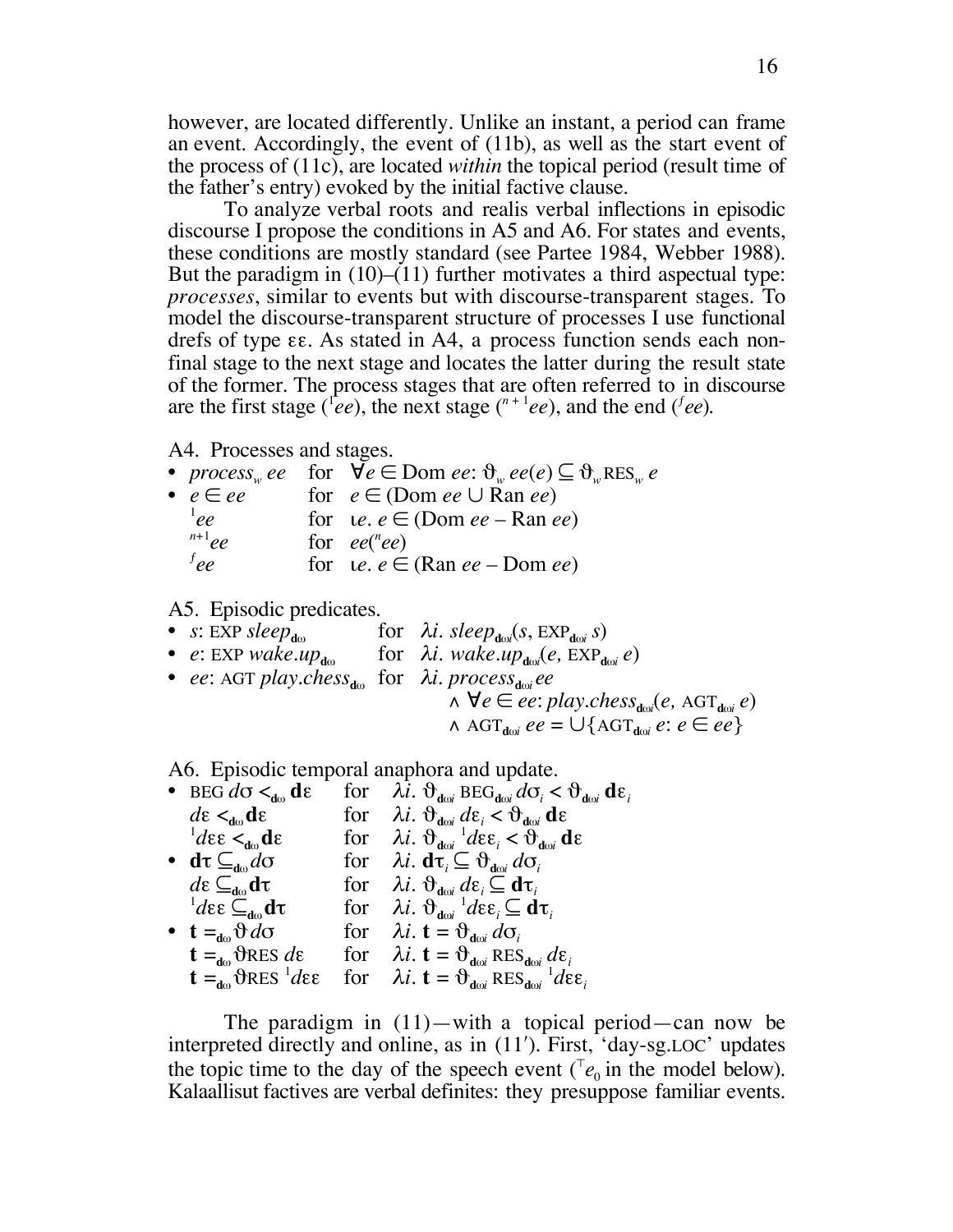Here, the presupposed entry  $(e_1)$  by the speaker's father is located within the current topic time  $(t_{11})$ , which is then updated to the time of the result state  $(t_{12})$ . The background agreement  $(3s_1)$  indicates that the main clause is about some  $\alpha$ -topic other than the backgrounded father.

(11') day-5  
\n
$$
[k^{\tau}] k^{\tau} \, d\alpha y. \text{ of } \varepsilon'; \text{ [ } \mathbf{t} \mathbf{t} \subseteq_{\text{d}\omega} d\kappa^{\tau} \{d\varepsilon\}];
$$
\n
$$
\text{dad- }^{6} \qquad \text{-1s.sg} \qquad (\perp \text{-dref}) \text{ }^{7}
$$
\n
$$
[k^{\alpha}_{\alpha}] k^{\alpha}_{\alpha} \, d\alpha d. \text{ of } \alpha]; \text{ [ } a \, 1 \, s_{\text{d}\omega, \text{d}\varepsilon} \, a]; \text{ [ } a \, 1 =_{\text{d}\omega} d\alpha \kappa^{\alpha} \{d\alpha, \text{d}\varepsilon\}];
$$
\n
$$
\text{enter-}
$$
\n
$$
[l] d\varepsilon: \text{AGT} \text{ enter}_{\text{d}\omega} \, l];
$$
\n
$$
\text{-}^{\text{FCT}} \, [\text{ } d\varepsilon <_{\text{d}\omega} \text{ } d\varepsilon, \text{ AGT} \, d\varepsilon =_{\text{d}\omega} d\alpha]; \text{ [ } d\varepsilon \subseteq_{\text{d}\omega} \text{ } d\tau]; \text{ [ } \mathbf{t} \mathbf{t} =_{\text{d}\omega} \text{ } \text{ }^{3}\text{ }^{8}\text{ }^{1}\text{ }^{1}\text{ }^{5}\text{ }^{8}\text{ }^{1}\text{ }^{1}\text{ }^{1}\text{ }^{5}\text{ }^{8}\text{ }^{1}\text{ }^{1}\text{ }^{1}\text{ }^{1}\text{ }^{1}\text{ }^{5}\text{ }^{1}\text{ }^{1}\text{ }^{1}\text{ }^{1}\text{ }^{1}\text{ }^{1}\text{ }^{1}\text{ }^{1}\text{ }^{1}\text{ }^{1}\text{ }^{1}\text{ }^{1}\text{ }^{1}\text{ }^{1}\text{ }^{1}\text{ }^{1}\text{ }^{1}\text{ }^{1}\text{ }^{1}\text{ }^{1}\text{ }^{1}\text{ }^{1}\text{ }^{1}\text{ }^{1}\text{ }^{1}\text{ }^{1}\text{ }^{1}\text{ }^{1}\text{ }^{1}\text{ }^{1}\text{ }^{1}\text{ }^{1}\text{ }^{1}\text{ }^{1}\text{ }^{1}\text{ }^{1}\text{ }
$$

The main verb comments on these topics. Thus in (11′a) the comment is that in the topical world  $(w_0)$  during the topical period  $(t_1, t_2)$ , the  $\alpha$ -topic ('2s') is asleep:

 $(11')$  as leep-

 $[s]$  *s*: EXP *sleep*<sub>dω</sub>];

 $-1ND.$   $-2s$ [| BEG *d*σ <**<sup>d</sup>**<sup>ω</sup> **d**ε]; [| **d**τ ⊆**<sup>d</sup>**<sup>ω</sup> *d*σ]; [| EXP *d*σ =**<sup>d</sup>**<sup>ω</sup> **d**α]; [| *2s***<sup>d</sup>**ω, **d**<sup>ε</sup> **d**α]

In  $(11<sup>'</sup>b)$ , the  $\alpha$ -topic  $('1s')$  wakes up within the topical period:

 $(11<sup>'</sup>b)$  wake.up-

 $\overline{a}$ 

 $[e]$  *e*: EXP *wake.up*<sub>dω</sub>];

-IND. .IV *-*1s  $[| d\epsilon \leq_{d\omega} \mathbf{d}\epsilon]$ ;  $[| d\epsilon \subseteq_{d\omega} \mathbf{d}\tau]$ ;  $[| E \text{XP } d\epsilon =_{d\omega} \mathbf{d}\alpha]$ ;  $[| I s_{d\omega, d\epsilon} \mathbf{d}\alpha]$ 

- 6 For any animate  $a \in \text{Dom } k^{\alpha}_{\alpha}$ ,  $k^{\alpha}_{\alpha}$  *awe* is *a*'s dad in *w* at the time of *e*.  $k^{\alpha}$  *dad.of*  $\alpha$  for  $\lambda i$ .  $\forall a \in \text{Dom } k^{\alpha}$   $\forall w \in \text{Dom } k^{\alpha}$   $\forall a \forall e$   $\in \text{Dom } k^{\alpha}$   $\forall a \forall x$ .  $\mathfrak{G}_{w}e^{\bullet} \subseteq t \wedge daad.of_{w, t}(k^{\alpha}_{\alpha}awe^{\bullet}, a)$
- <sup>7</sup> In **d**ω, *a* instantiates in **d**ε the kind  $d\alpha$ κ<sup>α</sup>-of-*d*α:  $a =_{d\omega} d\alpha \kappa^{\alpha} \{ d\alpha, \mathbf{d}\varepsilon \}$  for  $\lambda i. a = d\alpha \kappa^{\alpha} A \alpha_i \mathbf{d}\omega_i \mathbf{d}\varepsilon_i$

 $5$  Any  $k^2$ -time is the day of the instantiating episode:  $k^{\tau}$  *day.of*  $\varepsilon^*$  for  $\lambda i$ .  $\forall w \in \text{Dom } k^{\tau} \forall e^* \in \text{Dom } k^{\tau} w$ :  $day_w k^{\tau} we^* \wedge \vartheta_w e^* \subseteq k^{\tau} we^*$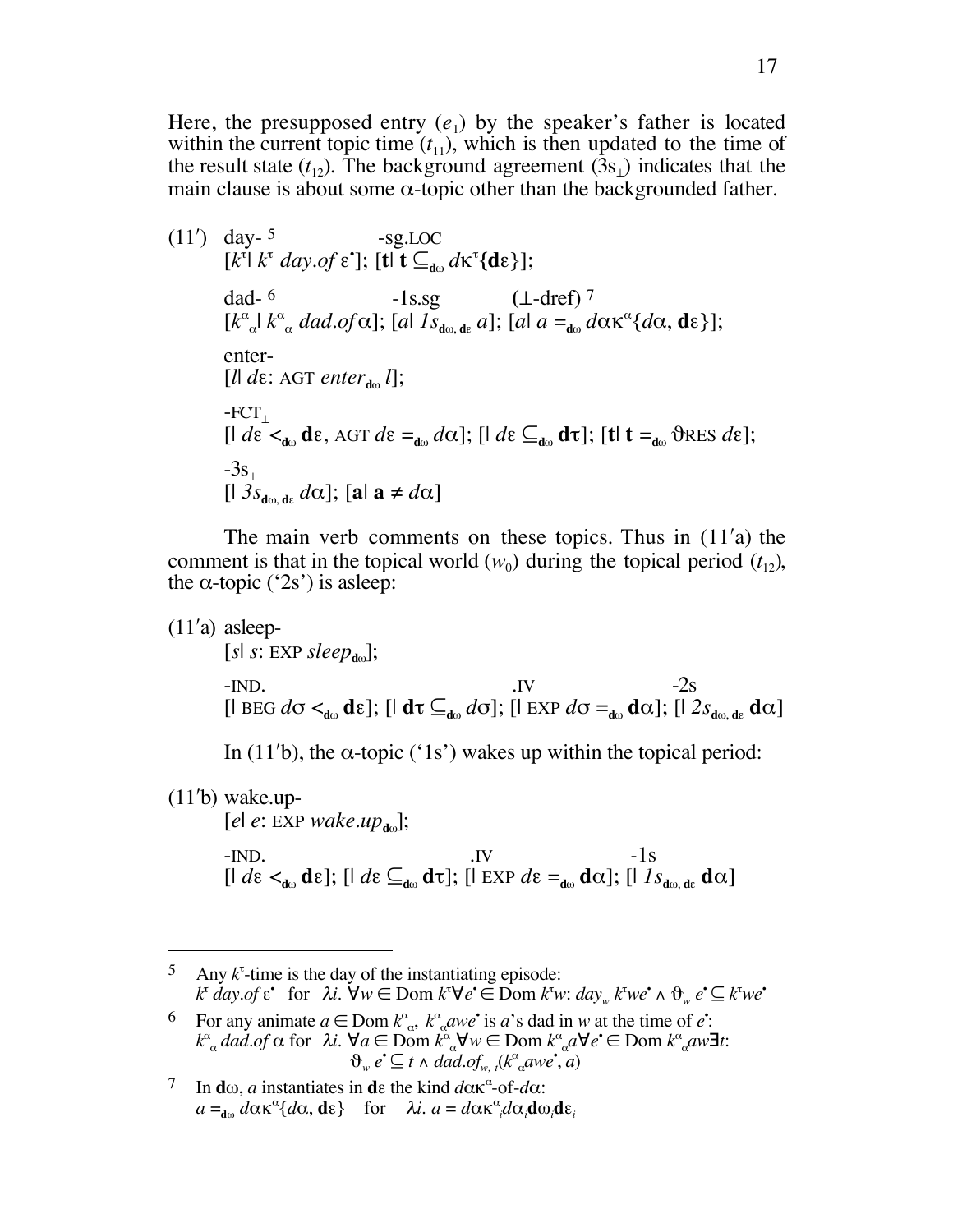And in (11'c) the  $\alpha$ -topic ('1p', e.g., the speaker and his father) start—and possibly finish—a chess game within the topical period:

(11'c) play.chess-  
\n[ee] ee: AGT play.chess<sub>do</sub>];  
\n-IND.  
\n[1<sup>1</sup>d\epsilon\epsilon <sub>do</sub> d\epsilon]; [1<sup>1</sup>d\epsilon\epsilon 
$$
\subseteq_{d_{oo}}
$$
 d\tau]; [1 AGT d\epsilon\epsilon <sub>=<sub>do</sub></sub> d\alpha];  
\n-1p  
\n[1<sup>1</sup> $p_{d_{oo},d_{\epsilon}}$  d\alpha]

We thus predict the following models for  $(11/a, b, c)$ , given an initial input of the form  $\langle w_0, \langle \rangle, \langle e_1 \rangle$ :

| <i>i</i> -reality: $w_0$ |           | $e_0$ : $e_0$ -agent speaks up                                                    |
|--------------------------|-----------|-----------------------------------------------------------------------------------|
|                          |           | $t_0 = \mathfrak{S}_{\alpha 0} e_0$                                               |
|                          |           | $k^{\tau}$ <sub>1</sub> $w_0e_0$ : $e_0$ -day                                     |
|                          |           | ${}^{(\top)}t_{11} \subseteq k^{\tau}_{1}w_{0}e_{0}$                              |
|                          | $\bullet$ | $e_1$ : $e_0$ -agent's dad enters $l_1$                                           |
|                          |           | $T_{t_{12}} = \mathbf{\vartheta}_{\mu 0}$ RES <sub><math>\mu 0</math></sub> $e_1$ |
| $11^{\prime}$ a.         |           | $s_2$ : $e_0$ -experiencer is asleep                                              |
| 11 <sup>'</sup> b.       |           | $e_2$ : $e_0$ -agent wakes up                                                     |
| $11^{\prime}$ c.         | .         | $ee_2$ : $(e_0$ -agent + ?) play chess                                            |

The start-up update models Stalnaker's 'commonplace effect', so the default topics which it sets should be universal: the speech world (**d**ω), the speech event (**d**ε), and the speech time (initial  $d\tau$ ). Often, the speaker wants to talk about a past period, so he first updates the topic time—e.g. by means of an initial updating verb (as in  $(11')$ ). The new topic time then depends on the aspect of that verb, as stated in the last column of Table  $\overline{3}$ . That is, depending on whether the updating verb refers to a state, event, or process, the new topic time is the time of the state, the result time of the event, or the result time of stage one of the process.

TABLE 3. Real episodes (**d**τ period)

| <b>Base</b> Reality presup. Location test                                                    |                                                                | Temporal update                                |
|----------------------------------------------------------------------------------------------|----------------------------------------------------------------|------------------------------------------------|
| [sl]; [I BEG $d\sigma <_{d\omega} d\varepsilon$ ]; [I $d\tau \subseteq_{d\omega} d\sigma$ ]; |                                                                | [t] $\mathbf{t} =_{d_{0}} \vartheta d\sigma$ ] |
| $[e]; \quad [d\varepsilon <_{d\varepsilon} d\varepsilon];$                                   | $\lceil \det d\varepsilon \mathsf{L}_{d\omega} d\tau \rceil$ ; | [t] $t = \frac{1}{d}$ ORES $d\varepsilon$ ]    |
| [eel]; $[  \cdot   d \varepsilon \varepsilon \leq_{d_{\Omega}} d \varepsilon ]$ ;            |                                                                | [t] $t =_{d0} \theta$ RES $^{d}$ dee]          |

In the updated context the episode of the next verb is located in relation to the current temporal and modal topics. The location tests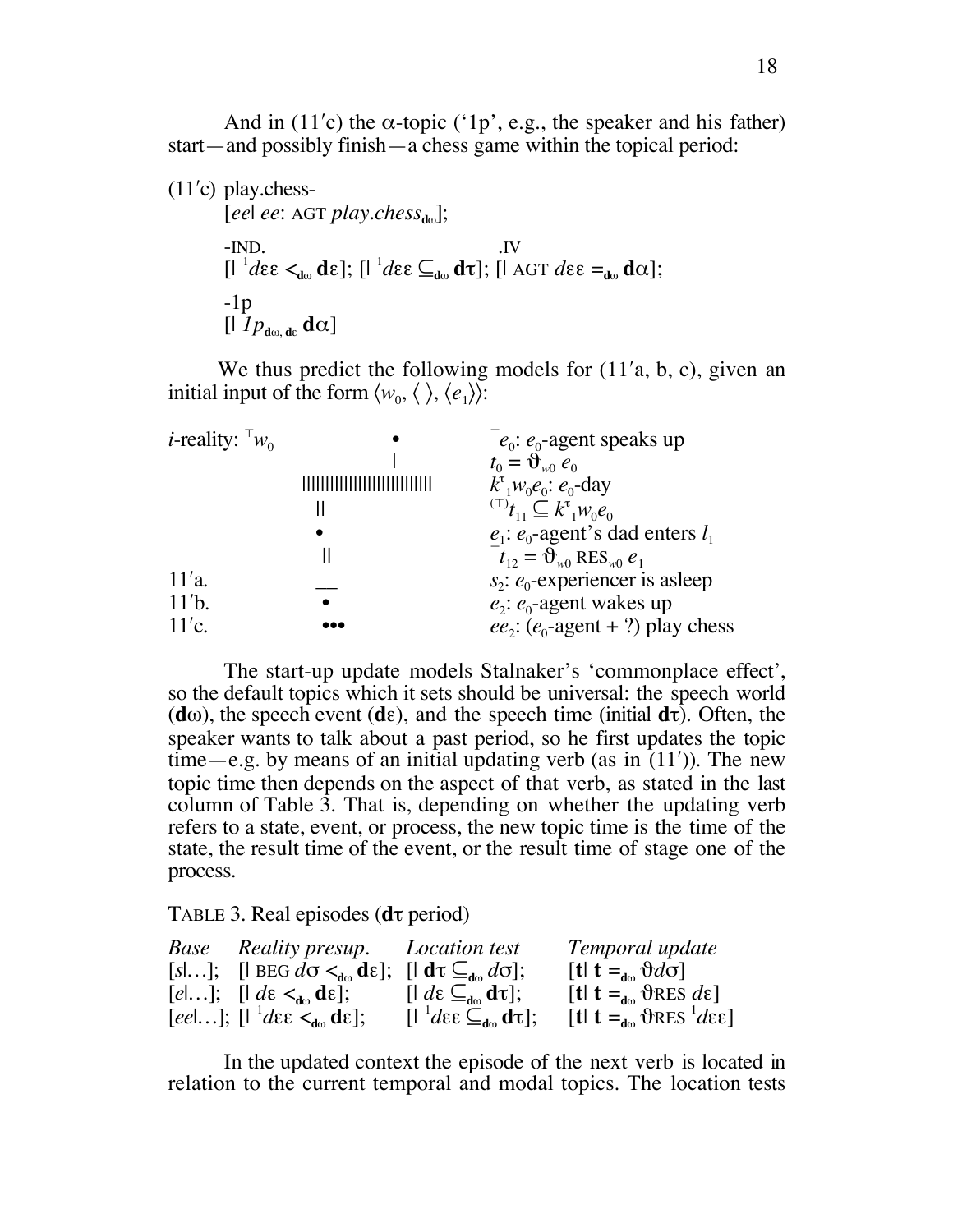too depend on the aspect, as stated in the penultimate column of Table 3 and illustrated in (8) (for English) and (11′a, b, c) (for Kalaallisut).

In Kalaallisut factual moods (IND and FCT) presuppose reality. That is, they test whether the episode qualifies as a fact in the topical world (**d**ω) from the topical perspective (**d**ε). As stated in Table 3, reality presuppositions likewise depend on aspect. To be reported as a fact, an event (e.g. waking up in (11′b)) must have already happened, while a state or a process must, at the very least, have begun (e.g. sleep in  $(11'$ a), chess playing in  $(11'$ c)). So all real episodes must, at the very least, begin in the past of the speech event (**d**ε). Thus, the reality presuppositions of factual moods also contribute to temporal anaphora.

### 4 KALAALLISUT HABITUALS ONLINE

In Kalaallisut habitual aspect is explicitly marked by suffixes (e.g. *-tar*):

- (12) *Ataata-ga sapaati-kkut isir-*tar*-pu-q.* dad*-*1s.sg Sunday-VIA enter-*habit*-IND.IV-3s My dad comes by on Sundays.
- (13) *Ilaanni-kkut skakkir-*tar*-pu-gut.* sometime-VIA play.chess-*habit*-IND.IV-1p Sometimes we play chess.

Habits are understood to be current at the topic time, like states and processes. This might suggest that a habitual suffix evokes a state or a process. But in Kalaallisut episodic states and processes are morphologically unmarked (as in (10a, c)). Without a habitual suffix, a state or process verb is ungrammatical with temporal quantifiers, e.g. *ilaanni-kkut* 'sometimes' in (13). It is also incompatible with other habitual modifiers, including *sapaatikkut* 'on Sundays' in (12), and the habit-based reading of *siullirmik* 'the first time' in (23). That is, Kalaallisut grammatically distinguishes episodic states and processes, on the one hand, from habits, on the other.

This can be understood if episodic verbs evoke discourse referents for episodes, i.e. particular states, events, or processes, while habitual verbs evoke referents for habits, i.e. modally and temporally distributed patterns. For example, (12) evokes a habit instantiated by events of the father coming by on a Sunday. Not necessarily every Sunday, just enough to call it a habit. (13) evokes another habit, instantiated by processes of playing chess. The quantifier 'sometimes' correlates these two habits: some instances of the antecedent entering habit of (12) result in an instance of the chess-playing habit of (13).

More formally, a habit is (characterized by) a function that sends each world and time when the habit is instantiated to the episode that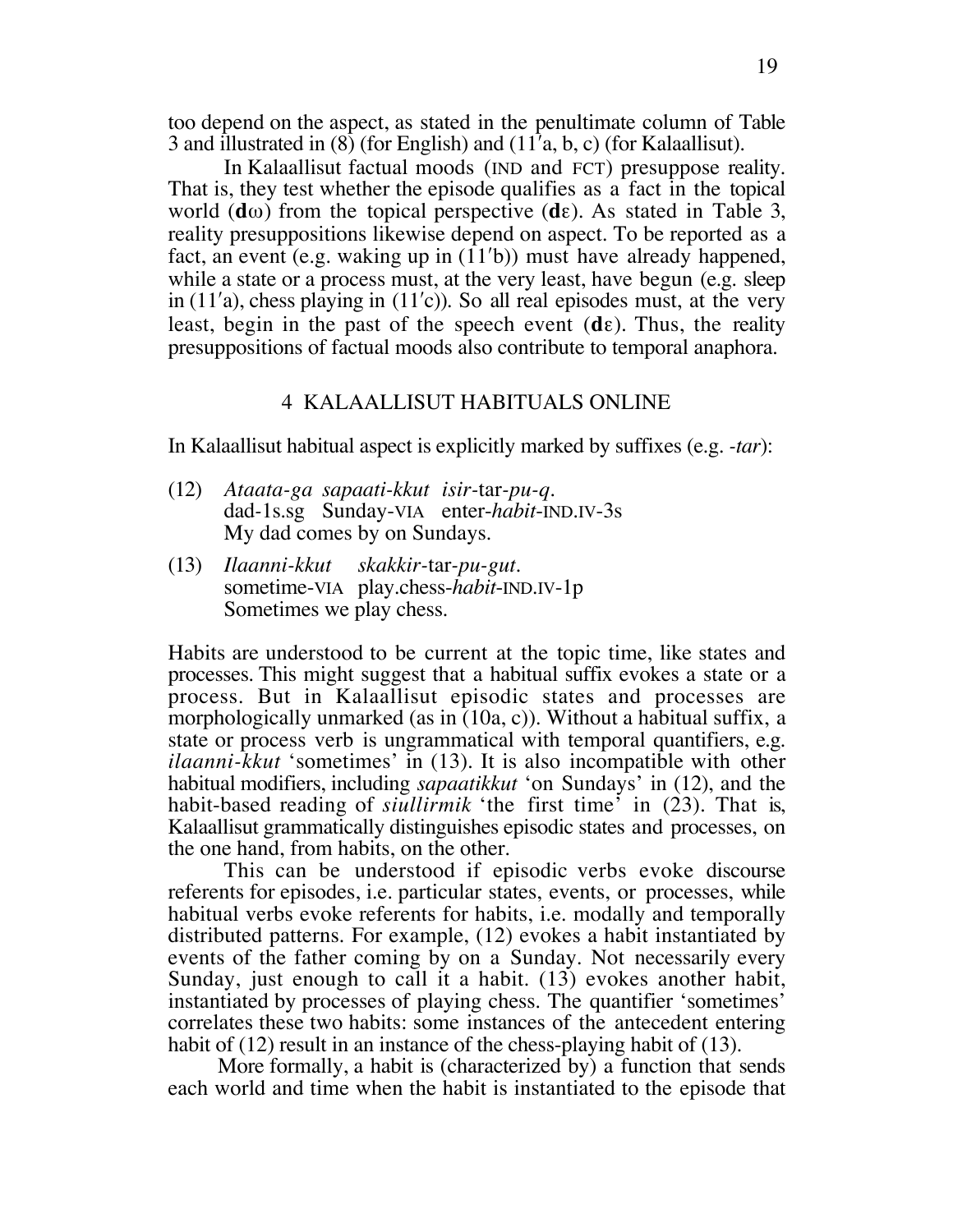instantiates that habit in that world at that time. Any episodic predicate has a related habitual reading. A7 spells this out for a habitual state, habitual event, and habitual process. Note that an instance of a habitual state, event, or process relates to its instantiation time like an episodic state, event, or process, to the current topic time (cf. Table 3).

A7. Habitual predicates

- *h*<sup>o</sup>: EXP *sleep* for  $\lambda i. \forall w \in \text{Dom } h^{\circ} \forall t \in \text{Dom } h^{\circ} w \exists s: s = h^{\circ} wt \land t \subseteq \vartheta_w s$  $\wedge$  (*s*: EXP *sleep<sub>w</sub>*) •  $h^{\epsilon}$ : AGT *win*  $d\eta^{\epsilon\epsilon}$  for
- $\lambda i$ .  $\forall w \in \text{Dom } h^{\epsilon} \forall t \in \text{Dom } h^{\epsilon} w \exists e$ :  $e = h^{\epsilon} w t \wedge \vartheta_{w} e \subseteq t$  $\wedge$   $\exists ee \in \text{Ran } d\eta^{\epsilon\epsilon}$ <sub>*i</sub>w*:  $e = {}^f ee \wedge win_w(e, \text{AGT}_w e, ee)$ </sub> •  $h^{\epsilon \epsilon}$ : AGT *play.chess* for
- $\lambda$ *i*.  $\forall$ *w* ∈ Dom *h*<sup>εε</sup> $\forall$ *t* ∈ Dom *h*<sup>εε</sup>*w*∃*ee*: *ee* = *h*<sup>εε</sup>*wt* ∧ ϑ*<sup>w</sup>* 1 *ee* ⊆ *t* ∧ (*ee*: AGT *play.chessw*)

 Habitual modifiers like 'on Sundays' evoke kinds of time, while temporal quantifiers evoke sub-kinds of antecedently given kinds.

A8. Temporal (sub-)kinds

• *sunday.time*  $k^{\tau}$  for  $\lambda i.\forall w \in \text{Dom } k^{\mathfrak{r}} \forall e \in \text{Dom } k^{\mathfrak{r}} w \exists t$ :  $sunday.at_w(t, \Pi_w e^{\bullet}) \wedge k^{\tau}we^{\bullet} \subseteq t$ •  $Q$ {θRES  $d$ η<sup>ε</sup>,  $k^{\tau}$  $\}$  for  $\lambda i.\forall w \in \text{Dom } k^{\tau}$ : Ran  $k^{\tau}w \subseteq {\theta_w \text{RES}_w e: e \in \text{Ran } d\eta^{\epsilon}w}$  $\wedge$   $Q(\{\theta_w \text{RES}_w e: e \in \text{Ran } d\eta^{\epsilon} w\}, \text{Ran } k^{\tau}w)$ 

Habitual aspect markers presuppose antecedent habits and, possibly, kinds of time. Antecedent habits are also required by descriptions like 'the *n*th time', which evoke the *n*th instance of a habit.

A9. Habitual anaphora **•** Dom  $d\eta^{\nu} = d\kappa^{\tau}$  for  $\lambda i$ . (Dom *d*η<sup>ν</sup><sub>*i</sub>w*: *w* ∈ Dom *d*η<sup>ν</sup><sub>*i*</sub></sub>  $= \langle \text{Ran} \, \mathbf{d} \kappa^{\tau}_{i} w : w \in \text{Dom} \, \mathbf{d} \kappa^{\tau}_{i} \rangle$ •  $e = \frac{h}{d\omega} \cdot \int d\omega \, d\omega$ ) for  $\lambda$ *i*. *e* = <sup>*n*</sup>(Ran *d* $η$ <sup>ε</sup><sub>*i*</sub>**d**ω<sub>*i*</sub>)

Finally, to interpret verbal inflections, temporal anaphora and update must be extended from episodes (A6) to habits (A10). A habit can be reported as a fact as soon as it begins (cf. states and processes in A6). It is understood to be current at the topic time in the relevant modality (real or reported, cf. states in A6). If a habitual verb updates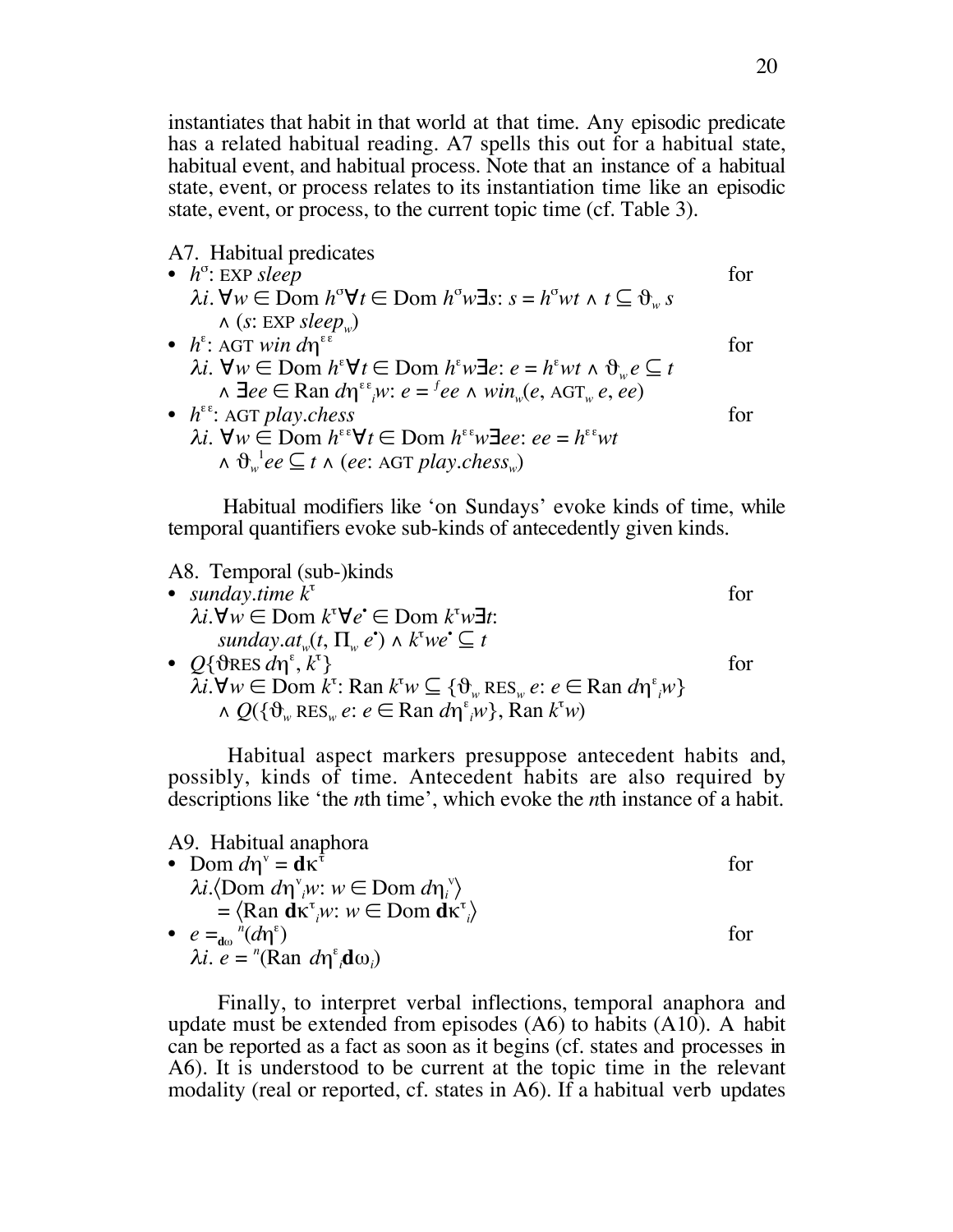the temporal topic, it evokes a new kind of time rather than a particular time. But the dependence on the aspectual type of the instantiating episodes is the same as for episodic verbs (cf. A6).

| A10. Habitual temporal anaphora and update. 8                                                                                                                                                                        |     |
|----------------------------------------------------------------------------------------------------------------------------------------------------------------------------------------------------------------------|-----|
| • $d\eta^{\epsilon} <_{d\omega} d\varepsilon$                                                                                                                                                                        | for |
| $\lambda i. \ \vartheta_{d\omega}$ <sup>1</sup> (Ran $d\eta^{\epsilon}$ , <b>d</b> $\omega_i$ ) < $\vartheta_{d\omega}$ <b>d</b> $\epsilon_i$                                                                        |     |
| • $d\tau \subseteq_{d\omega} d\eta^{\epsilon}$                                                                                                                                                                       | for |
| $\lambda i. d\tau \subseteq \cup_{\tau}(\text{Dom }d\eta^{\epsilon}, d\omega)$                                                                                                                                       |     |
| $d\tau \subseteq_{d\Omega} d\eta^{\epsilon}$                                                                                                                                                                         | for |
| $\lambda i. \ \forall w \in \mathbf{d}\Omega$ ; $\mathbf{d}\tau \subseteq \cup_{\tau}(\text{Dom }d\eta^{\epsilon},w)$                                                                                                |     |
| $\vartheta e \subseteq_{n} d\eta^{\varepsilon}$                                                                                                                                                                      | for |
| $\lambda i. \ \forall w \in p: \vartheta_w e \subseteq \bigcup_{\tau} (\text{Dom } d\eta^{\epsilon}, w)$                                                                                                             |     |
| • $\mathbf{k}^{\tau} = \vartheta d\eta^{\circ}$                                                                                                                                                                      | for |
| $\lambda i. \mathbf{k}^{\tau} = \langle \{ \langle s, \vartheta_{w} \, s \rangle : s \in \text{Ran } d\eta^{\sigma} \, w \} : w \in \text{Dom } d\eta^{\sigma} \rangle$                                              |     |
| ${\bf k}^{\tau} = \partial \text{RES} d{\eta}^{\epsilon}$                                                                                                                                                            | for |
| $\lambda i. \mathbf{k}^{\tau} = \langle \{ \langle e, \vartheta_{w} \text{RES}_{w} e \rangle : e \in \text{Ran } d\eta^{\epsilon} \rangle : w \in \text{Dom } d\eta^{\epsilon} \rangle \}$                           |     |
| ${\bf k}^{\tau} = \partial R E S^{T} d\eta^{\epsilon\epsilon}$                                                                                                                                                       | for |
| $\lambda i. \, \mathbf{k}^{\tau} = \langle \{\langle^1ee, \vartheta_{w} \text{RES}_{w}^{-1}ee \rangle : ee \in \text{Ran} \, d\eta^{\epsilon \epsilon}, w\} : w \in \text{Dom} \, d\eta^{\epsilon \epsilon} \rangle$ |     |

The habitual discourse  $(12)$ – $(13)$  can now be interpreted directly and online, as in  $(12')-(13')$ . First, sentence  $(12)$  introduces a habitual pattern of events  $(h_{1}^{\varepsilon})$  in the model below), instantiated by the speaker's father coming by on a Sunday. This habit is real and current (in  $\bar{w}_0$  at  $\tau_{t_0}$ ), and its distribution is set up as a topical kind of time  $(\tau_{t_1})$ :

 $(12')$  dad-  $-1$ s.sg  $(T-\text{dref})$  $[k^{\alpha}_{\alpha}]$   $k^{\alpha}_{\alpha}$  *dad.of*  $\alpha$ ]; [*a*| *I*s<sub>dω, dε</sub> *a*]; [**a**| **a** =<sub>dω</sub> *d*ακ{*d*α, **d**ε}]; Sunday- -VIA  $[k^{\tau}]$  *sunday.time*  $k^{\tau}$ ];  $[\mathbf{k}^{\tau}] \mathbf{k}^{\tau} = d\mathbf{k}^{\tau}$ ]; enter- -habit (*-tar*)  $[h^{\varepsilon} \mathit{l} \mathit{l} \mathit{h}^{\varepsilon}$ : AGT *enter I*];  $[\mathbf{l} \ \mathbf{d}\varepsilon \subseteq_{\mathbf{d}\omega} d\pi]$ ;  $[\mathbf{l} \ \text{Dom} \ d\eta^{\varepsilon} = \mathbf{d}\kappa^{\tau}]$ ;  $-1ND$ .  $IV^9$   $-3s$ [| <sup>1</sup> *d*ηε <**<sup>d</sup>**<sup>ω</sup> **d**ε]; [| **d**τ ⊆**<sup>d</sup>**<sup>ω</sup> *d*η<sup>ε</sup> ]; [| AGT *d*η<sup>ε</sup> =**<sup>d</sup>**<sup>ω</sup> **d**α]; [| *3s***<sup>d</sup>**ω, **d**<sup>ε</sup> **d**α]

Next, in (13) the quantifier 'sometimes' updates the topical kind of time to a new kind, instantiated by some of the result times of the

<sup>8</sup> The minimal period that includes every *T*-time:<br>  $\bigcup_{r} T$  for  $\min\{t \in D\}$  $\min\{t \in D_t | \forall t' \in T : t' \subseteq t\}$ <sup>9</sup> In **d**ω,  $dη<sup>ε</sup>$  is a habitual action by **d**α:  $(\text{AGT } d\eta^{\varepsilon} =_{d\omega} d\alpha)$  for  $\lambda i. \forall e \in \text{Ran } d\eta^{\varepsilon}{}_i d\omega_i$ :  $\text{AGT}_{d\omega i} e = d\alpha_i$ 

 $\overline{a}$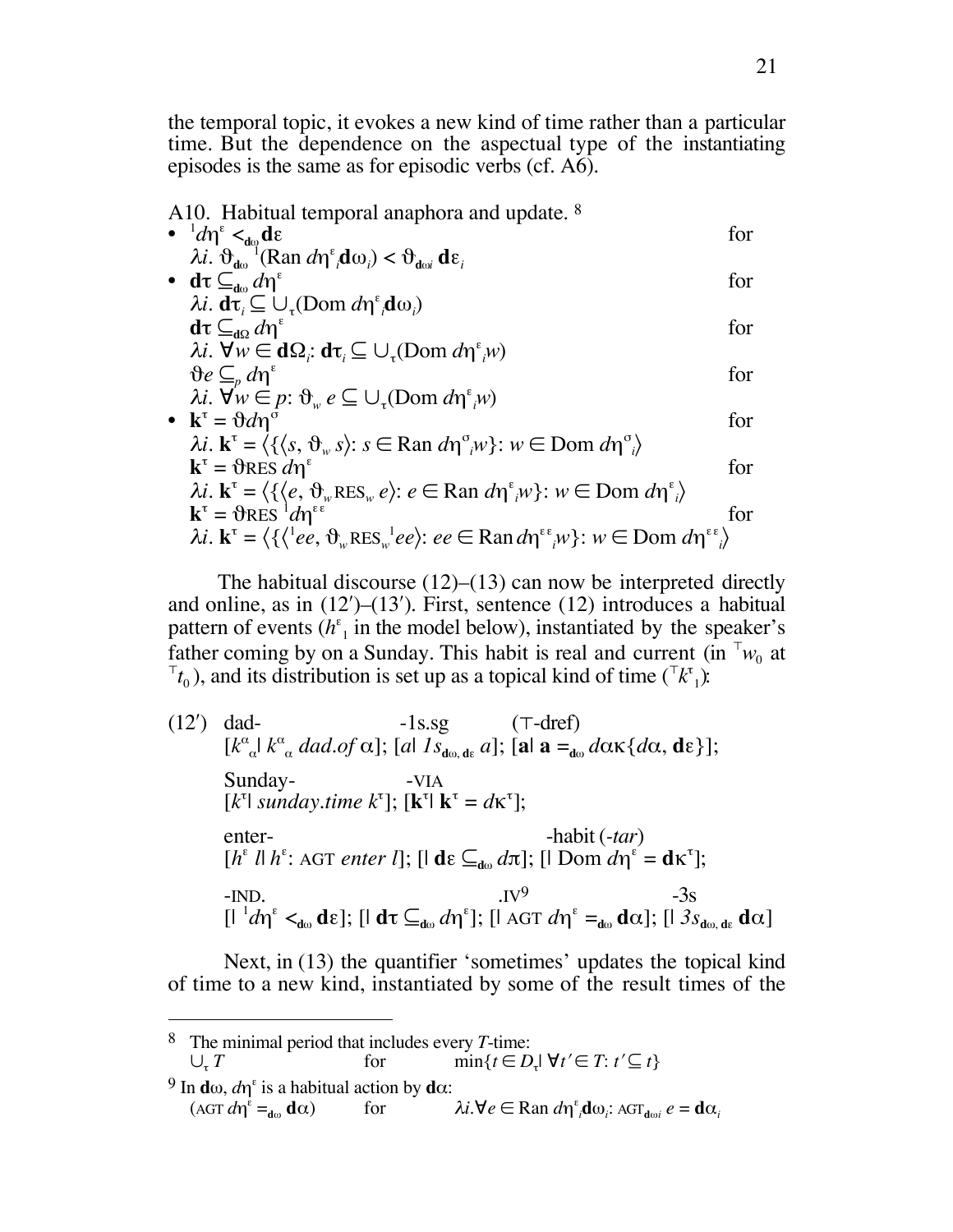father's entries  $({}^{\top}k_2^r)$ . This topical selection is then linked, by the habitual suffix *-tar*, to a chess playing habit ( $h^{\epsilon}$ <sub>2</sub>). That is, each of the selected result times frames the start of a chess game. The chess playing habit is likewise real and current (in  $\bar{w}_0$  at  $\bar{v}_0$ ):

 $(13')$  sometimes-  $-VIA$  $[k^{\tau}]$  *some*{ $\theta$ RES  $d\eta^{\epsilon}$ ,  $k^{\tau}$ }]; [**k**<sup>T</sup> | **k**<sup>T</sup> =  $d\kappa^{\tau}$ ]; play.chess- -habit (*-tar*)  $[h^{\varepsilon \varepsilon} | h^{\varepsilon \varepsilon}:$  AGT *play.chess*]; [| Dom  $d\eta^{\varepsilon \varepsilon} = \mathbf{d} \kappa^{\tau}$ ]; -IND.<br>[| <sup>1</sup>*d*η<sup>εε</sup> <<sub>dω</sub> **d**ε]; [| **d**τ ⊆<sub>dω</sub> *d*η<sup>εε</sup>];  $\mathbf{I}$   $\mathbf{I}$   $\mathbf{I}$   $\mathbf{I}$   $\mathbf{I}$   $\mathbf{I}$   $\mathbf{I}$   $\mathbf{I}$   $\mathbf{I}$   $\mathbf{I}$   $\mathbf{I}$   $\mathbf{I}$   $\mathbf{I}$   $\mathbf{I}$   $\mathbf{I}$   $\mathbf{I}$   $\mathbf{I}$   $\mathbf{I}$   $\mathbf{I}$   $\mathbf{I}$   $\mathbf{I}$   $\mathbf{I}$   $\mathbf{I}$   $\mathbf{I}$   $\mathbf{$  $[$ | AGT  $d\eta^{\varepsilon \varepsilon} =_{d\omega} ($ AGT  $d\varepsilon + d\alpha)$ ];  $[$ |  $/p_{d\omega, d\varepsilon} ($ AGT  $d\varepsilon + d\alpha)$ ] Model for (7); (12'); (13') *i*-reality:  $\mathbb{V}_{w_0}$  $w_0$  •  $\qquad \qquad \frac{1}{2}e_0$ :  $e_0$ -agent speaks up  $\int_0^\infty t_0 = \oint_{0}^\infty e_0$ ...  $\text{IIII}$   $\text{IIIII}$   $\text{IIIII}$  ...  $\text{Ran}^{(\text{t})}\vec{k}_{1}^{t}w_{0} = \text{Dom }h^{t}w_{0}$  $k^{\tau}$ <sub>1</sub>-Sundays spanning  $\bar{}^{\tau}t_0$  $\cdots$  • • • •  $\cdots$  Ran  $h^{\varepsilon}_1 w_0$ :  $e_0$ -speaker's dad  $a_1$ enters  $e_0$ -here … || || … Ran ®*k*<sup>τ</sup> <sup>2</sup>*w*<sup>0</sup> = Dom *h*ε ε <sup>2</sup>*w*<sup>0</sup>  $some({{\{\theta_{\omega 0}}\text{ RES}_{\omega 0}e: e \in \text{Ran}h^{\epsilon}_1\text{W}_0}\}$ .  $\text{Ran } k^{\dagger}_{2}w_0$  $\cdots$  ••  $\cdots$  Ran  $h^{\epsilon}$ <sub>2</sub>*w*<sub>0</sub>: (*e*<sub>0</sub>-spkr + *a*<sub>1</sub>) play chess

According to this analysis, the habitual suffix *-tar* is not an operator. Instead, it has an anaphoric presupposition  $(d\eta^{\vee})$  which defeats the default episodic reading of the base in favor of the habitual reading. The interpretation of the indicative mood on the habitual verbs of (12′)–(13′) illustrates more general patterns, spelled out in Table 4.

#### TABLE 4. Real habits

| <b>Base</b> Reality presup. Location test                                                                                                                                                                                 | Temporal update                                                                     |
|---------------------------------------------------------------------------------------------------------------------------------------------------------------------------------------------------------------------------|-------------------------------------------------------------------------------------|
| $[h^{\sigma}$ ]; $\left[\begin{array}{c}   \ {}^{\dagger}d\eta^{\sigma} \prec_{d\omega} \mathbf{d}\varepsilon \end{array}\right]; \quad \left[\begin{array}{c} d\tau \subseteq_{d\omega} d\eta^{\circ}\end{array}\right]$ | $[\mathbf{k}^{\dagger} \mathbf{k}^{\dagger} = \vartheta d\eta^{\dagger}]$           |
| $[h^{\varepsilon}$ ]; $[ {}^{\perp}d\eta^{\varepsilon}<_{d\omega}d\varepsilon]$ ; $[ {}^{\mathbf{d}}\tau\subseteq_{d\omega}d\eta^{\varepsilon}]$                                                                          | $[\mathbf{k}^{\tau} \mathbf{k}^{\tau} = \theta$ RES $d\eta^{\epsilon}]$             |
| $[h^{\epsilon\epsilon}]; [l^d\eta^{\epsilon\epsilon} <_{d\omega} d\epsilon]; [l d\tau \subseteq_{d\omega} d\eta^{\epsilon\epsilon}]$                                                                                      | $[\mathbf{k}^{\tau} \mathbf{k}^{\tau} = \theta$ RES $^{1}d\eta^{\epsilon\epsilon}]$ |

As already noted, these patterns of habitual temporal anaphora depend on aspect in much the same way as their episodic counterparts (recall Table 3). And both patterns generalize to *de se* reports, as I now proceed to show in Sections 5 through 7.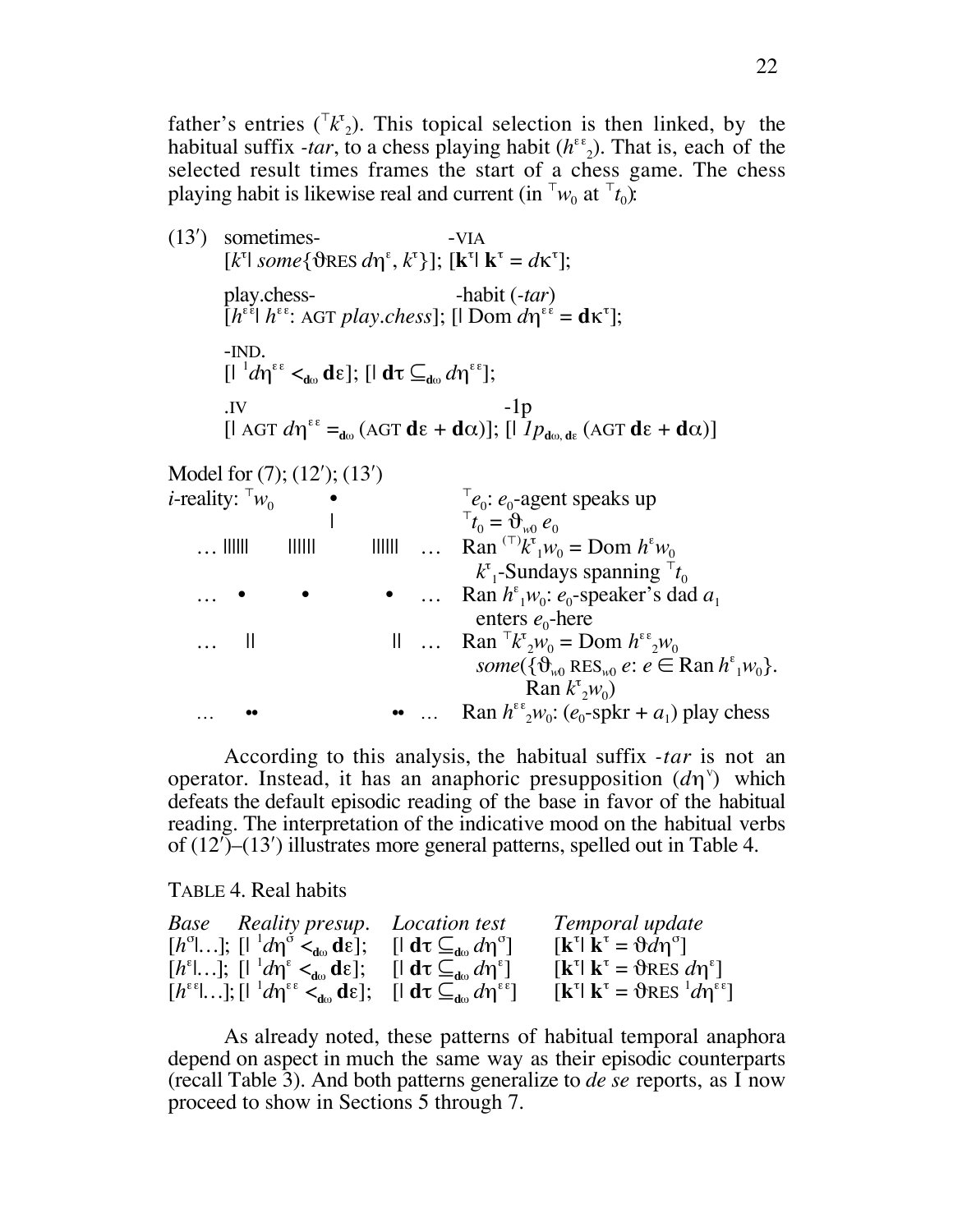#### 5 REPORTED HABITS ONLINE

Recall that, in the context of the habitual (1) the *de se* report in (2a), with the root verb *uqar-* and direct first person quote is equivalent to (2b), with the v\v suffix *-nirar*. The data are repeated in (14)–(15):

- (14) *Ataata-ga skakkir-tar-pu-q.* dad-1s.sg play.chess-habit-IND.IV-3s  $Mv$  dad<sub> $\tau$ </sub> plays chess.
- (15) *Siurna arna-mi uqaluqatigi-mm-ani,* last.year mother-3s<sub>⊤</sub>.sg.ERG talk.with-FCT<sub>⊥</sub>-3s<sub>⊥</sub>.3s<sub>⊤</sub> Last year when his<sub> $\tau$ </sub> mother talked with him $_{\tau}$ ,...
	- a. uqar*-pu-q:* "*Amirlanir-tigut ajugaa-sar-pu-nga*."  $say$ -IND.IV-3s most-VIA  $...$ he<sub>⊤</sub> said: "I mostly win."
	- b. *amirlanir-tigut ajugaa-sar-*nirar*-pu-q.* most-VIA win-habit-*say*-IND.IV-3s ...  $he_{\tau}$  said that he (= *se*) mostly won.

Since the surface forms are radically different, the equivalence of (14)–(15a) and (14)–(15b) is difficult to explain in LF-based semantics. In contrast, online update offers a natural account. The second habit is anaphorically linked to the first just as in  $(12)$ – $(13)$ . But in  $(15a, b)$  the second habit is only reported, not necessarily real. Therefore, it is not located in reality, but in the modality evoked by the report verb 'say' (i.e., by *uqar-* or *-nirar*). In the reported modality, the second habit is current at the time of the report (temporal *de se*) and is instantiated by events in which the reporting agent wins (individual *de se*):

(14′) My dad plays chess.

 $d$ ad-  $-1$ s.sg  $(\top-dref)$  $[k^{\alpha}_{\alpha}]$   $k^{\alpha}_{\alpha}$  *dad.of*  $\alpha$ ]; [*a*| *I*  $S_{d\omega, d\epsilon}$  *a*]; [**a**| **a** =<sub>d $\omega$ </sub> *d* $\alpha$ κ{*d* $\alpha$ , **d**ε}]; play.chess- -habit (*-tar*)  $[h^{\varepsilon \varepsilon} \, k^{\alpha} \vert \, h^{\varepsilon \varepsilon}$ : (AGT +  $k^{\alpha}$ ) play.chess]; [ $k^{\tau} \vert$  Dom  $d\eta^{\varepsilon \varepsilon} = k^{\tau}$ ]; -IND. .IV  $[{\bf \mathsf{I}} \ {}^{\text{1}}d{\bf \eta}^{\varepsilon\varepsilon} \prec_{\text{d}\omega} \text{d}\varepsilon];$   $[{\bf \mathsf{I}} \ d\tau \sqsubseteq_{\text{d}\omega} d{\bf \eta}^{\varepsilon\varepsilon}];$   $[{\bf \mathsf{I}} \ A\text{GT} \ d{\bf \eta}^{\varepsilon\varepsilon} \eqqcolon_{\text{d}\omega} \text{d}\alpha];$  $-3s$  $[|3s_{\text{do}}|]$ **d**α]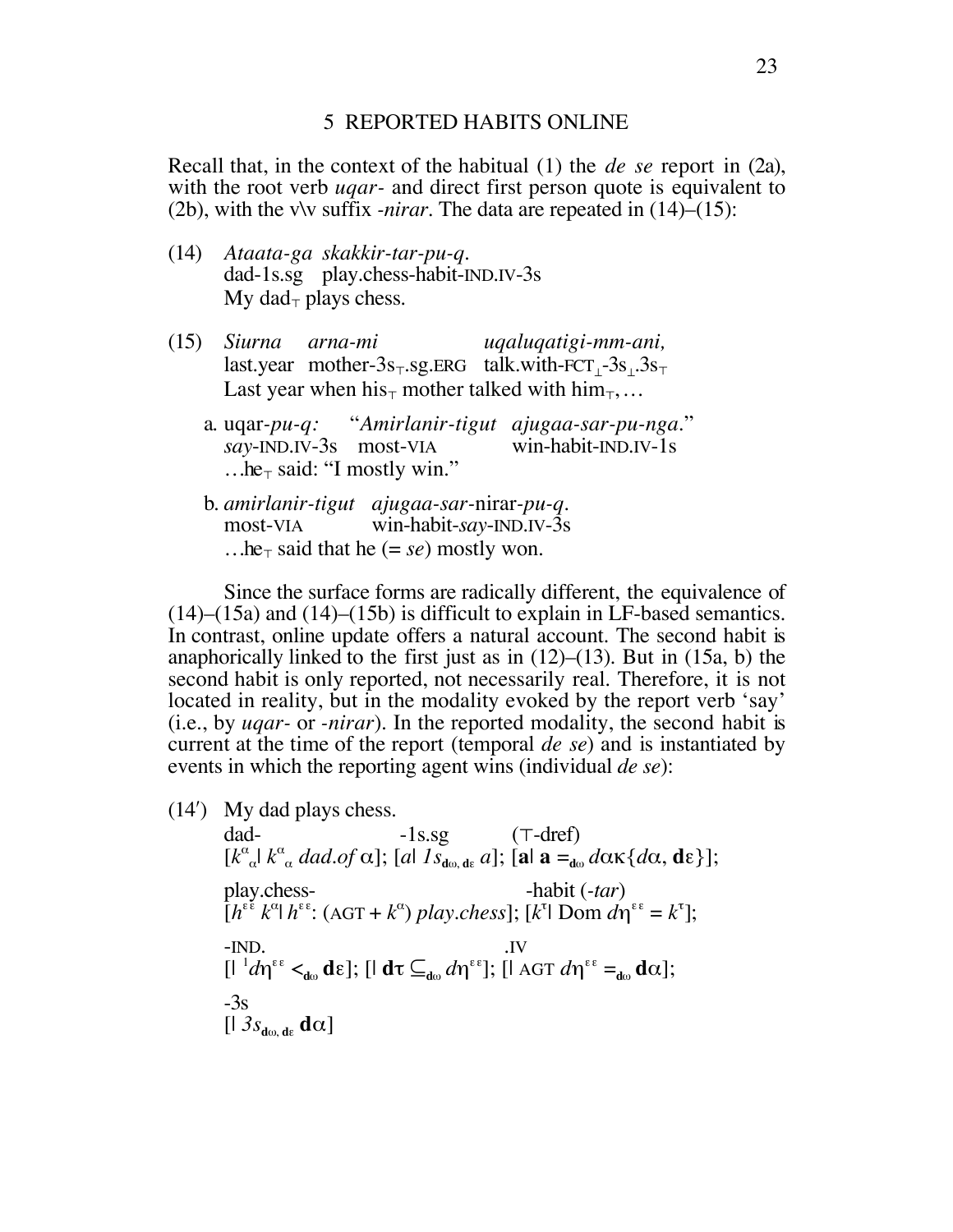(15′) Last year when his<sub> $\tau$ </sub> mother talked with him $\tau$ …  $last.$ year  $(\top$ -dref) [*k*τ | *k*<sup>τ</sup> *last.year.of* ε• ]; [**t**| **t** =**<sup>d</sup>**<sup>ω</sup> *d*κ<sup>τ</sup> {**d**ε}]; mother-  $-3s_{\tau}$ .sg .ERG ( $\perp$ -dref)  $[k^{\alpha}_{\alpha}]$ ,  $k^{\alpha}_{\alpha}$ , ma.of  $\alpha$ ]; [ $3s_{d\omega, d\epsilon}$ , **d** $\alpha$ ]; [ $a$ |  $a =_{d\omega} d\alpha$ к{**d** $\alpha$ , **d**ε}]; talk.with-  $[ee \ k^{\alpha}]$  *ee*: AGT *talk.with*<sub>dω</sub>  $k^{\alpha}$ ];  $- FCT<sub>1</sub>$  $[|$  ( ${}^{1}d\epsilon \epsilon \leq_{d\omega} d\epsilon$ ), (AGT  $d\epsilon \epsilon =_{d\omega} d\alpha$ )]; [| <sup>1</sup> *d*εε ⊆**<sup>d</sup>**<sup>ω</sup> **d**τ];[**t**| **t** =**<sup>d</sup>**<sup>ω</sup> ϑRES <sup>1</sup> *d*εε];  $-3s_1$ . .3s<sub>π</sub>  $[|3s_{d\omega, d\varepsilon} d\alpha, d\alpha \neq d\alpha];$   $[|3s_{d\omega, d\varepsilon} d\alpha, d\alpha =_{d\omega} d\kappa^{\alpha} \{d\varepsilon \varepsilon\}];$ a.  $\dots$  he<sub> $\tau$ </sub> said: "I mostly win." say- (*uqar-*)  $[e \, p \, e: \text{AGT} \, say_{\text{d} \omega} \, p];$  $-IND.$   $-3s$  $[| d \varepsilon <_{d\omega} d \varepsilon];$   $[| d \varepsilon \subseteq_{d\omega} d\tau];$   $[| AGT \, d\varepsilon =_{d\omega} d\alpha];$   $[| 3s_{d\omega, d\varepsilon} d\alpha];$ "(quote start-up)  $[\mathbf{p}|\mathbf{p} = d\Omega]$ ;  $[\mathbf{e}|\mathbf{e} = d\epsilon]$ ;  $[\mathbf{t}|\mathbf{t} =_{d\omega} \vartheta d\epsilon]$ ; most- -VIA  $[k^{\tau}]$  *most*{ $\theta$ RES<sup>1</sup> $d\eta^{\epsilon\epsilon}$ ,  $k^{\tau}$ }]; [**k**<sup>T</sup>|**k**<sup>T</sup> =  $d\kappa^{\tau}$ ]; win-<br>  $-\text{habit}(-\text{tar})$  $[h^{\varepsilon} \mid h^{\varepsilon} \text{: } AGT \text{ win } d\eta^{\varepsilon\varepsilon}]; \text{ [I Dom } d\eta^{\varepsilon} = \mathbf{d}\kappa^{\tau}];$  $-1ND.$   $-1s$  $[{\bf 1}^{-1}d{\bf \eta}^{\epsilon} <_{d\Omega} {\bf d}\epsilon]$ ;  $[{\bf 1} {\bf d}\tau \subseteq_{d\Omega} d{\bf \eta}^{\epsilon}]$ ;  $[{\bf 1} \text{ AGT } d{\bf \eta}^{\epsilon} =_{d\Omega} {\bf d}\alpha]$ ;  $[{\bf 1} \text{ } Is_{d\Omega, d\epsilon} {\bf d}\alpha]$ ; "(unquote)  $[\mathbf{w} | \mathbf{w} = \mathbf{d}\omega]$ ;  $[\mathbf{e} | \mathbf{e} = \mathbf{d}\epsilon_1]$ ; b. ... he<sub> $\tau$ </sub> said that he (= *se*) mostly won. most- -VIA  $[k^{\tau}]$  *most*{ $\theta$ RES<sup>1</sup> $d\eta^{\epsilon\epsilon}$ ,  $k^{\tau}$ }]; [**k**<sup> $\tau$ </sup>|**k** $\tau$ <sup>=</sup>  $d\kappa^{\tau}$ ]; win-<br>  $-\text{habit}(-\text{tar})$  $[h^{\varepsilon} \mid h^{\varepsilon} \text{: } AGT \text{ win } d\eta^{\varepsilon\varepsilon}]; \text{ [I Dom } d\eta^{\varepsilon} = \mathbf{d}\kappa^{\tau}];$ -say (*-nirar*)  $[e \; p \mid (e \text{: } AGT \; say_{d\omega} \; p), (\vartheta e \subseteq_p d\eta^{\varepsilon}), (\text{AGT} \; e =_p \text{AGT} \; d\eta^{\varepsilon})];$  $-IND.$   $-3s$  $[| \, d\varepsilon \, \leq_{\sf do} \, {\bf d}\varepsilon]$ ;  $[| \, d\varepsilon \, \subseteq_{\sf do} \, {\bf d}\tau]$ ;  $[| \, \text{AGT} \, d\varepsilon =_{\sf do} \, {\bf d}\alpha]$ ;  $[| \, \text{3s}_{\sf do, \, {\bf d}\varepsilon} \, {\bf d}\alpha]$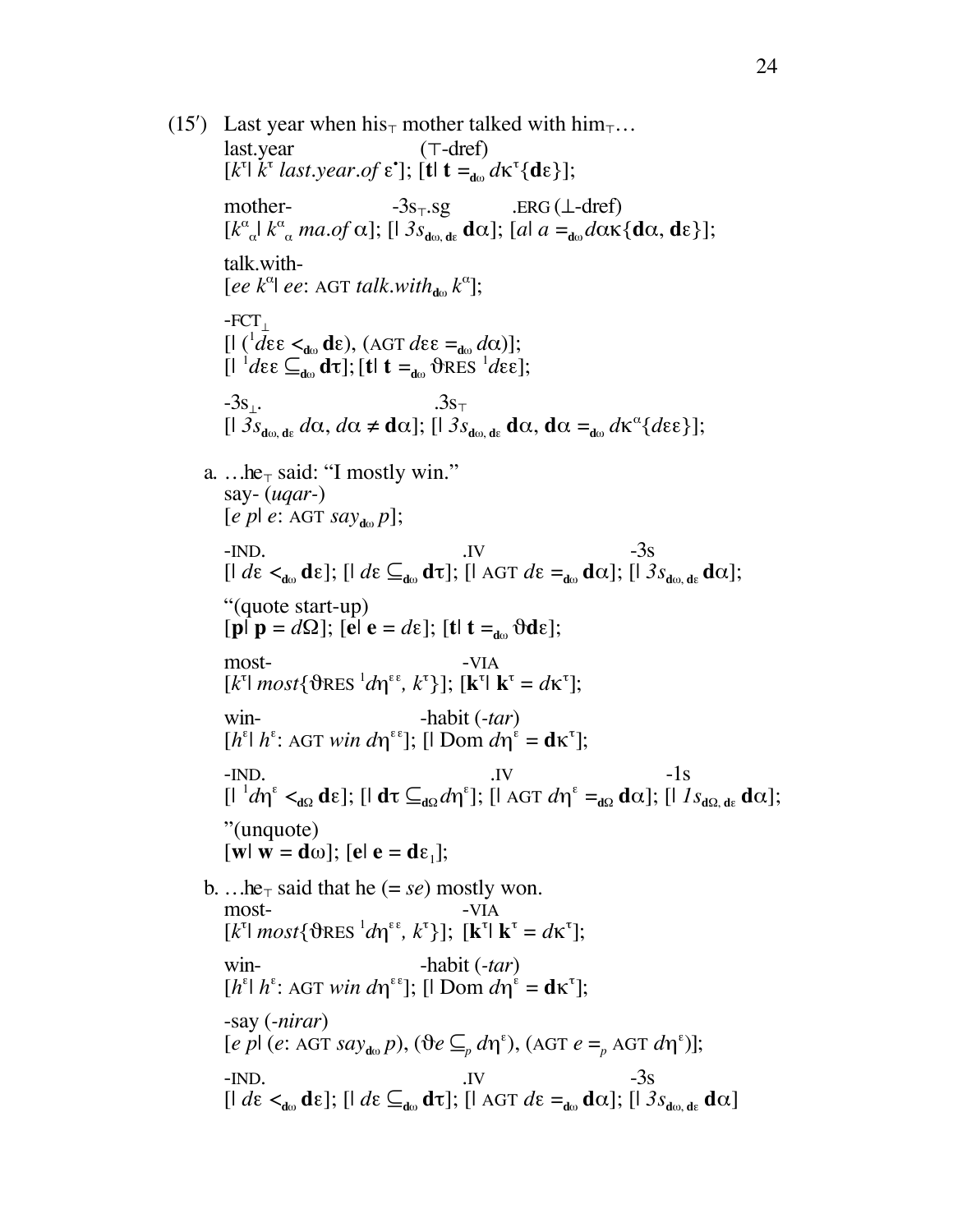This analysis captures the equivalence of the two discourses, (14)–(15a) and (14)–(15b). They converge on the model shown below, but differ in centering. In (15′a) the quote begins with a start-up update that temporarily shifts the modal, perspectival, and temporal topics until the end of the quote. The shift of perspective means that, within the quote '1s' refers to the quoted speaker. Also, 'IND' locates the winning habit at the time of the quoted report (current topic time) in the reported modality (current modal topic). So individual and temporal *de se* is due to a temporary topic shift by the quote. The suffixal report (15′b) does not involve any topic shift. Instead, the v\v suffix *-nirar* 'say' lexically encodes temporal and individual *de se*. Thus, by different routes, (14)–(15a) and (14)–(15b) converge on the following model:

|                          | Model for $(7)$ ; $(14')$ ; $(15'a, b)$ |             |                                                                                                                                                                                                    |
|--------------------------|-----------------------------------------|-------------|----------------------------------------------------------------------------------------------------------------------------------------------------------------------------------------------------|
| <i>i</i> -reality: $w_0$ |                                         |             | $\big\}$ <sub>0</sub> : $e_0$ -agent speaks up                                                                                                                                                     |
|                          |                                         |             | $t_0 = \mathfrak{v}_{\omega} e_0$                                                                                                                                                                  |
|                          |                                         |             | Ran $h^{\epsilon}$ <sub>1</sub> $w_0$ : $e_0$ -speaker's dad $a_1$                                                                                                                                 |
|                          |                                         |             | plays chess with a $k^{\alpha}_{1}$ -partner                                                                                                                                                       |
| . II                     | Ш                                       | $\parallel$ | Ran $k^{\tau}{}_{1}w_{0} =$ Dom $h^{\epsilon}{}_{1}w_{0}$                                                                                                                                          |
|                          |                                         |             | <sup>(T)</sup> t <sub>2,1</sub> : during last year of $\bar{e}_0$                                                                                                                                  |
|                          |                                         |             | <i>ee</i> <sub>2</sub> : $\overline{a_1}$ 's mother $\overline{a_2}$ talks with $\overline{a_1}$                                                                                                   |
|                          |                                         |             | $T_{t_2} = \mathbf{\vartheta}_{\text{u0}} \text{RES}_{\text{u0}}^{-1}ee_2$                                                                                                                         |
|                          |                                         |             | $e_3$ : $a_1$ says $p_3$                                                                                                                                                                           |
|                          |                                         |             |                                                                                                                                                                                                    |
| $w_3 \in p_3$            |                                         |             | $(e_3$ -report)                                                                                                                                                                                    |
|                          |                                         |             | Ran $h^{\epsilon_{1}}w_{3}: e_{3}$ -speaker plays chess                                                                                                                                            |
|                          |                                         |             | with a $k^{\alpha}_{1}$ -partner                                                                                                                                                                   |
|                          | $\mathbb{L}$                            |             | Ran $k_x^T w_3 =$ Dom $h_{3}^T w_3$<br>$most({\{\theta_{w3}\text{ RES}_{w3}}^{\perp}$ ee: ee $\in$ Ran $h^{\epsilon}$ <sub>1</sub> w <sub>3</sub> $\}$ ,<br>Ran $k^{\dagger}$ <sub>3</sub> $w_3$ ) |
|                          |                                         |             | Ran $h^{\epsilon}_{3}w_{3}$ : $e_{3}$ -speaker wins a<br>$h^{\epsilon_{\epsilon}}$ -chess.game                                                                                                     |

Lexical *de se* anaphora is not peculiar to the v\v suffix *-nirar*. It instantiates a general pattern in Kalaallisut. Verbal moods relate the (last) eventuality of the v-base to the currently topical modality, perspective, time, and individual. In contrast, v\v suffixes—like *-nirar* 'say', *-suri* 'believe', *-ssa* 'prospect', etc—relate the base eventuality to their own perspective and a modality they evoke. Therefore, reports with v\v suffixes are temporally *de se* (like nonfinite reports in English, e.g. *claim to have won*, *expect to win, dread losing*). Intransitive v\v reports are also individually *de se*: the agent (or experiencer) of the vbase is identified with the reporting agent (or experiencer) of the v\v suffix—as we saw in (15′b) and will see again in Sections 6 and 7.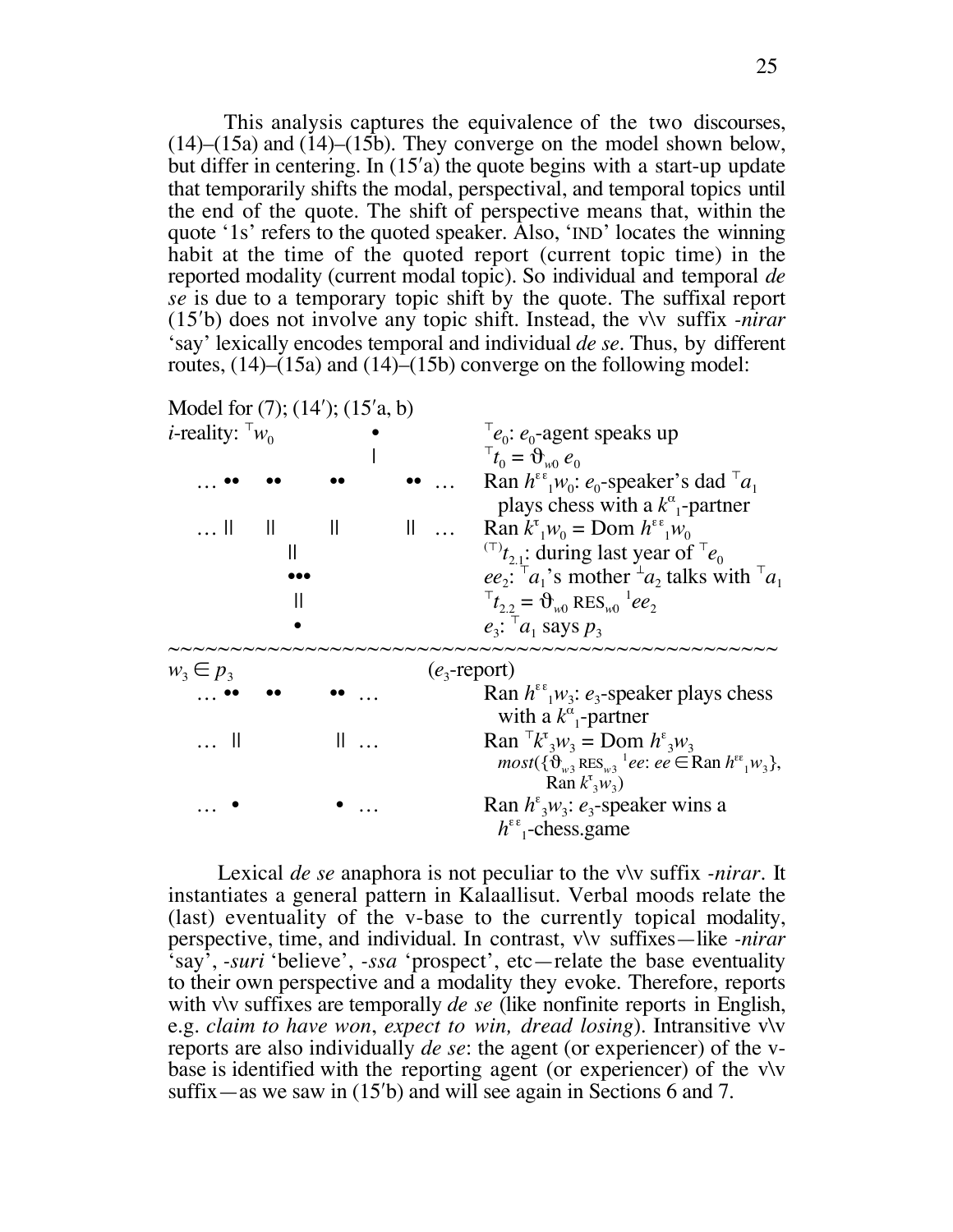### 6. REPORTED ATTITUDES ONLINE

*Mutatis mutandis* online update for reported habits generalizes to reported attitudes. Thus, for example, in the context of  $(14)$ ,  $(3a, b)$ (repeated as (16a, b)) can be interpreted online essentially like (15a, b):

- (16) *Ilaanni skakkir-a-mi,* once play.chess- $FCT_{T}$ -3s<sub>T</sub> Once when he<sub> $<sub>T</sub>$  played (chess), ...</sub></sub>
	- a. isuma-qa*-lir-pu-q:* "*Immaqa ajugaa-ssa-u-nga*." *belief-have*-begin-IND.IV-3s maybe win-prospect-IND.IV-1s  $\ldots$ he<sub> $\tau$ </sub> began to think: "I might win."
	- b. *immaqa ajugaa-ssa-*suri*-lir-pu-q*. maybe win-prospect-*believe*-begin-IND.IV-3s ... he<sub> $\tau$ </sub> began to think that he (= *se*) might win.

Reference to habitual events and their temporal domains (by 'win-' and '-habit' in (15a, b)) is replaced with reference to concepts of prospective events and their modal domains (by 'win-' and '-prospect' in  $(16a, b)$ ). Quantification over temporal domains (by 'mostly' in  $(15a,$ b)) is replaced with quantification over modal domains (by 'maybe' in  $(16a, b)$ ). In the context of  $(14)$ ,  $(16a)$  and  $(16b)$  thus converge on the following model, which is point for point parallel to the model that (15a) and (15b) converged on in the same context (see above):

| Model for $(7)$ ; $(14')$ ; $(16'a, b)$             |  |             |                                                                                                                                                      |
|-----------------------------------------------------|--|-------------|------------------------------------------------------------------------------------------------------------------------------------------------------|
| <i>i</i> -reality: $\mathbb{V}_0$                   |  |             | $\big\}$ <sub>0</sub> : $e_0$ -agent speaks up                                                                                                       |
|                                                     |  |             | $T_{t_0} = \mathfrak{G}_{\alpha 0} e_0$                                                                                                              |
|                                                     |  |             | Ran $h^{\epsilon}$ <sub>1</sub> $w_0$ : $e_0$ -speaker's dad $a_1$                                                                                   |
|                                                     |  |             | plays chess with a $k^{\alpha}_{1}$ -partner                                                                                                         |
| . II                                                |  | $\parallel$ | Ran $k^{\dagger}$ <sub>1</sub> $w_0$ = Dom $h^{\varepsilon \varepsilon}$ <sub>1</sub> $w_0$                                                          |
|                                                     |  |             | $\mathbf{L}^{(\top)} t_{2,1} \in \text{Dom } h^{\epsilon \epsilon}$ <sub>1</sub> $w_0$                                                               |
|                                                     |  |             | $\left[\frac{e}{e}e_{2}\right]w_{0}=\frac{1}{2}h^{\epsilon_{\epsilon}}{}_{1}w_{0}t_{2}$                                                              |
|                                                     |  |             | 1st stage of $t_{2,1}$ -instance of $h^{\varepsilon_{t}}$                                                                                            |
|                                                     |  |             | $T_{t_2} = \mathfrak{G}_{u0} \text{RES}_{u0} \left[ \frac{1}{2} \mathcal{E}_{2} \right] w_0$                                                         |
|                                                     |  |             | $s_3$ : $a_1$ believes $p_3$                                                                                                                         |
|                                                     |  |             | $e_3 = \text{BEG}_{u0} S_3$                                                                                                                          |
| $w_3 \in \text{Ran}$ $\overline{w}_3 \subseteq p_3$ |  |             | $(s_3$ -believed possibility $\mu_3$                                                                                                                 |
|                                                     |  |             | $\langle [\,^1 \underline{ee} \, , ] w_3, [\,^t \underline{ee} \, , ] w_3 \rangle$                                                                   |
|                                                     |  |             | $=\langle$ <sup>1</sup> [ $h^{\epsilon\epsilon}$ <sub>1</sub> $w_3t_{12}$ ], $\langle$ [ $h^{\epsilon\epsilon}$ <sub>1</sub> $w_3t_{12}$ ] $\rangle$ |
|                                                     |  |             | $S_3W_3 = \text{RES}_{w3}$ $\left[\frac{e}{e}\right]W_3$                                                                                             |
|                                                     |  |             | $\underline{e}_3w_3 = \frac{f}{e_3}w_3$ : $s_3$ -exp. wins $\underline{ee}_2$                                                                        |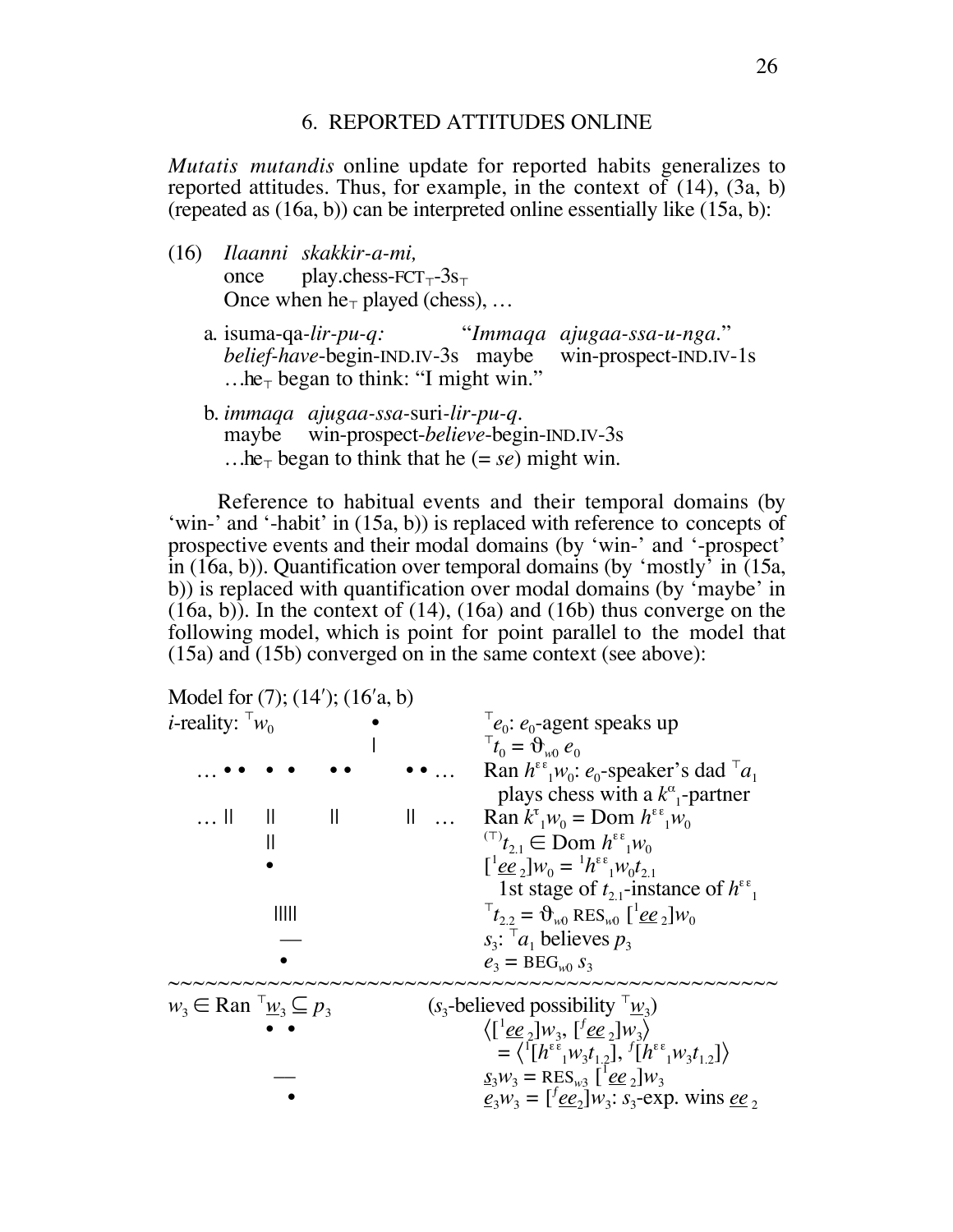The following online updates for (16a) and (16b) implement these ideas. The proposed adaptations are explicated in footnotes.

(16') Once when he<sub>τ</sub> was playing...  
\nonce<sup>10</sup>  
\n[t ee] ee = dη<sup>εε</sup>{t};  
\nplay-chess<sup>-11</sup>  
\n[l deε: (AGT + dκ<sup>α</sup>) play.chess];  
\n-FCT<sub>τ</sub><sup>-12</sup>  
\n[l <sup>1</sup>dεε 
$$
\lt_{dω}
$$
 **de**, AGT dεε = **d**α];  
\n[l <sup>1</sup>dεε  $\lt_{dω}$  **d**τ]; [t| t =<sub>dω</sub> θRES<sup>1</sup>dεl];  
\n-3s<sub>τ</sub>  
\n[l  $3s_{dω, de}$  **d**α];  
\na...he<sub>τ</sub> began to think: "I might win."  
\nbelief.of- (isuma-) -have (-qar)<sup>13</sup>  
\n[k<sup>2</sup><sub>α</sub>| k<sup>2</sup><sub>α</sub> belief.of α]; [s p| p =<sub>dω</sub> dακ<sup>Ω</sup>{EXP, s};  
\n-begin  
\n-begin  
\n-begin  
\n[ t e] e =<sub>dω</sub> BEG dσ, (EXP e =<sub>dω</sub> EXP dσ)];  
\n-IND.  
\n[l dε  $\lt_{dω}$  **d**ε]; [l dε  $\sqsubseteq_{dω}$  **d**τ]; [l EXP dε =<sub>dω</sub> dα]; [l 3s<sub>dω, de</sub> **d**α]

 $\overline{a}$ <sup>10</sup> *ee* is the chain of concepts of the stages of the  $d\eta$ <sup>E</sup>-process that begins at **t** •  $ee = d\eta^{\epsilon\epsilon} \{\mathbf{t}\}\$  for  $\lambda i. \exists W, n(W = \{w \in \text{Dom } d\eta^{\epsilon\epsilon}; \mathbf{t} \in \text{Dom } d\eta^{\epsilon\epsilon}; w\}$  $w \in W({}^n d\eta^{ss}{}_{i}wt = {}^f d\eta^{ss}{}_{i}wt = {}^f \underline{e} \underline{e}w$  $w \in W$   $\leq n(\mathbb{C} e^{\alpha}) = \langle \mathbb{C} e^{\alpha} (d\eta^{\varepsilon \varepsilon}, w\mathbf{t}) : w \in W \rangle)$ 11 *ee* is a process-chain of (contingent and causally linked) stage-concepts • *process ee* for ∀*e* ∈ Dom *ee*: (∅ ⊂ Dom *ee*(*e*) ⊆ Dom *e*  $\wedge \forall w \in \text{Dom} \underbrace{ee(e)}$ :  $\vartheta_w \underbrace{ee(e)}$ *w*⊆  $\vartheta_w \text{RES}_w \underbrace{ew}$ *ee* is a process s.t. at each stage the current agent and *d*κ<sup>α</sup>-partner play chess • *ee*: (AGT + *d* $\kappa^{\alpha}$ ) *play chess* for  $\lambda i$ *. process ee*  $\wedge$  ( $\forall e \in ee \forall w \in \text{Dom } e$ *:*  $play.chess_w(\mathcal{C}w, \text{AGT}_w \mathcal{C}w + d\kappa^a_i w \mathcal{C}w))$ 12 In **d**ω, *d*εε is real from the perspective of **d**ε (i.e. stage one is real) •  ${}^{1}d\underline{\epsilon}\underline{\epsilon} <_{d\omega} d\epsilon$  for  $\lambda i. \vartheta_{d\omega i} {}^{1}[d\underline{\epsilon}\underline{\epsilon}_{i}]d\omega_{i} < \vartheta_{d\omega i} d\epsilon_{i}$ Any realization of any stage of *d*εε is an action by **d**α • AGT  $d\underline{\epsilon}$ **ε** = **d**α for  $\lambda i$ .  $\forall$  *e* ∈  $d$  ε $\underline{\epsilon}$ <sub>*i*</sub>  $\forall$  *w* ∈ Dom *e*: AGT<sub>*w*</sub> *e w* = **d** α<sub>*i*</sub> <sup>13</sup>  $\forall a \in \text{Dom } k^{\Omega}$ <sub>α</sub>, any instance of  $k^{\Omega}$ <sub>α</sub> $a$  is a current belief of *a* •  $k^{\Omega}$ <sub>α</sub> belief.of α for λ*i*.  $\forall a \in$  Dom  $k^{\Omega}$ <sub>α</sub> $\forall w \in$  Dom  $k^{\Omega}$ <sub>α</sub> $\forall e$ <sup>*•*</sup> ∈ Dom  $k^{\Omega}$ <sub>α</sub> $aw$ ∃*s*:  $(s = e^{\bullet} \vee e^{\bullet} = \text{BEG}_{w} \text{ s}) \wedge \text{believe}_{w}(s, a, k^{2}_{a} \text{ and } e^{\bullet})$ In **d**ω, *p* instantiates in *s* the Ω-kind  $d\alpha$ κ<sup>Ω</sup>-of-the experiencer of *s* •  $p = \int_{d\omega} d\alpha \kappa^{\Omega} \{ \text{EXP}, s \}$  for  $\lambda i. p = d\alpha \kappa^{\Omega} \int_{d\alpha} (\text{EXP}_{d\omega i} s) d\omega_i s$ 

27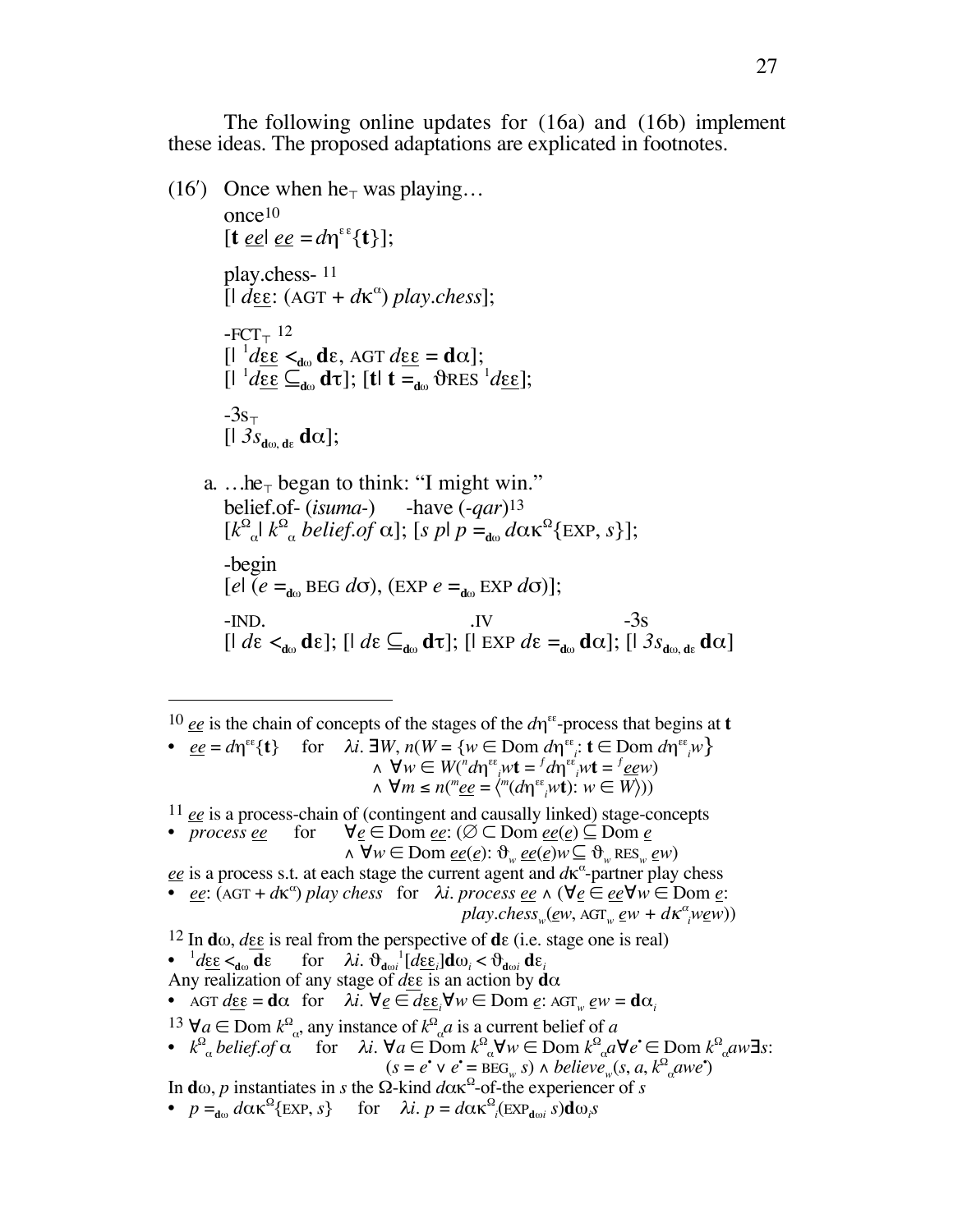"(quote start-up)  $[\mathbf{p} \mathbf{\hat{i}} \mathbf{p} = d\Omega]; [\mathbf{s} \mathbf{\hat{i}} \mathbf{s} = d\sigma]; [\mathbf{t} \mathbf{t} \mathbf{t} =_{d\omega} \vartheta \text{BEG } d\sigma];$ maybe 14  $[e]$  *can*{<sup>*f*</sup> $d$ <u>εε</u>, *e*}]; [**w**] (*poss* **w**), ( $d$ <u>ε</u> =<sub>*w*</sub><sup>*f*</sup> $d$ <u>εε</u>)]; win- 15 [| *d*ε: AGT *win d*εε]; -prospect16 [| **d**Ω = Dom **d**ω];  $[\underline{s}]$  ( $\underline{s} =_{d\Omega}$  RES <sup>1</sup> $d\underline{\epsilon}$ ), ( $d\underline{\epsilon} \subseteq_{d\omega} \vartheta$ \\var (AGT  $d\underline{\epsilon} =_{d\omega}$  EXP  $\underline{s}$ )]; -IND. .IV  $[|$  BEG  $d\underline{\sigma} <_{d\Omega} d\sigma$ ];  $[|$   $d\tau \subseteq_{d\Omega} d\underline{\sigma}$ ];  $[|$  EXP  $d\underline{\sigma} =_{d\Omega} d\alpha$ ];  $-1s$  <sup>17</sup> (unquote)  $[| Is_{dQ, dQ}, dQ];$   $[w| w = d\omega];$   $[e| e = d\varepsilon];$ b. ... he<sub> $\tau$ </sub> began to think that he (= *se*) might win. maybe  $[e]$  *can*{<sup>f</sup> d<u>εε</u>, e}]; [**w**] (*poss* **w**), (d<sub>ε</sub> =<sub>*w*</sub><sup>*f*</sup> d<sub>εε</sub>)]; win- [| *d*ε: AGT *win d*εε]; -prospect  $[p| p = \text{Dom } d\omega]$ ;  $[\underline{s}](\underline{s} =_{d\Omega} \text{RES}^{-1} d\underline{\epsilon}\underline{\epsilon})$ ,  $(d\underline{\epsilon} \subseteq_{d\Omega} \vartheta \underline{s})$ ,  $(\text{AGT } d\underline{\epsilon} =_{d\Omega} \text{EXP } \underline{s})$ ; -believe (*-suri*)  $[s]$  (*s*: EXP *believe*<sub>d $\omega$ </sub>  $d\Omega$ ), ( $\vartheta$ *s*  $\subseteq$ <sub>*d* $\Omega$ </sub>  $d\sigma$ ), (EXP *s* =<sub>*d* $\Omega$ </sub> EXP  $d\sigma$ )];

In Ran **d**ω, *d*ε is the end of *d*εε

 $\overline{a}$ 

```
• d\underline{\epsilon} = \underline{\mathbf{w}}^fdεε for \lambda i. \forall w \in \text{Dom } \underline{\mathbf{w}} \exists w': w' = \underline{\mathbf{w}} w \wedge d\underline{\mathbf{\varepsilon}}_i w' = f d\underline{\mathbf{\varepsilon}} \underline{\mathbf{\varepsilon}}_i w'
```
15 Any *d*ε-event is the end of *d*εε-(competition) and victory for *d*ε-agent

• 
$$
d\underline{\epsilon}
$$
: AGT *win*  $d\underline{\epsilon}\underline{\epsilon}$  for  $\lambda i$ .  $\forall w \in \text{Dom } d\underline{\epsilon}_i \exists ee$ :  $(ee = \langle [{}^1 d\underline{\epsilon}\underline{\epsilon}_i]w, ... [{}^f d\underline{\epsilon}\underline{\epsilon}_i]w \rangle$   
 $\wedge d\underline{\epsilon}_i w = {}^f ee \wedge win_w(d\underline{\epsilon}_i w, \text{AGT}_w d\underline{\epsilon}_i w, ee))$ 

16 In **d**Ω, *s* is the result state of stage one of *d*εε

- $\underline{s} = \underline{d\Omega} \text{RES}^{-1} d\underline{\varepsilon} \underline{\varepsilon}$  for  $\lambda i. \forall w \in \mathbf{d}\Omega_i$ :  $\underline{s}w = {}^1 d\underline{\varepsilon} \underline{\varepsilon}_i w$
- In Ran **d**ω, *d*ε is realized during *s*

• 
$$
d\underline{\epsilon} \subseteq_{d\underline{\omega}} \vartheta_{\underline{\delta}}
$$
 for  $\lambda i$ .  $\forall w \in \text{Dom } d\underline{\omega}_{i} \exists w': w' = d\underline{\omega}_{i} w \wedge \vartheta_{w'} d\underline{\epsilon}_{i} w' \subseteq \vartheta_{w'} \underline{\epsilon} w'$ 

```
<sup>17</sup> In dΩ, dα is the experiencer of dσ<br>
I_{s_{d\Omega, d\sigma}}dα for \lambda i. \forall wI_{s_{d\Omega, d\sigma}} d\alpha for \lambda i. \forall w \in \text{Dom } d\Omega_i: EXP<sub>w</sub> d\sigma_i = d\alpha_i
```
<sup>14</sup> The end of *d*εε can be realized as *e*

<sup>•</sup> *can*{<sup>*f*</sup> d<u>εε</u>, *e*} for  $\lambda i.$ (∀*w* ∈ Dom *e*: *ew* = <sup>*f*</sup> dεε<sub>*i</sub>w*) ∧ *some*(Dom <sup>*f*</sup> dεε<sub>*i*</sub>, Dom *e*)</sub> Ran **w** is a possibility within Dom **w**

<sup>•</sup>  $\overline{poss} \mathbf{w}$  for  $\lambda i. \emptyset \subset \text{Ran } \mathbf{w} \subseteq \text{Dom } \mathbf{w}$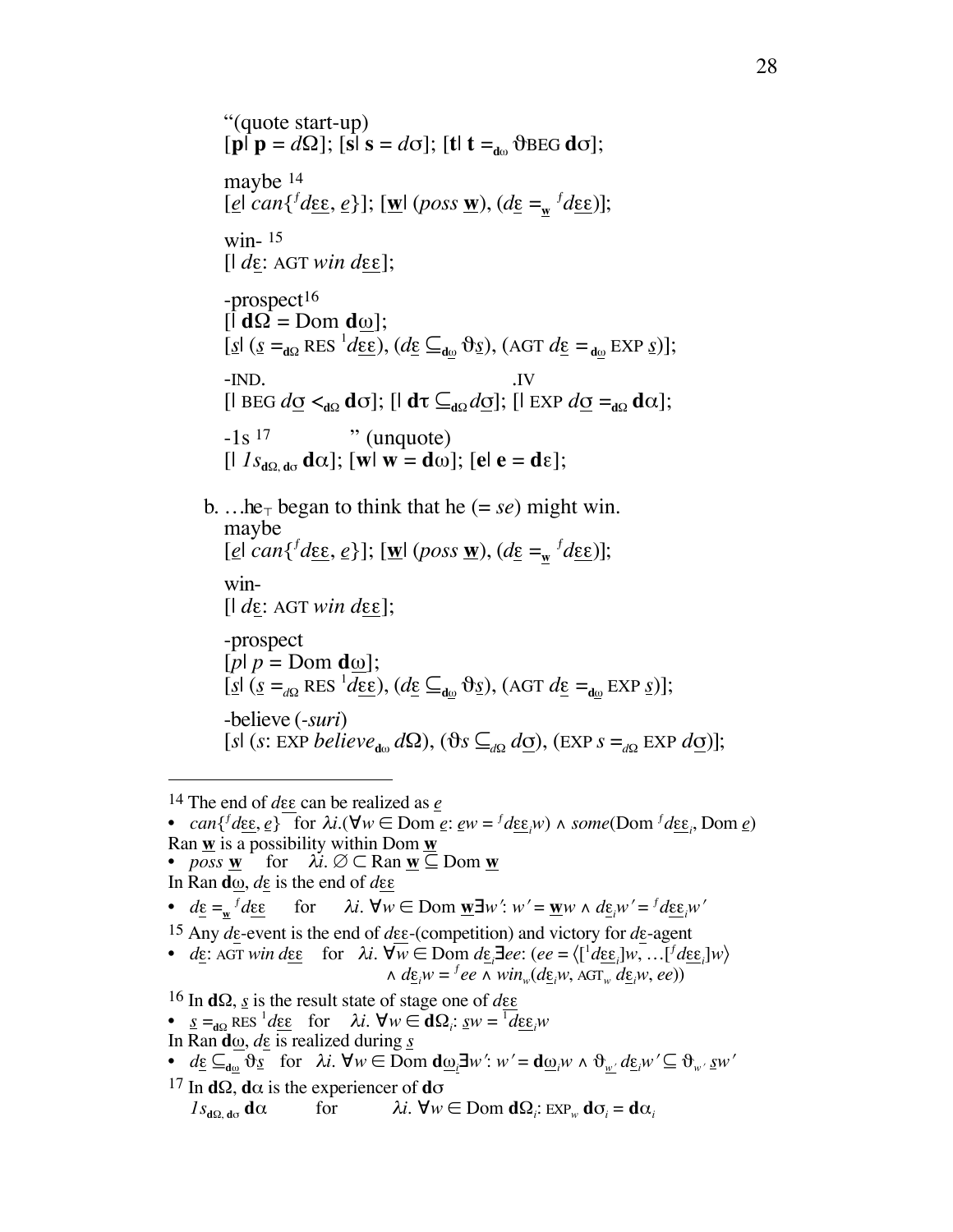-begin  
\n[*e*] (*e* =<sub>dω</sub> BEG *d*σ), (EXP *e* =<sub>dω</sub> EXP *d*σ)];  
\n-IND\n-*I*ND\n[*l d*ε 
$$
\leq_{dω}
$$
 **d**ε]; [*l d*ε  $\subseteq_{dω}$  **d**τ]; [*I* EXP *d*ε =<sub>dω</sub> **d**α]; [*l* 3s<sub>dω, de</sub> **d**α]

As promised, the online updates in (16′a) and (16′b), for modally quantified *de se* belief, converge on the above model and are point for point parallel to the online updates in (15′a) and (15′b), respectively, for temporally quantified *de se* speech.

The analyses in  $(15'a, b)$  and  $(16'a, b)$  explicate the parallel between temporal and modal quantification in a new way. Traditionally, temporal and modal quantifiers have been analyzed as first-order operators that bind variables for times or worlds, respectively, in verb meanings that are also used for simple predication. Unfortunately, this simple and elegant first-order semantics is not transparently related to surface forms such as (15a, b) or (16a, b). Therefore, the interpretation of such sentences cannot proceed without transformations that are neither simple nor elegant. Indeed, even for English, there is still no formally explicit theory that would build all and only the requisite LFs.

In contrast, the direct online updates in  $(15'a, b)$  and  $(16'a, b)$ draw the semantic parallel directly, interpreting each surface form as is. On this neo-Fregean view, natural language quantifiers are higher-order predicates. They do not combine with ordinary verb meanings used for simple predication (A5). Instead, they presuppose adapted meanings that are distributed over a suitable domain (temporal in (15′), modal in (16′)). They presuppose distributed meanings because they restrict the domain of such distribution to a topical subdomain. The analysis of the modal in (16′a, b) can also be related to the

ordering semantics developed, with varying details, by Stalnaker 1968, Lewis 1973, and Kratzer 1981. The common idea is that modals quantify over a subset of the 'contextually salient' set of worlds (Kratzer's *modal base*)—to wit, the worlds ranked highest by the 'contextually salient' order (Kratzer's *ordering source*). In (16a, b) the modal base is the set of worlds the experiencer currently believes he inhabits. The ordering source ranks these worlds according to what the experiencer believes to be the most likely future developments. A key problem, which remains unsolved (even in the dynamic implementation of Stone 1997), is just how the context determines the modal base and the ordering source. Online update in (16′a, b) offers a surface-based solution, composing lexical meanings by prominence-guided anaphora.

More precisely, the predicate 'believe' (*isuma-qar-* or *-suri*) evokes a belief state (in the above model, the belief state  $s_3$ , newly formed at  $\tau_{t_2}$ ). The experiencer of this state of *de se* belief is a habitual chess player (agent of  $\hat{h}^{\epsilon_{\epsilon}}$ ). He has just completed the first stage of the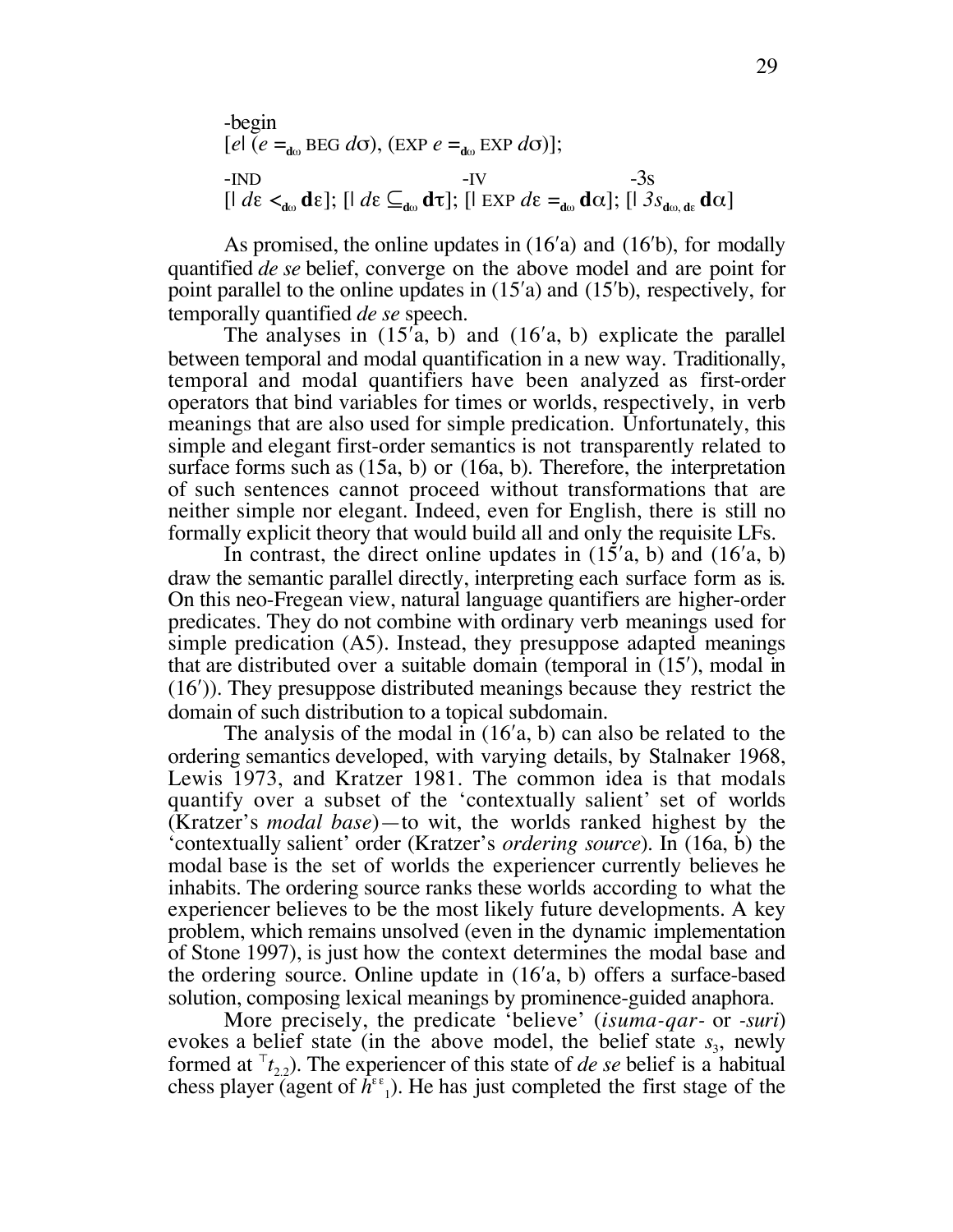current chess game  $(I<sup>1</sup>ee<sub>2</sub>]w<sub>0</sub>$ , so he locates himself in a set of worlds where this is the case  $(p_3)$ . This set of worlds is the modal base for the modal *immaqa* 'maybe'. The modal quantifies only over the worlds with the most likely future developments—i.e. those worlds where the final stage  $(\frac{fee_2}{})$  of the current chess game accords with the aforementioned chess playing experience  $(h^{\varepsilon \varepsilon})$ . What the modal 'maybe' asserts—and this is the content of this *de se* belief—is that these most likely futures include some  $(Ran \mu_3)$  where the anticipated final stage  $(\frac{fee_2}{})$  of this game is realized as a victory  $(e_3)$  by the believer.

Compositionally, in (16′a, b) the key dref for the current chess game (*ee*) is set up by the very first word: *ilaanni* 'once'. This dref is not new. It is induced by the currently prominent chess playing habit  $(d\eta^{\epsilon\epsilon})$ , evoked in the last sentence (14'), and a topic time (**t**) selected from the temporal domain of this chess playing habit by *ilaanni* 'once' itself. The subsequent factive verb, *skakkirami* 'when he<sub> $\tau$ </sub> played', is a verbal definite. It tests that the induced dref (*d*εε) is a game with a completed first stage ( $^1$ d $\underline{\epsilon}$ ) and updates the topic time to the result time of this stage. (Accordingly, *skakkirami* can be omitted without materially changing the meaning of (16′a, b).) The modal *immaqa* 'maybe' anaphorically retrieves the expected final stage of the current chess game  $({}^{f}d\varepsilon\varepsilon)$ . Based on this prospect, it evokes a possible realization (*e*), along with a topical concept of a world where this possibility comes to pass (**w**). Both concepts, in turn, are anaphorically linked to the prospective suffix *-ssa*. This modal distributor requires a modally distributed meaning of its verbal base ('win-') and identifies the domain of this distribution by anaphora to salient modal drefs. Thus, for episodic *de se* reports with temporal or modal

quantifiers, online update makes more detailed predictions than previous analyses. The relation to prior discourse and to the surface form is also more transparent. Last but not least, surface-based online update generalizes to habitual *de se* reports, as I now proceed to show.

### 7 HABITUAL REPORTS ONLINE

To complete the paradigm, consider the last semantically equivalent pair of discourses, (1)–(4a) and (1)–(4b). The data are repeated in  $(17)$ – $(18a)$  and  $(17)$ – $(18b)$ .

- (17) *Ataata-ga skakkir-tar-pu-q.* dad-1s.sg play.chess-habit-IND.IV-3s My dad<sub> $\tau$ </sub> plays chess.
- (18) Aqagu*-ani next.day*-3s⊥.sg.LOC The next day…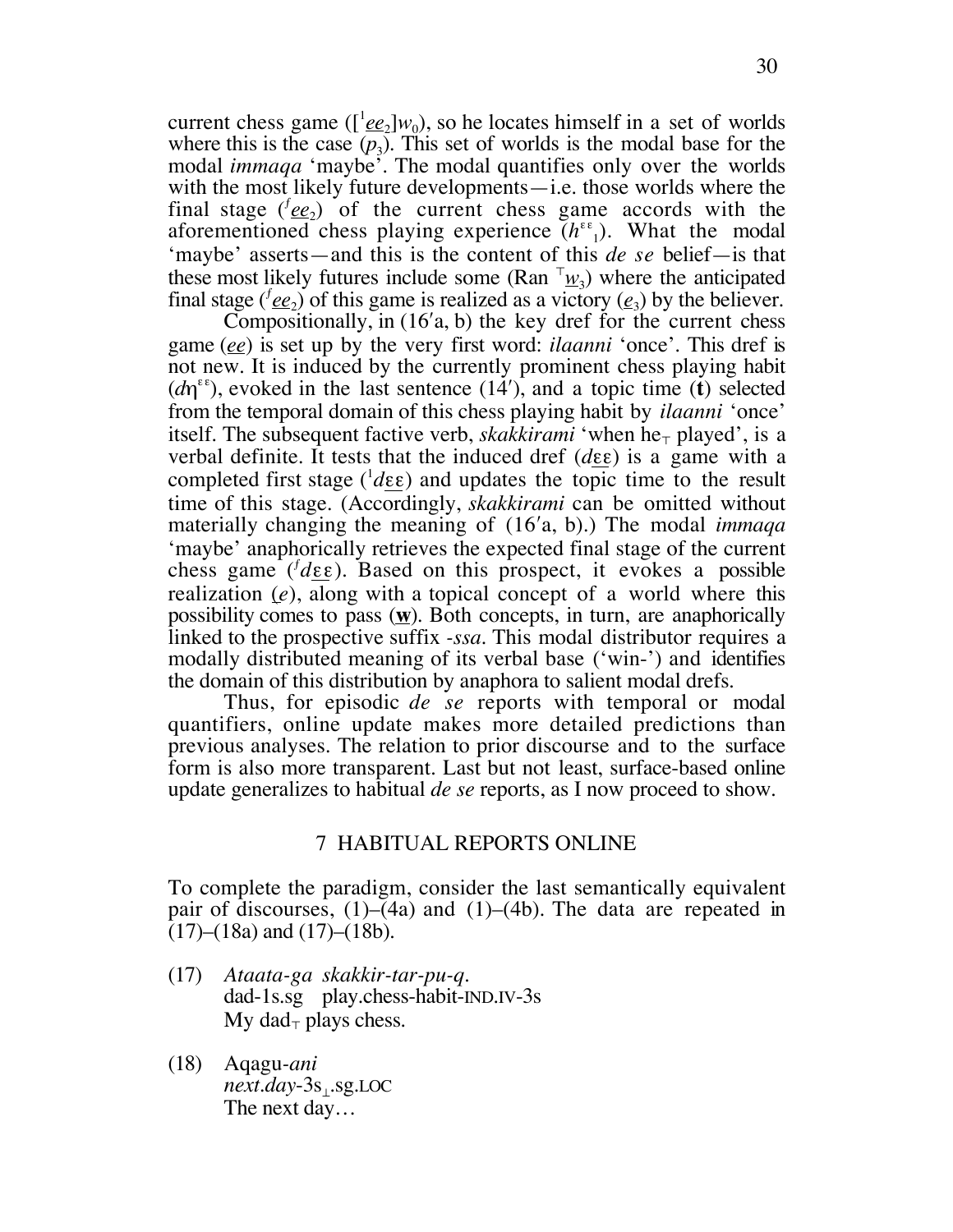- a. *uqar-*ajut*-tar-pu-q:* "*Ajugaa-sima-vu-nga*." say-*often*-habit-IND.IV-3s: win-prf-IND.IV-1s  $...$ he<sub> $\tau$ </sub> often says: "I won."
- b. *ajugaa-sima-nirar-*ajut*-tar-pu-q.* win-prf-say-*often*-habit-IND.IV-3s ... he<sub> $\tau$ </sub> often says that he (= *se*) won.

In different speech events that instantiate this reporting habit the uttered sentence—quoted in (18a)—is the same. But the proposition expressed is not. Each report is about the outcome of the previous day's game. In addition, both (18a) and (18b) can mean either: (i) that many days directly after the day of a chess game are reporting days, or (ii) that, for each chess game, there are many reports the next day.

To encapsulate these quantificational patterns, I propose that habitual reports relate report-valued habits to proposition-valued kinds. A verb (e.g. 'win-') in the scope of a habitual *de se* report evokes a report-dependent concept (of *se*'s victory reported on that occasion), and may induce other report-dependent concepts (e.g. the result state): Habitual *de se* can then be captured by distributing such concepts over the reporting habit. Temporal quantification can also be distributed.

The online updates in (18′a, b) implement these ideas. I assume that the opening sentence (17) (= (14)) is still interpreted as in (14'), and so again yields the following context for interpreting the next sentence:

| <i>i</i> -reality: $w_0$    |                  |                   | $e_0$ : $e_0$ -agent speaks up                                                              |
|-----------------------------|------------------|-------------------|---------------------------------------------------------------------------------------------|
|                             |                  |                   | $T_{t_0} = \mathfrak{v}_{\omega 0} e_0$                                                     |
| $\ldots$ . $\bullet\bullet$ | $\bullet\bullet$ | $\bullet \bullet$ | Ran $h^{\epsilon_{1}}w_{0}$ : $e_{0}$ -speaker's dad $a_{1}$                                |
|                             |                  |                   | plays chess with a $k^{\alpha}_{1}$ -partner                                                |
| $\ldots$ II                 |                  | $\mathbb{I}$      | Ran $k^{\dagger}$ <sub>1</sub> $w_0 =$ Dom $h^{\varepsilon \varepsilon}$ <sub>1</sub> $w_0$ |

(18′) The next day…

 $\overline{a}$ 

next.day- (*aqagu-*) -3s⊥.sg.LOC 18 [ $k^{\tau}$ <sub>η</sub>  $k^{\tau}$ <sub>η</sub> *day.after* η<sup>ε</sup>]; [**k**<sup>τ</sup>] **k**<sup>τ</sup>  $\subseteq$ <sub>*π*</sub> *d*ηκ<sup>τ</sup>{<sup>1</sup>*d*η<sup>εε</sup>}];

18  $\forall h^{\varepsilon} \in \text{Dom } k^{\tau}$ ,  $k^{\tau}$ ,  $h^{\varepsilon}$  is the  $\tau$ -kind instantiated, for each  $h^{\varepsilon}$ -event, by the next day

•  $k_{\eta}^{\dagger}$  *day.after*  $\eta^{\varepsilon}$  for  $\lambda i.\forall h^{\varepsilon} \in \text{Dom } k_{\eta}^{\dagger} \forall w \in \text{Dom } k_{\eta}^{\dagger} h^{\varepsilon} \forall e \in \text{Dom } k_{\eta}^{\dagger} h^{\varepsilon} w$ :  $\text{Dom } k^{\dagger}_{\eta} h^{\varepsilon} = \text{Dom } h^{\varepsilon} \wedge \text{Dom } k^{\dagger}_{\eta} h^{\varepsilon} w = \text{Ran } h^{\varepsilon} w \wedge$  $k^{\text{t}}_{\text{w}} h^{\text{t}}$ *we* = *day.after*<sub>*w*</sub>(*day.of<sub>w</sub> e*)

**k**<sup>τ</sup>-times are subintervals of the corresponding  $d\eta \kappa^{\tau}$ -of-<sup>1</sup> $d\eta^{\epsilon\epsilon}$  times

•  $\mathbf{k}^{\tau} \subseteq_{\pi} d\eta \kappa^{\tau} \{^1 d\eta^{\epsilon\epsilon}\}$  for  $\lambda i$ . Dom  $\mathbf{k}^{\tau} =$  Dom  $d\eta \kappa^{\tau}$  $^1$ *d*η<sup>εε</sup><sub>*i*</sub>

 $\mathbf{v} \in \text{Dom } \mathbf{k}^{\mathsf{T}}$ : (Dom  $\mathbf{k}^{\mathsf{T}} w$  = Dom *d*ηκ<sup>τ</sup><sub>*i*</sub>  $\int d\eta$ <sup>εε</sup><sub>*i</sub>w*</sub>

∧ ∀*e*• ∈ Dom **k**<sup>τ</sup> *w*: **k**<sup>τ</sup> *we•* ⊆ *d*ηκτ *i* <sup>1</sup> $dη^{\varepsilon \varepsilon}$ <sub>*i</sub>we*<sup>•</sup>)</sub>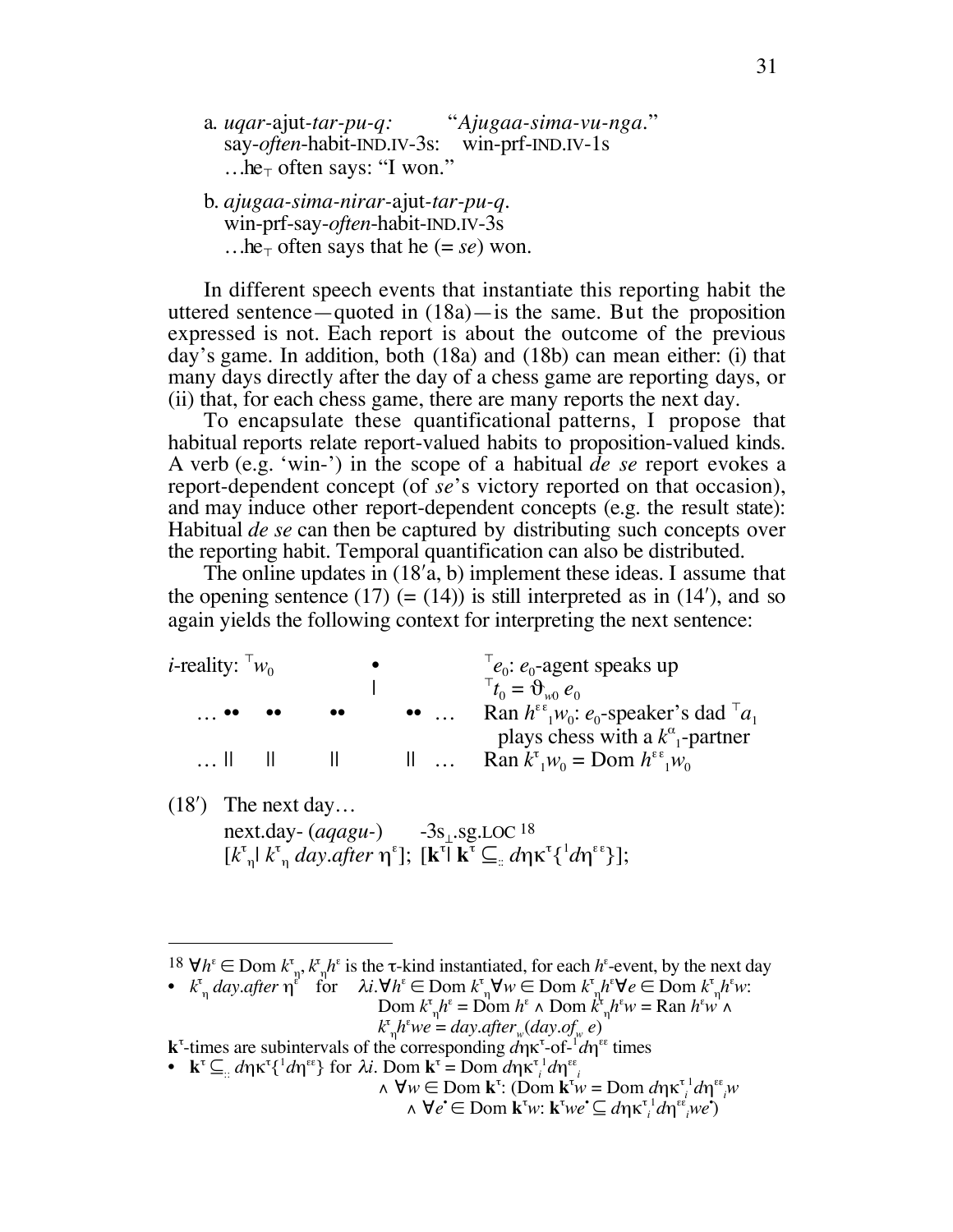a.  $\ldots$  he<sub> $\tau$ </sub> often says: "I won." say- (*uqar-*) 19  $[h^{\epsilon} k^{\Omega} | \hat{h}^{\epsilon}$ : AGT *say*  $k^{\Omega}$ ]; -often (-*gajut*) 20 -habit (*-tar*) <sup>1</sup>[| *often*{**d**κ<sup>τ</sup>, *d*η<sup>ε</sup>}]; [*k*<sup>τ</sup>| Dom *d*η<sup>ε</sup> = *k*<sup>τ</sup>]:<br><sup>2</sup>[| **d**κ<sup>τ</sup>:: *often*{*d*κ<sup>Ω</sup>, *d*η<sup>ε</sup>}]; [*k*<sup>τ</sup>| Dom *d*η<sup>ε</sup> = *k*<sup>τ</sup>]: -IND. .IV -3s P [| <sup>1</sup> *d*ηε <**<sup>d</sup>**<sup>ω</sup> **d**ε]; [| **d**τ ⊆**<sup>d</sup>**<sup>ω</sup> *d*η<sup>ε</sup> ]; [| AGT *d*η<sup>ε</sup> =**<sup>d</sup>**<sup>ω</sup> **d**α]; <sup>P</sup> [| *3s***<sup>d</sup>**ω, **d**<sup>ε</sup> **d**α] "(quoted habitual speech) 21  $[\mathbf{k}^{\Omega} | \mathbf{k}^{\Omega} = d\mathbf{k}^{\Omega}]$ ;  $[\mathbf{h}^{\varepsilon} | \mathbf{h}^{\varepsilon} = (d\eta^{\varepsilon} | \mathbf{d}\omega)]$ ;  $[\mathbf{k}^{\tau} | \mathbf{k}^{\tau} = \vartheta \mathbf{d}\eta^{\varepsilon}]$ ;  $\sin^{-22}$  -prf 23  $[\underline{e}_{\varepsilon} | \underline{e}_{\varepsilon}:$  AGT *win d* $\eta^{\varepsilon \varepsilon}$ ];  $[\underline{\overline{s}}_{\varepsilon} | (\underline{s}_{\varepsilon} = \text{RES} \ d\varepsilon \underline{\varepsilon})$ ,  $(\text{EXP } \underline{s}_{\varepsilon} = \text{AGT} \ d\varepsilon \underline{\varepsilon})$ ]; -IND 24 <sup>P</sup>[| **d**η<sup>ε</sup>:: ΒEG *d*ε<u>σ</u> <<sub>dκΩ</sub> ε]; [| **d**η<sup>ε</sup>:: **d**κ<sup>τ</sup> ⊆<sub>dκΩ</sub> *d*ε<u>σ</u>];  $\text{IV}$  -1s " (as in (16'a)) [| **d**η<sup>ε</sup> :: EXP *d*εσ =**<sup>d</sup>**κΩ **d**α]; [| **d**η<sup>ε</sup> :: *1s***<sup>d</sup>**κΩ, <sup>ε</sup> **d**α]; [**w**| …]; [**e**| …]

<sup>19</sup> Any *h*<sup>ε</sup>-event is a speech act whose agent expresses a *k*<sup>2</sup>-proposition

•  $h^{\varepsilon}$ : AGT *say*  $k^{\Omega}$  for  $\lambda i.\forall w \in \text{Dom } h^{\varepsilon}\forall t \in \text{Dom } h^{\varepsilon}w\exists e$ :

 $\overline{a}$ 

$$
e = h^{\varepsilon} wt \wedge \vartheta_{w} e \subseteq t \wedge say_{w}(e, \text{AGT}_{w} e, k^{\Omega} we)
$$

<sup>20</sup>  $dη<sup>ε</sup>$ -times are **d**κ<sup>τ</sup>-times, and **d**κ<sup>τ</sup>-times are often  $dη<sup>ε</sup>$ -times • *often*{ $d\kappa^{\tau}$ ,  $d\eta^{\epsilon}$ } for  $\lambda i.\forall w \in \text{Dom } d\eta^{\epsilon}$ ; Dom  $d\eta^{\epsilon}$ ; $w \subseteq \text{Dom } d\kappa^{\tau}$ ; $w$  $\wedge$  *often*(Ran  $\mathbf{d} \kappa^{\tau}$ <sub>*i</sub>w*, Dom  $d \eta^{\epsilon}$ <sub>*iw*</sub>)</sub>

For any  $\mathbf{d}\kappa^{\tau}$ -time *t*,  $d\eta^{\epsilon}$ -events in *t* are  $d\kappa^{\Omega}$ -events &  $d\kappa^{\Omega}$ -evts in *t* are often  $d\eta^{\epsilon}$ -evts • **d**κ<sup>τ</sup>:*: often*{*d*κ<sup>Ω</sup>, *d*η<sup>ε</sup>} for  $\lambda i.\forall w \in \text{Dom } d\kappa_i^{\tau}$ ; $\forall t \in \text{Ran } d\kappa_i^{\tau}$ ;

$$
\{e \in \text{Ran } d\eta^{\varepsilon} w : \vartheta_w e \subseteq t\} \subseteq \text{Dom } d\kappa^{\Omega} w
$$
  
 
$$
\wedge \text{ often } (\{e \in \text{Dom } d\kappa^{\Omega} w : \vartheta_w e \subseteq t\}, \text{Ran } d\eta^{\varepsilon} w \}
$$

<sup>21</sup> **h**<sup>ε</sup> is the restriction of  $dη^{\epsilon}$  to **d**ω; **k**<sup>τ</sup>-times are times of **d**η<sup>ε</sup>-events

- $\mathbf{h}^{\varepsilon} = (d\eta^{\varepsilon} | \mathbf{d}\omega)$  for  $\lambda i$ . Dom  $\mathbf{h}^{\varepsilon} = {\mathbf{d}\omega_i} \lambda \sqrt{w} \in \text{Dom } \mathbf{h}^{\varepsilon}$ :  $\mathbf{h}^{\varepsilon} w = d\eta^{\varepsilon} w$
- $\mathbf{k}^{\tau} = \mathbf{\vartheta} \mathbf{d} \eta^{\epsilon}$  for  $\lambda i. \ \mathbf{k}^{\tau} = \langle \langle \mathbf{\vartheta}_{w} e : e \in \mathbb{R} \text{an } \mathbf{d} \eta^{\epsilon}_{i} w \rangle : w \in \mathbb{D} \text{om } \mathbf{d} \eta^{\epsilon}_{i} \rangle$

<sup>22</sup> For any  $e \in \text{Dom } \underline{e}_{\epsilon}$ , any realization of  $\underline{e}_{\epsilon}e$  is an action of winning a  $d\eta^{\epsilon\epsilon}$ -(game)

• 
$$
\underline{e}_{\varepsilon}
$$
: AGT *win d* $\eta^{\varepsilon\varepsilon}$  for  $\lambda i. \forall e \in \text{Dom } \underline{e}_{\varepsilon} \forall w \in \text{Dom } \underline{e}_{\varepsilon} e \exists e e \in \text{Ran } d\eta^{\varepsilon\varepsilon} w$ :  
 $\underline{e}_{\varepsilon} e w = {^f e e \land win_w(\underline{e}_{\varepsilon} e w, \text{AGT}_w \underline{e}_{\varepsilon} e w, e e)}$ 

<sup>23</sup> *s*ε sends all *e* ∈ Dom *d*εε to the concept of the result state of *d*εε-of-*e*

• 
$$
\underline{s}_{\varepsilon} = \text{RES} \, d\varepsilon \underline{\underline{\epsilon}}
$$
 for  $\lambda i. \, \underline{s}_{\varepsilon} = \langle \langle \text{RES}_{w} \, d\varepsilon \underline{\underline{\epsilon}}_{i} e w : w \in \text{Dom} \, d\varepsilon \underline{\underline{\epsilon}}_{i} e \rangle : e \in \text{Dom} \, d\varepsilon \underline{\underline{\epsilon}}_{i} \rangle$ 

- 24 For any **d**η<sup>ε</sup> -event *e*, in **d**κΩ-of-*e* the state *d*εσ-of-*e* is real from perspective of *e*
- **d**η<sup>ε</sup>:: BEG *d*εσ <<sub>dκΩ</sub> ε for  $\lambda i.\forall w \in \text{Dom } d\eta^i$ ;  $\forall e \in \text{Ran } d\eta^i$ ;  $\forall w' \in d\kappa^{\Omega}$ *iwe*:  $\vartheta_{w'}$ BEG<sub>w′</sub> dε $\underline{\sigma}_{i}$ ew´ <  $\vartheta_{w'}$  e

For any **d**η<sup>ε</sup> -event *e*, in **d**κΩ-of-*e* the state *d*εσ-of-*e* holds at **d**κτ -of-*e*

•  $d\eta^{\epsilon}$ :  $d\kappa^{\tau} \subseteq_{d\kappa} d\varepsilon\sigma$ ::  $d\kappa^{\tau} \subseteq d_{\kappa\Omega} d\varepsilon_{\Omega}$  for  $\lambda \cdot \forall w \in \text{Dom } d\eta^{\epsilon}$ ,  $\forall e \in \text{Ran } d\eta^{\epsilon}$ ,  $\forall w' \in d\kappa^{\Omega}$ , we: **d**κ<sup>τ</sup> *i w*′*e* ⊆ ϑ*<sup>w</sup>*′  *d*εσ*<sup>i</sup> ew*′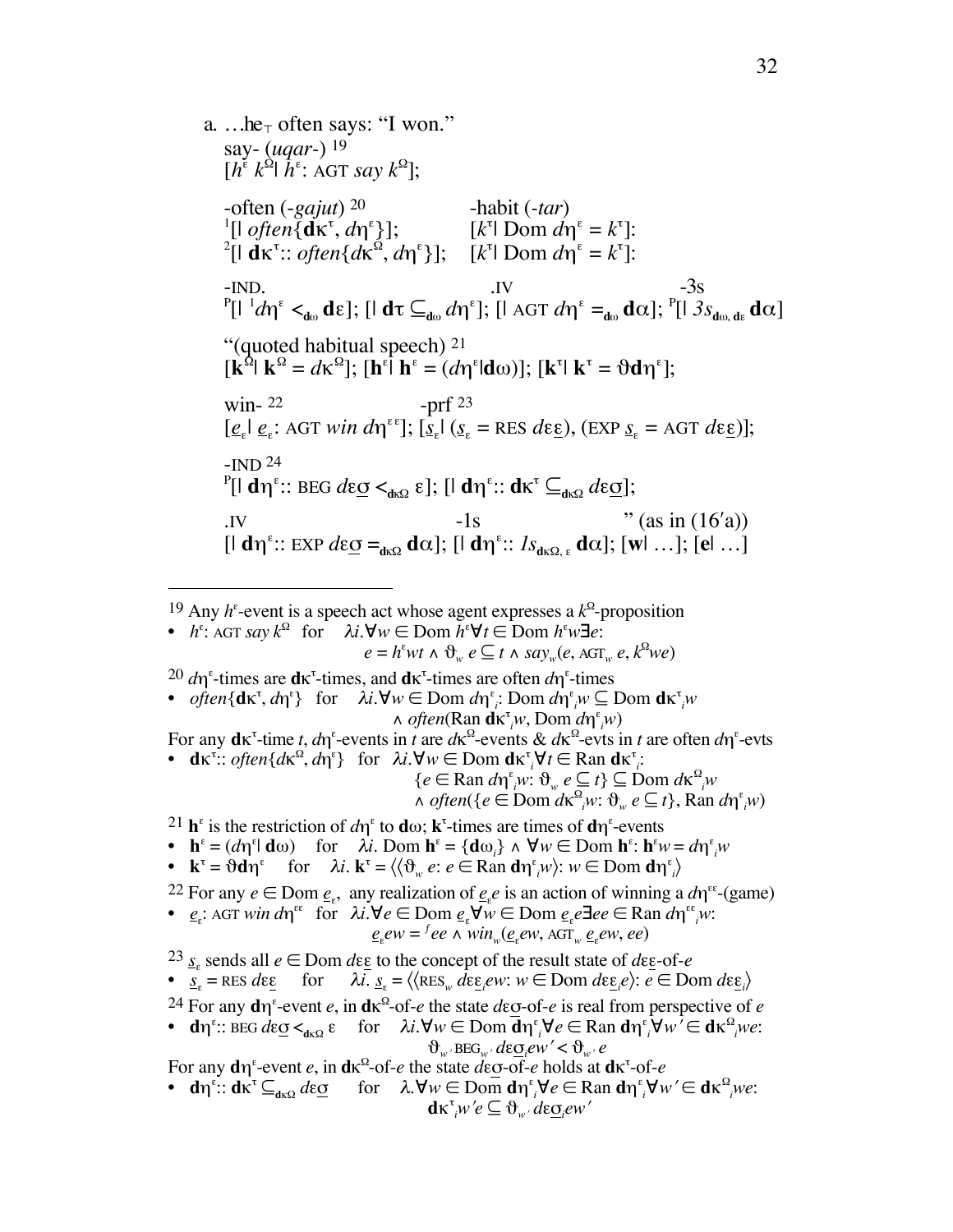b. ...he<sub>T</sub> often says that he (= se) won.  
\nwin--  
\n[
$$
\rho_{\varepsilon}
$$
|  $\rho_{\varepsilon}$ : AGT win  $d\eta^{\varepsilon_{\varepsilon}}$ ]; [ $\rho_{\varepsilon}$ | ( $\rho_{\varepsilon}$  = RES  $d\varepsilon_{\varepsilon}$ ), (EXP  $\rho_{\varepsilon}$  = AGT  $d\varepsilon_{\varepsilon}$ )];  
\n-say (-nirar)  
\n[ $h^{\varepsilon} k^{\Omega}$ | ( $h^{\varepsilon}$ : AGT say  $k^{\Omega}$ ), ( $h^{\varepsilon}$ ::  $\vartheta \varepsilon \subseteq_{k\Omega} d\varepsilon_{\Omega}$ ),  
\n( $h^{\varepsilon}$ :: AGT  $\varepsilon \subseteq_{k\Omega}$  EXP  $d\varepsilon_{\Omega}$ )];  
\n-often (-*gajut*) - habit (-tar)  
\n<sup>1</sup>[| *often*{**dx**<sup>\tau</sup>,  $d\eta^{\varepsilon}$ }]]; [ $k^{\tau}$ | Dom  $d\eta^{\varepsilon} = k^{\tau}$ ]:  
\n<sup>2</sup>[| **dx**<sup>\tau</sup>:: *often*{ $dx^{\Omega}$ ,  $d\eta^{\varepsilon}$ }]; [ $k^{\tau}$ | Dom  $d\eta^{\varepsilon} = k^{\tau}$ ]:  
\n-IND.  
\n<sup>P</sup>[|<sup>1</sup> $d\eta^{\varepsilon} <_{d\omega} d\varepsilon$ ]; [|  $d\tau \subseteq_{d\omega} d\eta^{\varepsilon}$ ]; [| AGT  $d\eta^{\varepsilon} =_{d\omega} d\alpha$ ]; <sup>P</sup>[|  $3s_{d\omega, d\varepsilon} d\alpha$ ]

The reader can verify that the online updates in (18′a) and (18′b) converge on the same model but differ in centering. That is, yet again, direct online update accounts for the semantic convergence of radically different surface forms. In this case, the convergence extends to the apparent scope interaction between the initial temporal description *aqagu-a-ni* 'next.day-3s<sub>⊥</sub>.sg-LOC' and the suffixal temporal quantifier *-gajut* 'often'. But according to the surface-based analysis in (18′a, b), what is ambiguous is not structure, but an anaphoric presupposition.

The suffix 'often' presupposes a salient domain of quantification. On one reading  $(1)$ , this domain is identified with the set of days after a chess game, evoked by 'next.day-3s<sub>⊥</sub>.sg-LOC'. In effect, the suffix 'often' takes wide scope: many days after a chess game are reporting days. More precisely, though, 'next.day-3s⊥.sg-LOC' evokes not just a set of days but a kind of day (**k**<sup>τ</sup> ): in each chess playing world, each game is mapped to the next day. This kind-level referent supports a distributed reading  $(2)$ , with apparently reversed scope: for each chess game, many  $(d\kappa^2)$ events the next day are reporting events.

On either reading, each of these habitual reports is about the reporting agent (individual *de se*) at the time of the report (temporal *de se*). On each occasion the agent expresses a report-dependent proposition, claiming to be in the result state of winning one of the aforementioned chess games (anaphorically retrieved from (17′)).

So 'scope ambiguities' do not require an LF-based account. Instead, we can attribute them to ambiguous lexical items, such as the suffixal quantifier *-gajut* 'often'. This lexical alternative maintains direct surface-based interpretation by online update.

The evidence presented so far shows that surface-based online update is a viable alternative to LF-based semantics. I now turn to two examples of compositionality puzzles where surface-based online anaphora has a clear advantage over variable binding at LF.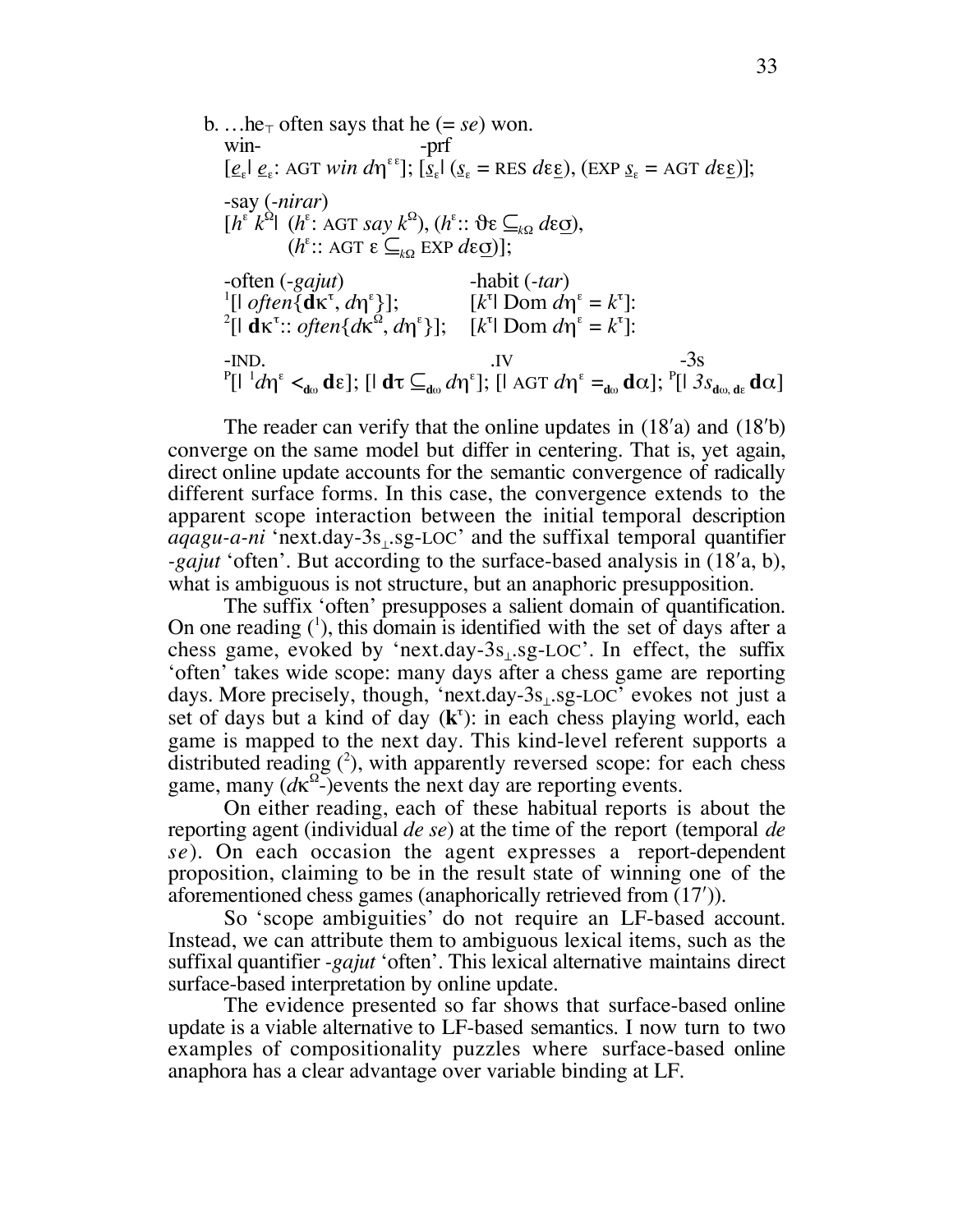#### 8 LF-BASED SEMANTICS VERSUS ONLINE UPDATE

One puzzle concerns a general characteristic of polysynthetic verbs, namely, that they can form sentences all by themselves. In particular, the Kalallisut verbs of (15b) and (16b) can stand alone, as complete sentences, without any external quantifiers. The quantification is then understood to be universal, as in (19) and (20).

- (19) [My father plays chess. Once when he came by we talked about it*.*] *Ajugaa-*sar*-nirar-pu-q.* win-*habit*-say-IND.IV-3s He said that he (*always*) won.
- (20) [My father plays chess. Once he started off well.] *Ajugaa-*ssa*-suri-lir-pu-q.* win-*prospect*-believe-begin-IND.IV-3s He began to think that he *would* win.

The puzzle is how the meanings of such lone verbs relate to the meanings of the same verbs construed with external quantifiers.

If we assume the direct online analysis proposed in (15′b) and (16′b), then this question has a straightforward answer. The universal temporal or modal quantification characteristic of lone habitual or prospective verbs is the default case of pure distributivity. The domain of the distribution is determined by the antecedent, in prior discourse, of the verb-internal distributor. Thus, in (19) the habitual *-tar* is linked to the aforementioned habit  $(d\eta^{\epsilon\epsilon})$ , and in (20) the prospective *-ssa* is linked to the aforementioned chess game in progress (*d*εε). These discourse-anaphoric readings are spelled out in (19′) and (20′).

(19') win-  
\n[
$$
h^{\epsilon}
$$
]  $h^{\epsilon}$ : AGT *win d* $\eta^{\epsilon^{\epsilon}}$ ]; [l Dom  $d\eta^{\epsilon} = \theta$ RES  ${}^{1}d\eta^{\epsilon^{\epsilon}}$ ];  
\n-say  
\n[*e p*l (*e*: AGT *say*<sub>do</sub>*p*), ( $\theta e \subseteq_p d\eta^{\epsilon}$ ), (AGT  $e =_p$  AGT  $d\eta^{\epsilon}$ )];  
\n-IND.  
\nIV  
\n<sup>P</sup>[l  $d\varepsilon <_{_{d\omega}}$  d\varepsilon]; [l  $d\varepsilon \subseteq_{_{d\omega}}$  d\tau]; [l AGT  $d\varepsilon =_{_{d\omega}}$  d\alpha]; <sup>P</sup>[l  $3s_{_{d\omega,d\varepsilon}}$  d\alpha]

(20′) win-

[*e*| *e*: AGT *win d*εε]; -prospect (*-ssa*)  $[p| p = \text{Dom} f d \le \epsilon];$  $[g]$   $(g =_{d\Omega} \text{RES}^{-1} d\underline{\epsilon}\underline{\epsilon})$ ,  $(d\underline{\epsilon} \subseteq_{d\Omega} \vartheta \underline{s})$ ,  $(\text{AGT } d\underline{\epsilon} =_{d\Omega} \text{EXP } \underline{s})$ ;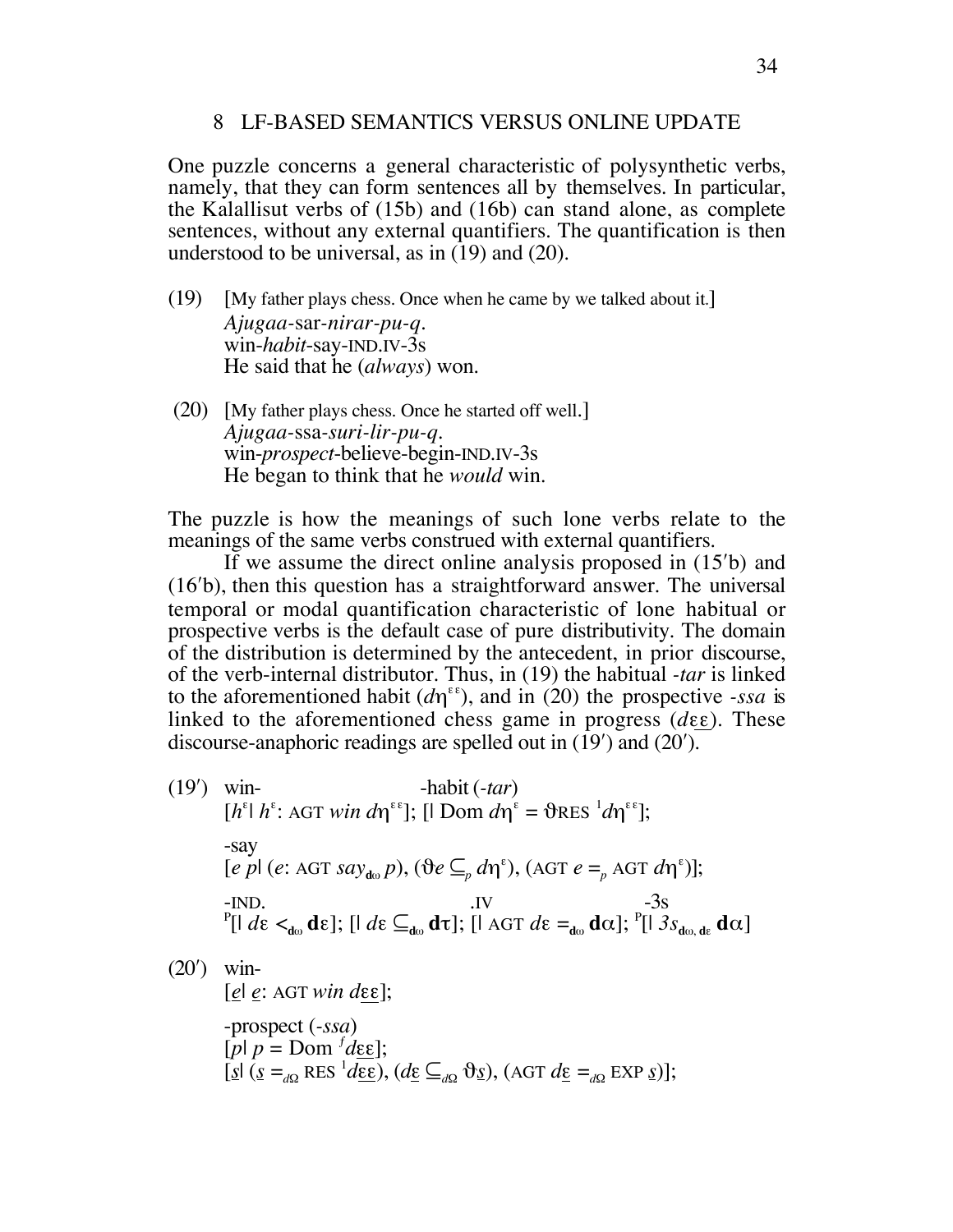-believe  $[s]$  (*s*: EXP *believe*<sub>d</sub>  $d\Omega$ ), ( $\theta$ BEG  $s \subseteq a$   $\partial$ ), (EXP  $s = a$  EXP  $d\sigma$ )]; -begin  $[e]$   $(e =_{\text{do}} \text{BEG } d\sigma)$ ,  $(\text{EXP } e =_{\text{do}} \text{EXP } d\sigma)$ ]; -IND .IV -3s P [| *d*ε <**<sup>d</sup>**<sup>ω</sup> **d**ε]; [| *d*ε ⊆**<sup>d</sup>**<sup>ω</sup> **d**τ]; [| EXP *d*ε =**<sup>d</sup>**<sup>ω</sup> **d**α]; <sup>P</sup> [| *3s***<sup>d</sup>**ω, **d**<sup>ε</sup> **d**α]

What the optional external quantifier (e.g. 'mostly' or 'maybe') does is to restrict the domain of the verb-internal distributor by evoking a topical subdomain (**k**<sup>τ</sup> , in (15′b) and (21); **w**, in (16′b) and (22)). The verb-internal distributor must then be anaphorically linked to this topical subdomain ( $d\kappa^{\tau}$  or  $d\omega$ ). Otherwise, there would be a topic without a comment, which would be infelicitous.

(21) He said that he *mostly* won. most- (*amirlanir-*) -VIA (*-tigut*)  $[k^{\tau}]$  *most*{ $\theta$ RES<sup>1</sup> $d\eta^{\epsilon\epsilon}$ ,  $k^{\tau}$ }]; [**k**<sup> $\tau$ </sup>|**k**<sup> $\tau$ </sup> =  $d\kappa^{\tau}$ ]; win-<br>habit (*-tar*)  $[h^{\varepsilon} \mid h^{\varepsilon} \text{: } AGT \text{ win } d\eta^{\varepsilon\varepsilon}]; \text{ [I Dom } d\eta^{\varepsilon} = \mathbf{d}\kappa^{\tau}];$ -say  $[e \ p]$   $(e \text{: } AGT \ say_{\text{d}\omega} p)$ ,  $(\vartheta e \subseteq_p d\eta^{\varepsilon})$ ,  $(AGT \ e =_p AGT \ d\eta^{\varepsilon})$ ];  $-1ND.$   $-3s$  $[| d \varepsilon <_{d\omega} d \varepsilon];$   $[| d \varepsilon \subseteq_{d\omega} d\tau];$   $[| AGT \, d\varepsilon =_{d\omega} d\alpha];$   $[| 3s_{d\omega, d\varepsilon} d\alpha];$ (22) He began to think that *maybe* he would win. maybe (*immaqa*)  $[e]$   $can\{\overline{f}d\underline{\epsilon}\underline{\epsilon}, \underline{\epsilon}\}$ ;  $[\underline{\mathbf{w}}]$   $(poss \underline{\mathbf{w}})$ ,  $(d\underline{\epsilon} = \underline{\mathbf{w}}^{\dagger}d\underline{\epsilon}\underline{\epsilon})$ ; win- [| *d*ε: AGT *win d*εε]; -prospect (*-ssa*)  $[p| p = Dom d\omega]$ ;  $[s]$   $(s =_{d\Omega} \text{RES}^{-1} d\underline{\epsilon}\underline{\epsilon})$ ,  $(d\underline{\epsilon} \subseteq_{d\Omega} \vartheta \underline{s})$ ,  $(\text{AGT } d\underline{\epsilon} =_{d\Omega} \text{EXP } \underline{s})$ ; -believe [*s*| (*s*: EXP *believe*<sub>dω</sub> *d*Ω), (θBEG *s* ⊆<sub>*d*Ω</sub> *d*<u>σ</u></u>), (EXP *s* =<sub>*d*Ω</sub> EXP *d*<u>σ</u>)];</u> -begin  $[e]$   $(e =_{d}$  BEG  $d\sigma)$ ,  $(\text{EXP } e =_{d\omega} \text{EXP } d\sigma)$ ;  $-IND$  . IV  $-3s$  $[| d \varepsilon <_{d\omega} d \varepsilon];$   $[| d \varepsilon \subseteq_{d\omega} d\tau];$   $[| \operatorname{EXP} d\varepsilon =_{d\omega} d\alpha];$   $[| \beta S_{d\omega, d\varepsilon} d\alpha]$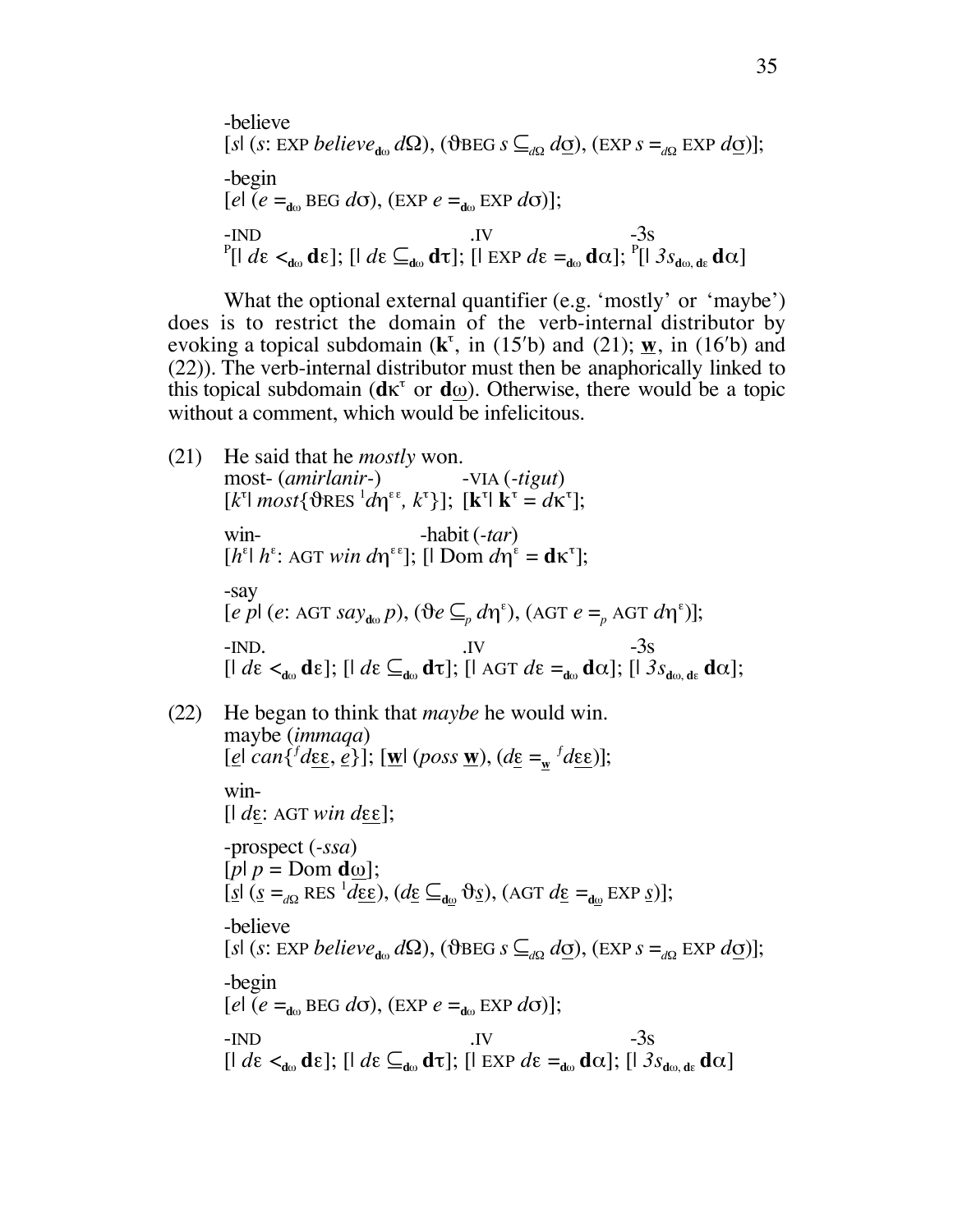In contrast, the standard LF theory (Heim 1982) makes a bizarre prediction. If this theory is applied to Kalaallisut, then (19) and (20) both involve a covert, habitual or modal, quantifier plus rebracketing at LF. But then the verb is no longer a constituent at LF and is therefore not assigned any meaning at all. So a Kalaallisut verb is predicted to be meaningful only if it does not contain any suffix, like the habitual *-tar* or prospective *-ssa*, which can be construed with an external quantifier. This is a bizarre result. It is comparable to predicting that an English noun is meaningful only if it does not contain the plural suffix *-s*. The second puzzle is for a complete theory of semantics and

pragmatics. Whatever the division of labor, the complete theory must be able to interpret heavily context-dependent sentences, since everyday talk is full of continuations like (23):

 $(23)$  [(17) My father plays chess. (18b) The next day he often says that he won.] *Siullir-mik uanga tamanna qulara-a-ra.*  $that<sub>o</sub>$  doubt-IND.TV-1s.3s The first time I doubted it.

Intuitively, this continuation is coherent: one has no sense of 'something missing', characteristic of presuppositions in need of accommodation. The online update in (23′) is faithful to this intuition:

 $(23')$  first-  $-MOD$  $[e \mid e =_{d\omega} \frac{1}{d\eta} e];$  [**t**| **t** =<sub>d $\omega$ </sub>  $\vartheta$ RES *e*]; 1s that<sub> $\Omega$ </sub>  $[\mathbf{a}| \, I_{S_{\mathbf{d}\omega,\mathbf{d}\varepsilon}} \mathbf{a}]; [\mathbf{p} | \, p =_{\mathbf{d}\omega} d\kappa^{\Omega} {\{d\varepsilon\}}];$ doubt-  $[s]$  *s*: EXP *doubt*<sub>d $\omega$ </sub>  $d\kappa^{\Omega}$ ]; -IND. .TV [| BEG *d*σ <**<sup>d</sup>**<sup>ω</sup> **d**ε]; [| **d**τ ⊆**<sup>d</sup>**<sup>ω</sup> *d*σ]; [**|** EXP *d*σ =**<sup>d</sup>**<sup>ω</sup> **d**α];  $-1s$  .3s  $[| Is_{\text{do}, \text{de}} \, \mathbf{d}\alpha]$ ;  $[| \, d\kappa^{\Omega} \{ d\sigma \} =_{\text{do}} d\Omega]$ 

The initial modifier 'first-MOD' retrieves the reporting habit (*d*η<sup>ε</sup>) from (18′b). It evokes the first speech event that instantiates this habit, and updates the topic time to the result time. The verb comments on this topic (**d**τ), as usual. But in (23′) it also elaborates a background dref: the reported proposition  $(d\Omega)$ . This is introduced by a propositional anaphor, 'that $\overline{C}$ ', as the proposition that instantiates, in that first reporting event, the aforementioned kind of proposition  $(d\kappa^{\Omega})$ .

In contrast, even the dynamic theory of Kamp and Reyle 1993 has no drefs to retrieve because it does not encapsulate habitual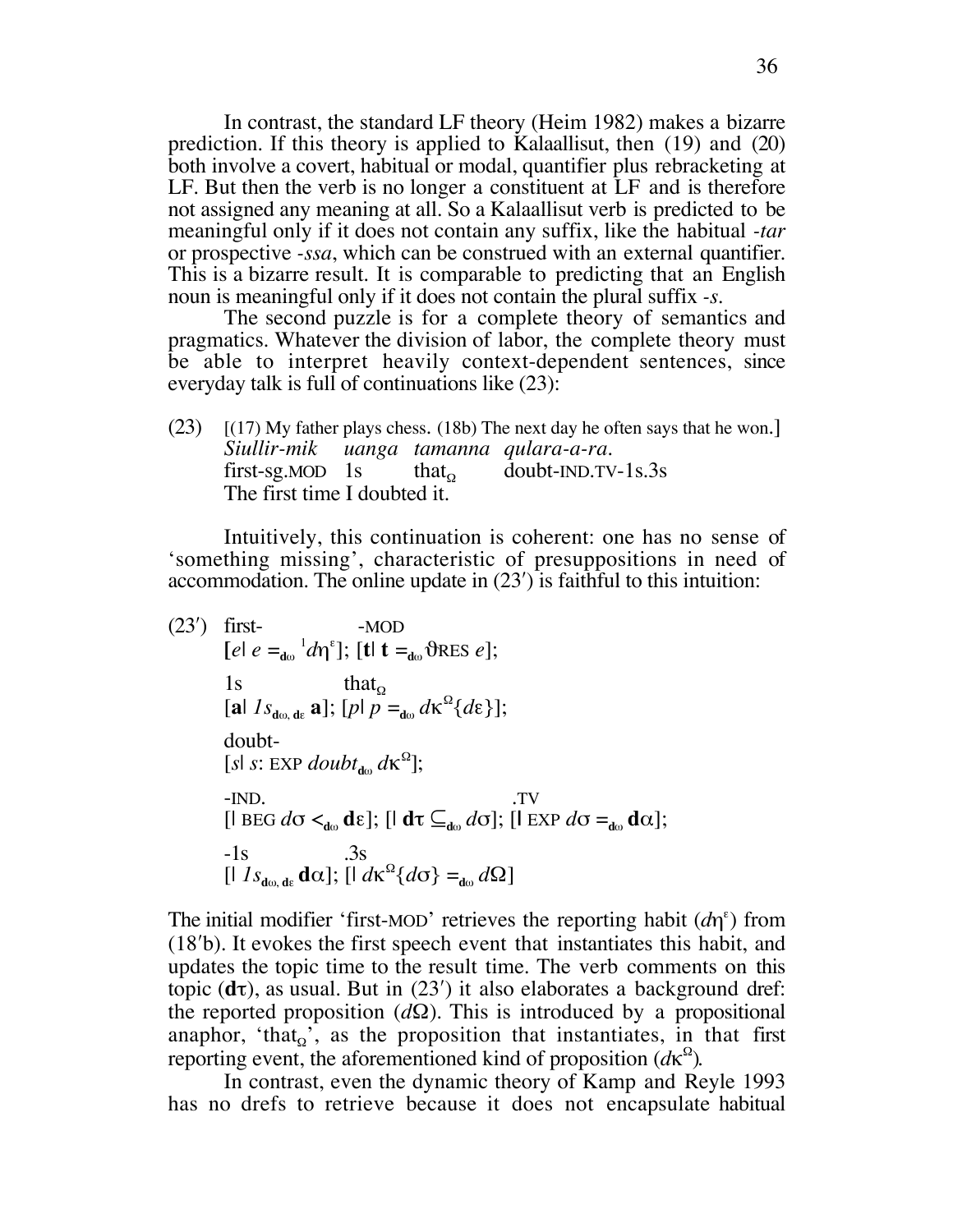quantification. To interpret the continuation in (23), this LF-based theory appeals to *subordination*—a structure-building operation that copies LF constituents and may also insert other inaudibila (Roberts 1989). So far nobody has succeeded in formalizing this operation, but let us suppose for the sake of argument that it could be done. What worries me is the best case scenario. For instance, if we try to match the predictions of (23′), a subordination account would have to build the LF equivalent of something like:

### $(LF_{23})$  There is a current period *t* such that the first time my fatherplayed chess during *t* and claimed the next day to have won I doubted the proposition he expressed when he claimed, for the first time, the day after playing chess during *t*, to have won.

So the best case scenario for subordination is massive redundancy: endlessly rebuilding and recomposing LF constituents.25 In contrast, direct online update simply retrieves familiar dref objects that are currently most prominent, given their type. So this puzzle too favors direct online update, which offers a cleaner and more intuitive account.

## 9 CONCLUSION

I have presented a new framework for direct composition: *online update.* The basic idea is that the surface string is interpreted as is, with each morpheme in turn updating the current state of information and attention. A formal representation language, *Logic of Centering*, with stack-based anaphora, was defined and some general constraints on basic meanings and compositional operations were formulated.

This framework was then used to analyze a series of minidiscourses in Kalaallisut, with increasingly more complex polysynthetic morphology. After some paradigm examples of episodic and habitual discourse, we analyzed three cases of semantic convergence across surface diversity—to wit, a pair of mini-discourses with reported habits, a pair with reported beliefs, and a pair with habitual reports. Each pair illustrated two patterns—morphosyntactically far apart but semantically equivalent—of interacting temporal, modal, and *de se* anaphora. Direct online update naturally accounted for the semantic convergence by positing parallel anaphoric links, within and across sentence boundaries.

In LF-based semantics temporal, modal, and *de se* dependencies are generally analyzed in terms of variable binding. Since variable binding is sentence-bound, it cannot match the present, more general, theory. In direct online update variable binding operations are

 $\overline{a}$ 

<sup>&</sup>lt;sup>25</sup> Some LF theories represent 'missing material' as free variables. But since they do not say how these variables get their values, this is hardly a solution.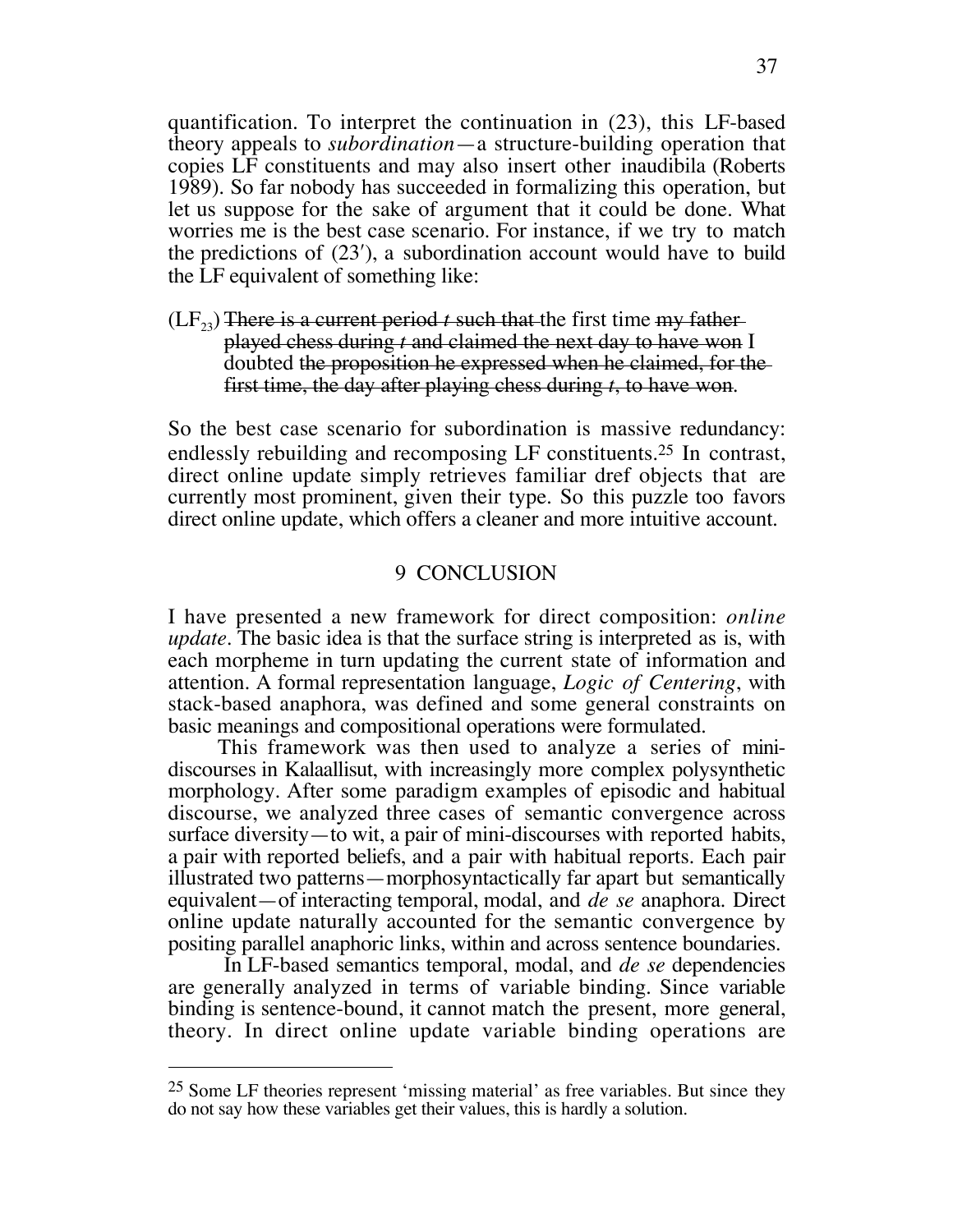'encapsulated' in the sense of Stone 1997. That is, they are recast as anaphora to discourse referents for entire patterns. The encapsulation strategy is viable even for highly complex dependencies. In the present analysis temporal quantification was encapsulated by means of discourse referents for habits and kinds of time; modal quantification, by means of discourse referents for analogous modal concepts; and *de se* dependencies in habitual reports, by means of discourse referents for report-dependent modal concepts. Parallel anaphoric links within and across sentence boundaries are then an automatic consequence of encapsulation. Once a discourse referent for a pattern has been introduced, it is available for anaphora. That is, it is possible to talk about that pattern, both later in that sentence and later in the discourse.

| Class                      | Kalaallisut             | LC (basic meaning listed first)                                                                                                                                                                                     | E.g.                   |
|----------------------------|-------------------------|---------------------------------------------------------------------------------------------------------------------------------------------------------------------------------------------------------------------|------------------------|
| $n$ -roots<br>$\alpha$ -cn | angut-                  | $[k^{\alpha}]$ man $k^{\alpha}]$                                                                                                                                                                                    |                        |
| $\alpha$ -rn               | ataata-                 | $[k^{\alpha}_{\alpha}]$ $k^{\alpha}_{\alpha}$ dad.of $\alpha]$                                                                                                                                                      | (11')                  |
| $\tau$ -cn                 | amirlanir-              | $[k^{\tau}]$ most $\{\theta$ RES $^1d\eta^{\epsilon\epsilon}, k^{\tau}\}]$                                                                                                                                          | (15'a, b)              |
| $\tau$ -rn                 | aqagu-                  | $[k_{\eta}^{\tau}] k_{\eta}^{\tau}$ day after $\eta^{\epsilon}]$                                                                                                                                                    | (18')                  |
| $\Omega$ -cn               | uqaluttualia-           | $[k^{\Omega}]$ story $k^{\Omega}$                                                                                                                                                                                   |                        |
| $\Omega$ -rn               | <i>isuma-</i>           | $[k_{\alpha}^{\Omega}]$ $k_{\alpha}^{\Omega}$ belief of $\alpha$ ]                                                                                                                                                  | (16'a)                 |
| v-roots                    |                         |                                                                                                                                                                                                                     |                        |
| $\sigma$ -iv               | sinig-                  | [sl s: EXP asleep <sub>d<math>\omega</math></sub> ]                                                                                                                                                                 | (11'a)                 |
| $\sigma$ -tv               | qulari-                 | [sl s: EXP doubt <sub>d<math>\omega</math></sub> d $\kappa^{\Omega}$ ]                                                                                                                                              | (23')                  |
| $\dot{\epsilon}$ -iv       | uqar-                   | $[e p   e: AGT \, say_{d\omega} p]$                                                                                                                                                                                 | (15'a)                 |
|                            |                         | $[h^{\epsilon} k^{\Omega}] h^{\epsilon}$ : AGT say $k^{\Omega}$                                                                                                                                                     | (18'a)                 |
|                            | ajugaa-                 | [el e: AGT win <sub>dω</sub> dεε]                                                                                                                                                                                   |                        |
|                            |                         | $[e]$ e: AGT win dee]                                                                                                                                                                                               | (16'a, b)              |
|                            |                         | $[h^{\varepsilon} \, h^{\varepsilon}: AGT \, win \, d\eta^{\varepsilon \varepsilon}]$                                                                                                                               | (15'a, b)              |
|                            |                         | $[\underline{e}_{\varepsilon}   \underline{e}_{\varepsilon} :$ AGT win $d\eta^{\varepsilon \varepsilon}]$                                                                                                           | (18'a, b)              |
| $\epsilon$ -tv             | tillug-                 | [el e: AGT $hit_{d\omega} d\kappa^{\alpha}$ ]                                                                                                                                                                       |                        |
| $E-1V$                     | skakkir-                | [ee $k^{\alpha}$ ] ee: (AGT + $k^{\alpha}$ ) play.chess <sub>d<math>\omega</math></sub> ]                                                                                                                           | (12')                  |
|                            |                         | [ee $k^{\alpha}$ ] ee: (AGT + $k^{\alpha}$ ) play.chess]                                                                                                                                                            |                        |
|                            |                         | $[  d \underline{\epsilon} \underline{\epsilon} : (AGT + d\mathbf{x}^{\alpha}) \text{ play.chess}]$                                                                                                                 | (16')                  |
|                            |                         | $[h^{\varepsilon\epsilon} k^{\alpha}] h^{\varepsilon\epsilon}$ : (AGT + $k^{\alpha}$ ) play.chess]                                                                                                                  | (14')                  |
| $E-EV$                     | uqaluqatigi-            | [ee $k^{\alpha}$ ] ee: AGT talk.with <sub>do</sub> $k^{\alpha}$ ]                                                                                                                                                   | (15')                  |
|                            | derivational suffixes   |                                                                                                                                                                                                                     |                        |
|                            | <i>-qar</i> (n\v)       | [s p  $p =_{d_{0}} d\alpha \kappa^{\Omega} {\text{EXP, s}}$ ]                                                                                                                                                       | (16'a)                 |
|                            | $-$ lir (v $\vee$       | $[e]$ $(e =_{d\omega}$ BEG $d\sigma)$ , $(\text{EXP } e =_{d\omega} \text{EXP } d\sigma)$                                                                                                                           | (16'a)                 |
| ⋖                          | $-sima$ (v $\forall$ v) | $[s( s =_{d\omega} \text{RES } d\varepsilon), (\text{EXP } s =_{d\omega} \text{AGT } d\varepsilon)]$                                                                                                                |                        |
|                            |                         | $[\underline{s}_{\varepsilon}   (\underline{s}_{\varepsilon} = \text{RES} \ d\varepsilon \underline{\varepsilon}), (\text{EXP} \ \underline{s}_{\varepsilon} = \text{AGT} \ d\varepsilon \underline{\varepsilon})]$ | (18'a, b)              |
| se•                        | $-suri(v)v)$            | [s pl (s: EXP believe <sub>d<math>\omega</math></sub> p),                                                                                                                                                           | (16'b)                 |
|                            |                         | $(\vartheta s \subseteq_p d\underline{\sigma})$ , (EXP $s =_p$ EXP $d\underline{\sigma})$ )                                                                                                                         |                        |
|                            | $\text{-}nirar$ (v\v)   | $[e p](e: \triangle G \triangle G \triangle G \triangle B)$                                                                                                                                                         | $(15^{\prime}b), (19)$ |
|                            |                         |                                                                                                                                                                                                                     |                        |
|                            |                         | $(\theta e \subseteq_p d\eta^{\epsilon}), (\text{AGT } e =_p \text{AGT } d\eta^{\epsilon})$<br>[ $h^{\epsilon} k^{\Omega}$ ] ( $h^{\epsilon}$ : AGT say $k^{\Omega}$ ),                                             | $(18^{\prime}b)$       |
|                            |                         | $(h^{\epsilon}$ :: $\vartheta \epsilon \subseteq_{k\Omega} d\varepsilon \underline{\sigma}$ , $(h^{\epsilon}$ :: AGT $\varepsilon =_{k\Omega}$ EXP $d\varepsilon \underline{\sigma}$ )]                             |                        |

#### APPENDIX: FROM NL LEXICON TO LC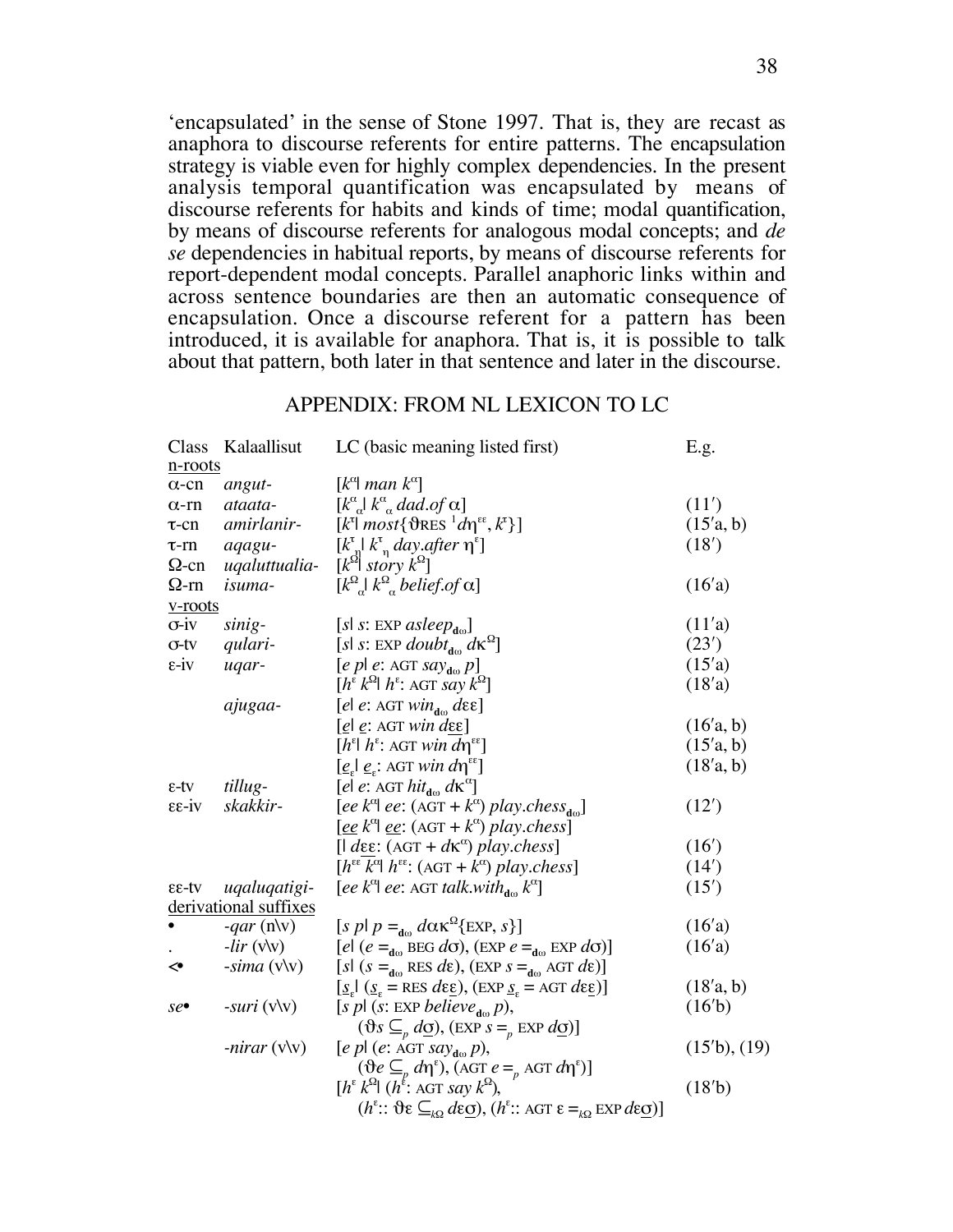| se               | $-ssa(v/v)$              | $[ \mathbf{d}\Omega = \text{Dom }\mathbf{d}\underline{\omega}]$ ; $[\underline{s}] \underline{s} =_{d\Omega} \text{RES }^{1}d\underline{\epsilon}\underline{\epsilon}$ ),                           | (16'a)       |
|------------------|--------------------------|-----------------------------------------------------------------------------------------------------------------------------------------------------------------------------------------------------|--------------|
|                  |                          | $(d\underline{\epsilon} \subseteq_{d\underline{\omega}} \theta s)$ , (AGT $d\underline{\epsilon} =_{d\underline{\omega}} EXP \underline{s})$ )                                                      |              |
|                  |                          | $[p p = \text{Dom } d\underline{\omega}]; [\underline{s}  \underline{s} =_{d\Omega} \text{RES}^{-1} d\underline{\epsilon} \underline{\epsilon}),$                                                   | (16'b)       |
|                  |                          | $(d\underline{\epsilon}\subseteq_{d\underline{\omega}}\vartheta s)$ , (AGT $d\underline{\epsilon} =_{d\underline{\omega}} \exp \underline{s})$ )                                                    |              |
|                  |                          | $[p   p = \overline{\text{Dom}}^f d\underline{\epsilon}\underline{\epsilon}]; [\underline{s}   \underline{s} = \overline{d\Omega} \text{RES}^1 d\underline{\epsilon}\underline{\epsilon}),$         | (20')        |
|                  |                          |                                                                                                                                                                                                     |              |
|                  | -tar $(v \wedge v)$      | $(d\underline{\epsilon} \subseteq_{d\Omega} \vartheta s), \overline{(AGT d\underline{\epsilon} =_{d\Omega} EXP g)}$<br>[[Dom $d\eta^V = d\kappa^T$ ]                                                | (12'), (13') |
|                  |                          | [ $\text{Dom } d\eta^{\text{V}} = \theta \text{RES } {}^{1} d\eta^{\text{ss}}$ ]                                                                                                                    | (19')        |
|                  |                          | $[k^{\dagger}]$ Dom $d\eta^{\vee} = k^{\dagger}$                                                                                                                                                    | (18'a, b)    |
|                  | -gajut (v\v)             | $[$ l often $\{d\kappa^{\tau}, d\eta^{\nu}\}]$                                                                                                                                                      | (18'a, b)    |
|                  |                          | [ $\mathbf{d} \kappa^{\tau}$ :: often $\{d\kappa^{\Omega}, d\eta^{\mathsf{V}}\}$ ]                                                                                                                  | (18'a, b)    |
| n-inflection     |                          |                                                                                                                                                                                                     |              |
| $\text{CN}^\top$ | $-(ERG)$                 | [t  $t =_{d\omega} d\kappa^{\tau}$ {d $\varepsilon$ }]                                                                                                                                              | (15')        |
|                  | $-LOC$                   | [t  $\mathbf{t} \subseteq_{_{\mathbf{d}\omega}} d\kappa^{\tau} {\mathbf{d}\varepsilon}$ ]                                                                                                           | (11')        |
|                  | -VIA                     | $[\mathbf{k}^{\tau} \mathbf{k}^{\tau} = d\mathbf{k}^{\tau}]$                                                                                                                                        | (12'), (13') |
| $\text{RN}^\top$ | $\textrm{-} \text{LOC}$  | $[\mathbf{k}^{\tau}   \mathbf{k}^{\tau} \subseteq_{\mathbb{H}} d\eta \kappa^{\tau} {\{\,}^{1}d\eta^{\epsilon\epsilon}{\}}]$                                                                         | (18')        |
| $RN^{\perp}$     | $-(ERG)$                 | $[a a =_{d\omega} d\alpha \kappa^{\alpha} \{d\alpha, d\varepsilon\}]$                                                                                                                               | (15')        |
| v-inflection     |                          |                                                                                                                                                                                                     |              |
| main             | $-IND$                   | $[ BEG d\sigma <_{d\omega} d\varepsilon];$ $[ d\tau \subseteq_{d\omega} d\sigma]$                                                                                                                   | (11'a)       |
|                  |                          | $[ d\varepsilon <_{d\omega} d\varepsilon]; [ d\varepsilon \subseteq_{d\omega} d\tau]$                                                                                                               | (11'b)       |
|                  |                          | $\left[\right] \frac{1}{d\epsilon} d\epsilon \leq_{d\omega} d\epsilon$ ; $\left[\right] \frac{1}{d\epsilon} d\epsilon \subseteq_{d\omega} d\tau$                                                    | (11'c)       |
|                  |                          | $\left[\left\lceil \frac{1}{2}d\eta^{\varepsilon}\right\rceil_{\text{d}\omega}\text{d}\varepsilon\right];\left[\left\lceil \text{d}\tau\right\rceil_{\text{d}\omega}d\eta^{\varepsilon}\right]$     | (12')        |
|                  |                          | $[  \, {}^1d\eta^{\varepsilon} <_{d\Omega} d\varepsilon];$ $[  \, d\tau \subseteq_{d\Omega} d\eta^{\varepsilon}]$                                                                                   | (15'a)       |
|                  |                          | [  BEG $d\underline{\sigma} <_{d\Omega} d\sigma$ ]; [  $d\tau \subseteq_{d\Omega} d\underline{\sigma}$ ]                                                                                            | (16'a)       |
|                  |                          | [  <b>d</b> η <sup>ε</sup> :: ΒΕG $d$ ε $\sigma$ < <sub>dκΩ</sub> ε]; [  <b>d</b> η <sup>ε</sup> :: <b>d</b> κ <sup>τ</sup> $\subseteq$ <sub>dκΩ</sub> $d$ ε $\underline{\sigma}$ ]                 | (18'a)       |
|                  | .IV                      | [ $AGT d\varepsilon =_{d\omega} d\alpha$ ]                                                                                                                                                          | (15'a)       |
| dep              | $-FCTT$                  | $[  (^1 d\underline{\epsilon} \underline{\epsilon} <_{d\omega} d\epsilon), (AGT d\underline{\epsilon} \underline{\epsilon} = d\alpha)];$                                                            | (16')        |
|                  |                          | $\left[\right]^{1}d\underline{\epsilon}\underline{\epsilon}\subseteq_{d\omega}d\tau\right];\left[t t=_{d\omega}\theta$ RES $^{1}d\underline{\epsilon}\underline{\epsilon}\right];$                  |              |
|                  | - $\text{FCT}_\perp$     | [ $\left[ \left( \int d\epsilon \epsilon \right) d\epsilon \right)$ , $(AGT d\epsilon \epsilon =_{d\omega} d\alpha)$ ];                                                                             | (15')        |
|                  |                          | $[1]^1 d \epsilon \epsilon \subseteq_{d \omega} d \tau$ ; [t  t = <sub>d<math>\omega</math></sub> $\vartheta$ RES <sup>1</sup> $d \epsilon \epsilon$ ];                                             |              |
| agr              | $-1s$                    | $[ I_{s_{d\omega, d\varepsilon}}d\alpha]$                                                                                                                                                           | (11'b)       |
|                  |                          |                                                                                                                                                                                                     |              |
|                  |                          |                                                                                                                                                                                                     |              |
|                  |                          |                                                                                                                                                                                                     |              |
| ♦                | immaqa                   | $[e  can\{^f d\underline{\epsilon}\underline{\epsilon}, \underline{e}\}]; [\underline{w}  poss \underline{w}, (d\underline{\epsilon} = \underline{w}^f d\underline{\epsilon}\underline{\epsilon})]$ | (16'a, b)    |
| particle         | $-3s_{\perp}.3s_{\perp}$ | [ $3s_{d\omega, d\varepsilon} d\alpha, d\alpha \neq d\alpha$ ];<br>$[ \mathcal{S}_{\mathcal{S}_{\text{d}\omega, \, d\varepsilon}} d\alpha, d\alpha =_{d\omega} d\kappa^{\alpha} \{d\varepsilon\}]$  | (15')        |

#### ACKNOWLEDGEMENTS

I thank my Kalaallisut consultants for help with the data. Thanks are also due to Daniel Altshuler, Chris Barker, Judy Bauer, Sam Cumming, Polly Jacobson, Michael Johnson, Hans Kamp, Bill Ladusaw, and Sarah Murray, for helpful feedback. Parts of this material were presented in the 2003 workshop on *Direct Compositionality* at Brown, and in my Rutgers seminars on *Modal Anaphora* (2003), *Temporal Anaphora in Tenseless Languages* (2005), *Bare Nouns in Discourse* (2005), and (*In*)*direct Reports in Discourse* (2006)*.* I thank the participants in all of these events for helpful feedback. This work was supported in part by the NSF grant BCS-9905600 to Rutgers.